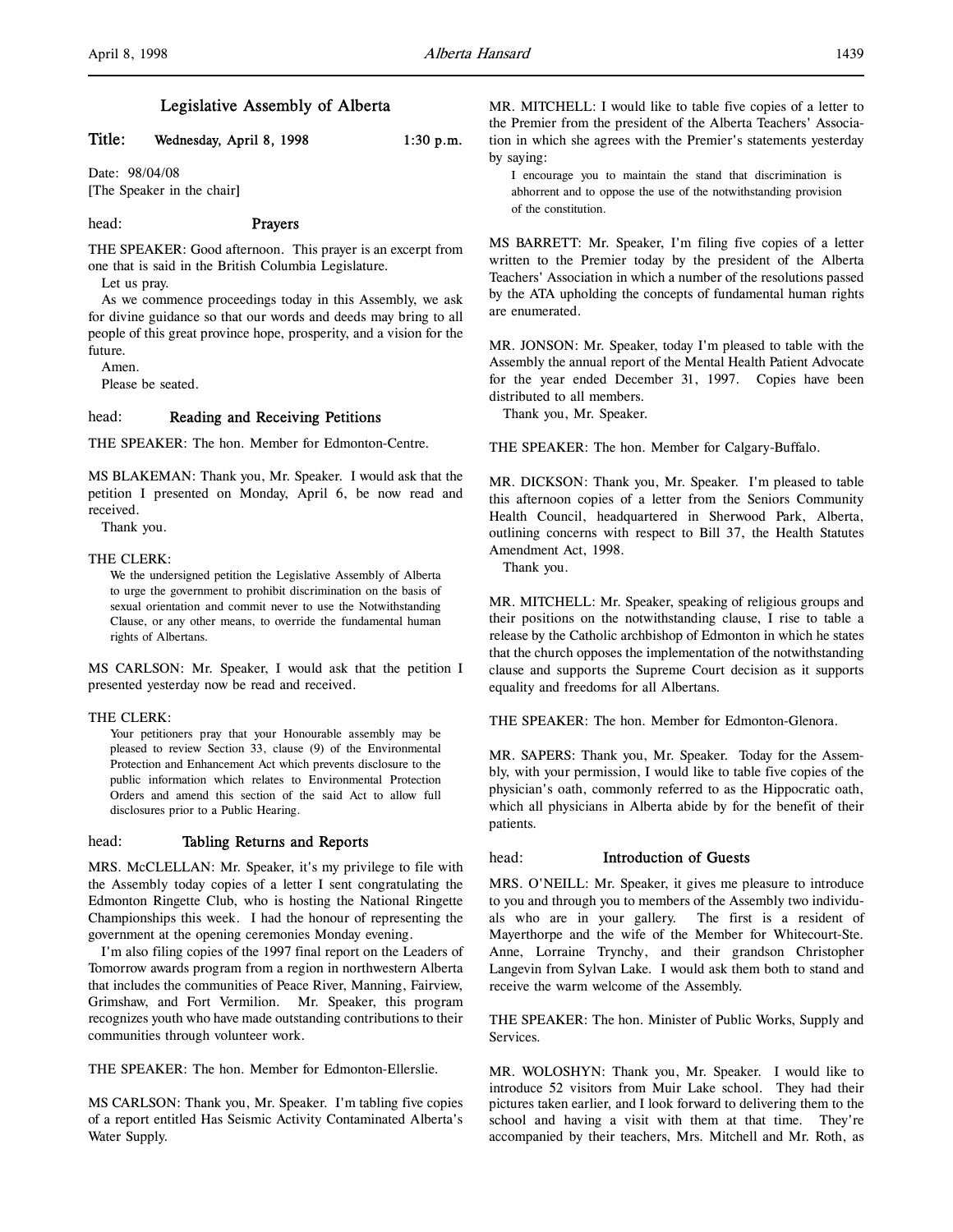well as parent helpers Cathy Fournier, Mrs. Cecile Gartner, Mrs. Brenda Panasiuk, and Mrs. Susan Zsoldos. I would ask them all to rise and receive the warm welcome. Their bus driver can also rise.

THE SPEAKER: The hon. Member for Edmonton-Centre.

MS BLAKEMAN: Thank you, Mr. Speaker. This is a gold star day for me. I have three different groups to introduce. The first group is six students from the Alberta Vocational College accompanied by their teacher, Charlene Hay. With your permission I would ask them to please rise and accept the warm and traditional welcome of the Chamber.

The second group I would like to introduce to you and through you to members of the Chamber is 20 students in the Edmonton public continuing education program, and they are accompanied today by their instructor, Mrs. Karen Markel. Could I ask that group to please rise and accept the welcome.

Finally, I feel very privileged to have been asked to introduce a visiting school group from the province of Saskatchewan. This school is the Pelican Narrows school. They are accompanied by their instructor, Ms Cheryl Morin, and a parent chaperon, Mrs. Verna Linklater. There are 11 of them visiting us today, and they're in the public gallery. If I could ask that they please rise and receive the welcome of the Chamber.

THE SPEAKER: The hon. Member for Little Bow.

MR. McFARLAND: Thank you, Mr. Speaker. It's a great deal of pleasure today to introduce to you and to members of the Assembly for the sixth consecutive year the Hazel Cameron elementary school. They're accompanied today by their teacher, Mrs. Sharon Cockwill, who has been here and grew up in your riding, Mr. Speaker, and parent helpers MaryLou Fischl, Bev Knutson-Shaw, Dianne Daw, Nancy Ross, Dean Andrews – I think Dean is the driver today – and Carolyn Lopez as well as Dr. Shawn Webster. Would they please rise and receive the warm welcome of the Assembly.

THE SPEAKER: The hon. Member for Edmonton-Riverview.

### 1:40

MRS. SLOAN: Thank you, Mr. Speaker. It gives me great pleasure to rise and introduce to you today 21 students from Edmonton-Riverview constituency. They are students from McKernan school. Accompanying them are their teacher, Mrs. Yvette Genoud, parents Mrs. Marney Dickey and Ms Carmel Walsh, and also their bus driver, Mr. Don Collier. I would ask the Assembly, with your permission, to provide them with a warm welcome.

# head: Oral Question Period

### Private Health Services

MR. MITCHELL: Mr. Speaker, Hotel de Health, HRG, and now Bill 37. The government has been boasting that its Bill 37 will shut the door to private health care in this province. The reality is that Bill 37 throws the door wide open and puts down a welcome mat. To the Premier: given that the College of Physicians and Surgeons has asserted that any move towards private health care should be preceded by public consultation, why was there no public consultation before the introduction of Bill 37, and why does the Premier persist in pushing this bill through before he allows there to be proper, open, public consultation?

MR. KLEIN: Well, Mr. Speaker, I don't know how many pieces of legislation we have introduced in this Legislature this session. [interjection] Forty-plus pieces of legislation. Some of those legislative bills have had the benefit of public discussion, i.e., Bill 27. I think there was some public discussion on that, about four years worth. Some have simply been introduced, and they have been passed, and they have been voted upon by Members of this Legislative Assembly. This is a fairly innocuous bill that simply ensures that the Minister of Health has adequate control over health practices that might or might not violate the Canada Health Act.

I will have the hon. minister supplement, if he so wishes.

MR. JONSON: Members of the Assembly and you, yourself, Mr. Speaker, probably remember the concern that there was during a previous session of the Legislature over the lack of precise controls and provisions in legislation in order to control private health care facilities. This particular piece of legislation, which will I'm sure be before the Assembly again for extensive debate, deals with control over and authorization of private clinics such as HRG, assuring that in addition to the approvals of the College of Physicians and Surgeons the provisions of the operation of that clinic are fully within the profile of the Canada Health Act, that they do not in any way violate the overall public interest and the interests of the public health care system in this province. In addition to that, we have a section of the bill which also deals with the ability to deal with any type of private facility proposing to offer inpatient services outside of the public health care system. This is a great strengthening and a bill which provides the vehicle to control private facilities in the interests of a good public system in this province.

MR. MITCHELL: Mr. Speaker, could the Premier please tell us what set of criteria he and his minister have determined for deciding what private hospital or what private health care facility will be authorized and registered by this government and which kinds of private health care facilities won't be? Is there some kind of criteria or set of determinants for how you would make this decision, or is it just going to be ad hoc and made up as you go along?

MR. KLEIN: Mr. Speaker, there is a set of criteria, and it's very precise in its wording and is very specific in its guidance to Legislatures throughout this country. It's called the Canada Health Act. If anything violates that act, then it simply will not happen.

MR. JONSON: If I could just supplement, Mr. Speaker. First of all, I would respectfully suggest to the opposition leader that he read the bill, because the bill does contain the criteria with respect to any approval that might be contemplated. In fact, there's another provision in the bill which allows for turning down a proposal on a broad basis even if they aren't covered in all the criteria. But it's a rather detailed bill.

The other thing, Mr. Speaker, is that we do have, particularly in the form of certain eye clinics in the province, clinics which are essentially operating on a private basis with government funding when they're operating within the insured program, and it also makes things much clearer as to how those clinics can be monitored and controlled.

MR. MITCHELL: The Minister of McHealth.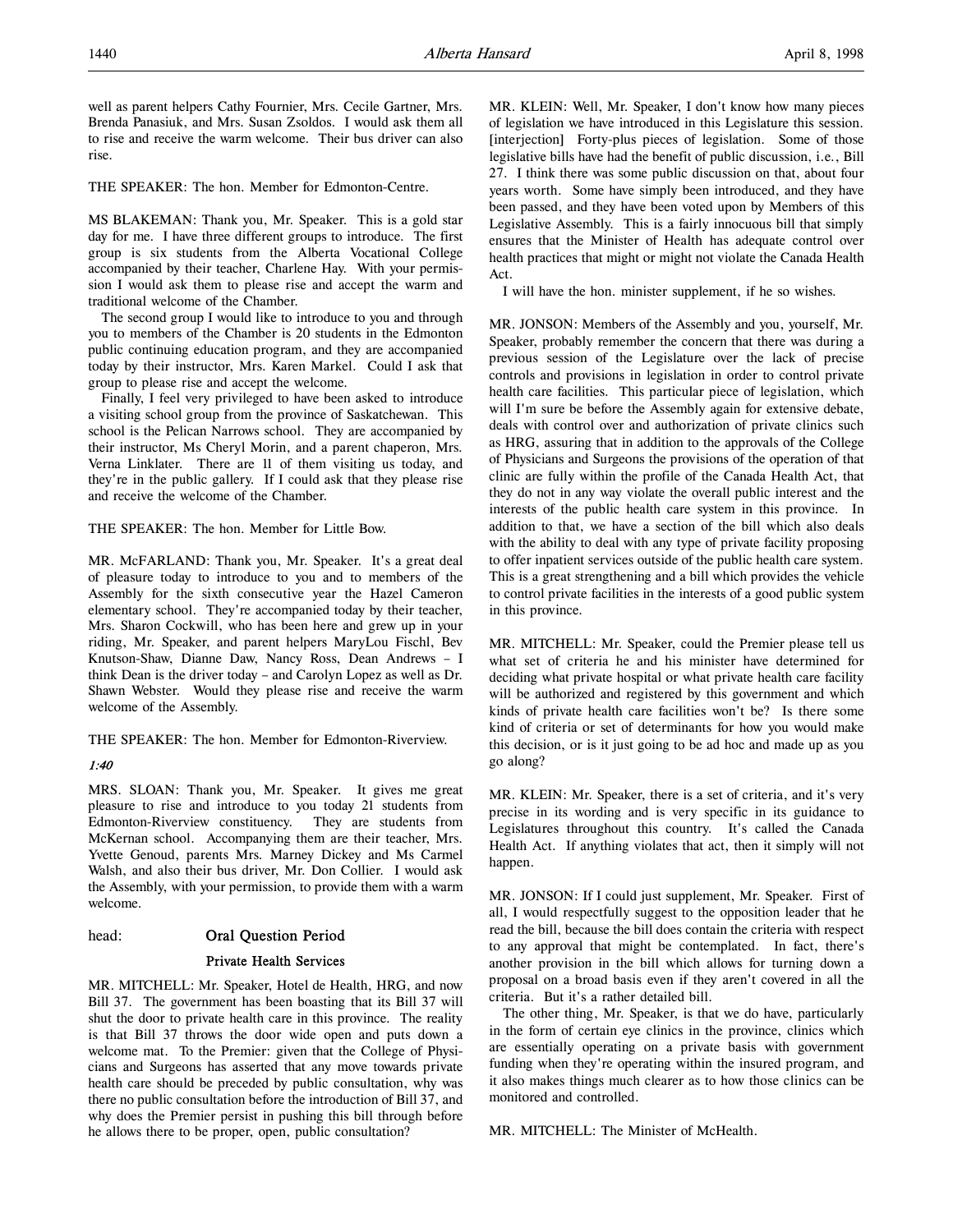Mr. Speaker, this Premier cost Albertans 3 and half million dollars in fines for contravening the Canada Health Act. Why would any Albertan trust that they will implement and adhere to the principles of the Canada Health Act properly when this Premier and his government are making critical decisions behind closed doors without public scrutiny about what will happen to the public versus the private features of this health care system?

MR. KLEIN: Well, Mr. Speaker, the hon. leader of the Mc-ee, as in Mouse, makes some false assumptions, I think. I'll have the hon. minister supplement.

MR. JONSON: Mr. Speaker, the hon. leader may have well gone on, to be fair, to point out that those penalties that were being experienced by Alberta with respect to the private eye clinics are no longer being experienced. Precise and decisive action was taken to deal with that particular matter. We are agreeing with, going along with the provisions of the Canada Health Act. We're committed to that particular direction, and action was taken with respect to that difficulty over fines or deductions in transfer payments by the federal government.

Mr. Speaker, throughout our development of the legislation that we have now put before the Assembly, we have also been in contact with the federal authorities with respect to the direction we are taking.

THE SPEAKER: Second Official Opposition main question. The hon. Member for Calgary-Buffalo.

### Sexual Orientation

MR. DICKSON: Thank you, Mr. Speaker. There is a very legitimate debate in our province, a debate about the role of the courts and the Legislature. However, there are also lies, lies, and more lies exaggerating the effect of the Vriend decision. These lies are hateful, they are hurtful, and most significantly they're downright dangerous. My question this afternoon is to the individual who's had many months to prepare for last Thursday's judgment, the top law enforcement official in the province of Alberta, the Minister of Justice. My question is this: what specific steps will the Minister of Justice take to inform Albertans that the Vriend decision has absolutely no effect on anyone's freedom to practise their own religion?

MR. HAVELOCK: Well, Mr. Speaker, I'll certainly endorse the remark just made by the hon. Member for Calgary-Buffalo. He is right in that interpretation. However, what we'll be doing at caucus tomorrow is discussing the decision at some length. I'm part of a task force which will be presenting some information to caucus, and I believe we'll be making some issues with respect to the Vriend decision and how to communicate the impact of that decision to Albertans subsequent to tomorrow's meeting.

### 1:50

MR. DICKSON: My questions are to the Minister of Justice not as a member of that task force.

What specific steps will this minister take to inform Albertans that they can hire, fire, promote whomever they want, as long as they do so on a reasonable, job-related basis?

MR. HAVELOCK: Well, again, Mr. Speaker, I don't wish to pre-empt the discussion that will take place in caucus tomorrow. However, arguments will be made in that regard. I will be making a position quite clear tomorrow, as will our government, as will our caucus, with respect to the steps that will be taken in that regard.

MR. DICKSON: Mr. Speaker, my final question to the Minister of Justice would be this: what concrete steps will the minister take to inform Albertans that the Vriend decision does not promote homosexuality, that it simply ensures equal treatment for all citizens since each one of us has a sexual orientation, whether gay or straight?

MR. HAVELOCK: Well, Mr. Speaker, I'm not disagreeing with the member. He simply wants me to enunciate today what specific steps will be taken. What I'm asking him and the opposition members to do is wait until our caucus discusses this issue tomorrow, and I'll be quite prepared at that time to respond to those questions.

THE SPEAKER: Third opposition main question. The hon. Member for Edmonton-Riverview.

### Private Health Services

(continued)

MRS. SLOAN: Thank you, Mr. Speaker. This government's commitment to facilitate the corporatization of health care has always existed, veiled until now by the Minister of Health's continual articulation of his commitment to the Canada Health Act. Recent policy changes effectively remove the veil and, coupled with this government's chronic underfunding of health care, create a fertile bed for the untethered growth of private health care. To the Minister of Health: why do you insist on chronically underfunding public health care if not, Mr. Minister, to facilitate an increased demand for private health care in Alberta?

MR. JONSON: Well, Mr. Speaker, the government of course – and I think wisely so in terms of being able to sustain all of our government services, of which I would say health is the most important or equally important with education – needs to plan its budget to keep it balanced, to manage responsibly in terms of the finances of this province. But within that context we have in very, very substantial terms reinvested money in health this year. The recent announcement, for instance, with respect to the regional health authorities brings overall operational funding for regional health authorities up to 6.2 percent. We have had to address a very important issue, albeit unique and one-time, in putting some \$130 million plus \$40 million for \$170 million into equipment upgrades relative to the Y2K issue. We have made recent announcements in the amount of several millions of dollars for additional equipment to health authorities. So we are certainly funding the health care system. We are giving it a priority as our ability to reinvest improves.

MRS. SLOAN: Mr. Minister, all the articulations aside, how does giving regional health authorities \$72 million less than they asked for translate into a commitment to sustain public health care?

MR. JONSON: Well, Mr. Speaker, we had, I think, very thorough discussions, both as a government caucus with our respective regional health authorities and I as minister with the chief executive officers and the chairs of the regional health authorities. In the presentation that they made to me in terms of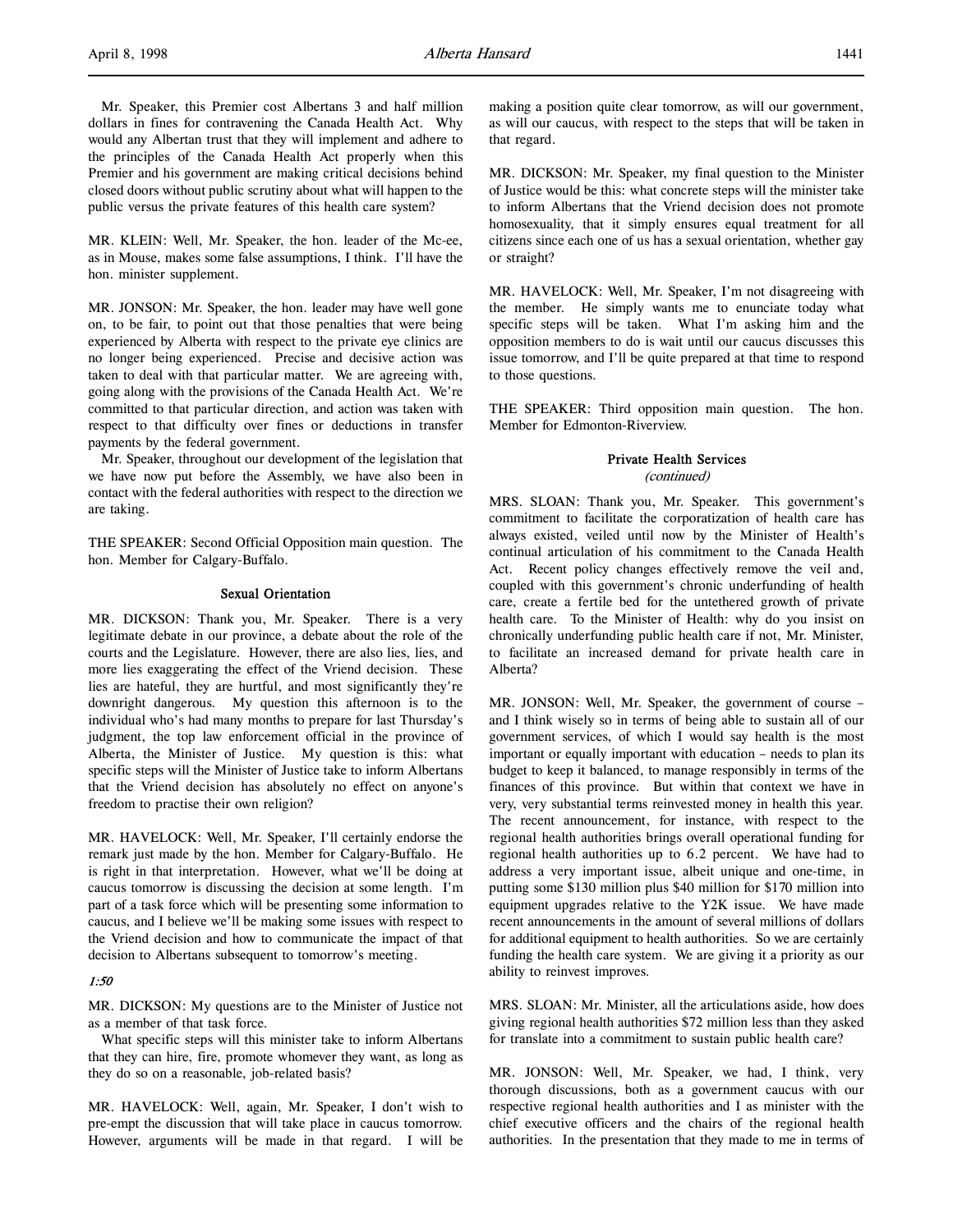the additional increase in funding that they recommended, they presented to me a proposal which would have added 6.3 percent in operational funding. We provided 6.2.

Now, I think what the hon. member is referring to is that in an addendum, a subsequent adjustment to their paper, they did calculate in money that they would have liked to have seen built into the system back when we of necessity were reducing expenditures to bring our financial house in order, Mr. Speaker, and to restructure the system. If you go back all the way, you could of course come up with a great deal more money that could be built into the base of the system, but in terms of their costing for this current year, I think we're dead on.

MRS. SLOAN: How do you propose, Mr. Minister, as a minister of the Crown and the protector of public health care, that in the face of regional health authorities being reduced to begging and pleading for money, you introduce policies in this session that do nothing but promote private health care in this province?

MR. JONSON: Mr. Speaker, first of all, as I've indicated, within the context of government and its ability to reinvest, the health system is being reinvested in to a very, very substantial extent.

As far as the reference to private health care facilities, I reject that particular contention on which the question is based, Mr. Speaker. We are making every effort to improve and to strengthen our public health care system.

THE SPEAKER: The hon. Member for Edmonton-Strathcona.

#### Tolerance and Understanding

DR. PANNU: Thank you, Mr. Speaker. Over the past week I watched with growing alarm as the narrow-minded bigots spewed their venom and hatred in public against gays and lesbians, the latest in the series being a full-page advertisement that appears in this morning's Edmonton Sun. The Canada Family Action Coalition, CFAC for short, which placed this ad says that their goal is to train and mobilize citizens in defending and promoting Judeo-Christian principles. The CFAC envisions a nation built on their narrow-minded interpretation of these principles. This vision clearly excludes those like myself and many others in our society. My question is to the hon. Premier. In conducting the education campaign the Premier talked about yesterday, will he commit to reaffirming his government's commitment to a diverse, pluralistic society in which the basic equality rights of all Albertans regardless of race, religion, sexual orientation, or any other personal characteristic are respected and recognized in law?

MR. KLEIN: Mr. Speaker, indeed in law as it exists today the human rights legislation clearly states, as it was read in by the Supreme Court of Canada, that any person who is discriminated against on the basis of sexual orientation has the right to appeal.

It's sad – it really is sad – to see the Christian community, the religious community so split on this issue. You know, I read from the Catholic church's position – and I specifically wanted to get the position of the Catholic church. It represents a very, very large segment of the population within this caucus and within the Liberal caucus and the ND caucus and their supporters. It says that "the Church opposes discrimination on the basis of sexual orientation" but

it also insists the teaching and hiring practices of religious institutions and organizations, of all denominations, must be protected where those practices are founded on religious beliefs.

That's something for the Human Rights Commission to decide. That's what the Vriend case was really all about. That was all about his denial – his denial – of his right to an appeal.

So I agree, and I think it's terrible that any religious group, whether that group is a Muslim group or a Jewish group or a Christian group, would fundamentally discriminate against any person for any reason.

DR. PANNU: Mr. Speaker, in light of the torrent of abuse that has been heaped upon the justices of the Supreme Court in the past week, will the Premier commit that part of the education campaign will be to remind Albertans that the courts have a positive duty to protect minority rights irrespective of popular opinion?

2:00

MR. KLEIN: The court, Mr. Speaker, has every right to interpret the Charter of Rights and Freedoms as it sees fit, and they did it in this particular case. We are very concerned as a caucus that the Supreme Court would not only rule on our human rights legislation but read it in – read it in – to our legislation. I think there has to be an examination, a much broader examination, not as it relates specifically to this case, but as it relates to what might happen in the future relative to any constitutional issue.

MR. SAPERS: That's fear mongering.

MR. KLEIN: No, I'm not fear mongering, Mr. Speaker. I think that this is a very important issue, and I think it should be the number one issue on the agenda of the justice ministers, and I think it should be on the agenda of the first ministers.

DR. PANNU: Mr. Speaker . . . [interjections]

THE SPEAKER: The hon. Member for Edmonton-Strathcona has the floor. [interjections] Okay. Hon. Member for Edmonton-Strathcona, would you continue, please.

DR. PANNU: Mr. Speaker, in the promised education campaign, will the hon. Premier agree to expose the real agenda of groups like the Canada Family Action Coalition that would exclude many of us, including myself?

MR. KLEIN: Mr. Speaker, this matter will be coming to our caucus tomorrow. Certainly I've appreciated the input of the Liberal opposition relative to this matter. The hon. Member for Calgary-Buffalo alluded to a proper information campaign. What we will try to do is to get the facts out as to what this legislation means. No, we aren't going to attack any particular group. That's not our business. Our business is to communicate to Albertans on the basis of factual information, and that's exactly what we will do.

THE SPEAKER: The hon. Member for St. Albert, followed by the hon. Member for Edmonton-Calder.

### Multiple Sclerosis Treatment

MRS. O'NEILL: Thank you, Mr. Speaker. Many Albertans suffer from the debilitating disease of multiple sclerosis in its varying forms and degrees of acuity, and unfortunately their numbers are growing. My constituents, most specifically those affected by the disease, tell me that there are three specific drugs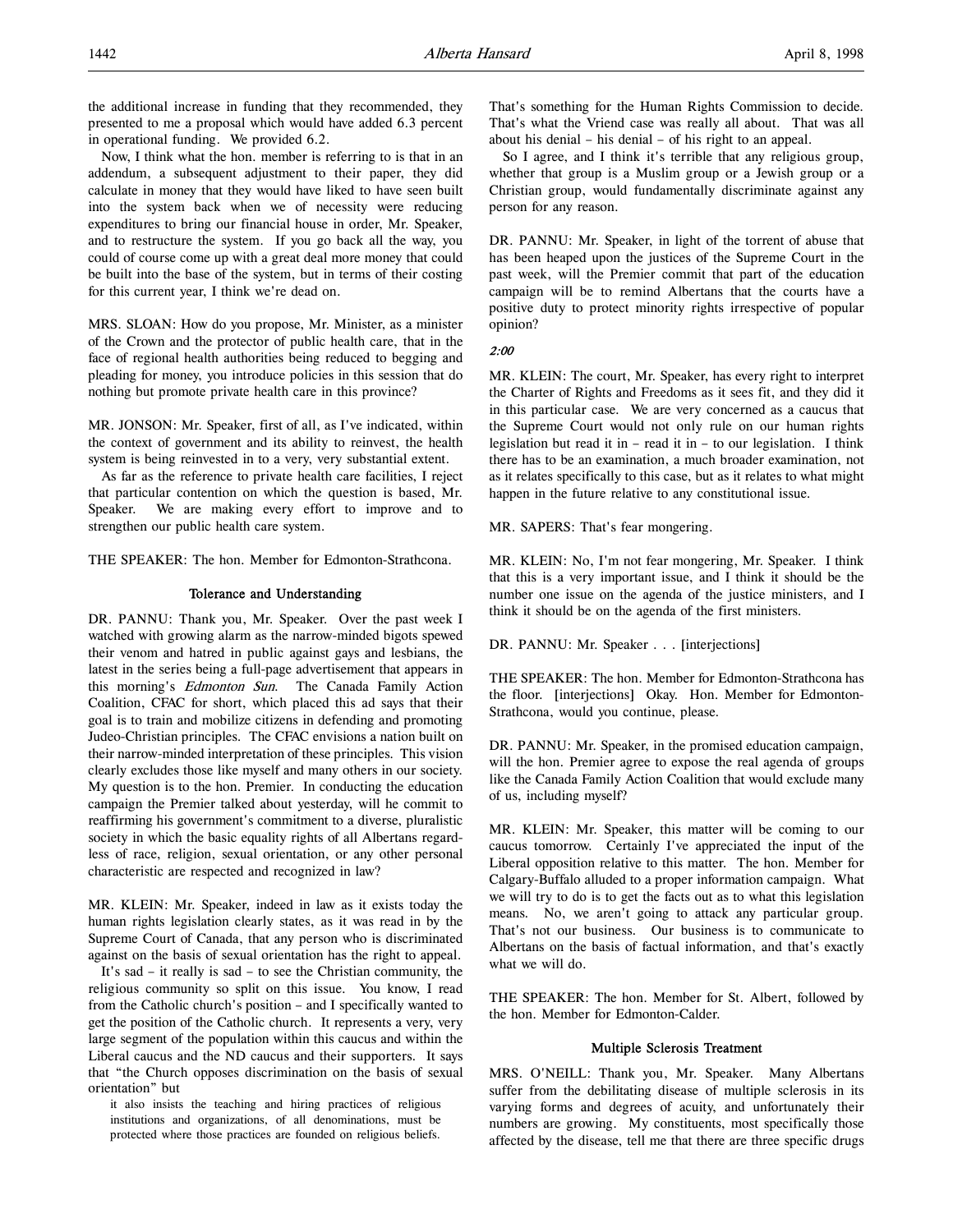which, when properly administered, reduce the number of MS attacks and slow the accumulation of disability caused by the disease. They openly admit that the drugs are not cures, nor do they arrest MS in its tracks, but they do have measurable benefits. My question is to the Minister of Health. Would he please advise whether or not the MS drugs Betaseron, Rebif, and Copaxone, which have been approved for use in Canada, are included for funding under Alberta's provincial drug benefit list, and if not, when will they be?

MR. JONSON: Mr. Speaker, we have a process of approving drugs for coverage which I think is well know to members of the Assembly, but I would like to review it. First of all, there is the approval that is provided at the federal level in terms of, I guess you would say, the safety of drugs. Then in Alberta we have an expert drug committee, which is, I think, a very impressive and well-qualified group of people in this particular field of drug assessment, that look at the scientific evidence, the research connected with the benefit of this particular drug to patients.

The drugs that are being referred to in the question, Mr. Speaker, have been studied by the committee. To date they have not been given full authorization. There is, however, research being done. These research findings, I understand, shall be available in the fairly near future, and they will be reviewed by the committee at that time.

MRS. O'NEILL: Thank you, Mr. Speaker. Also to the Minister of Health: could he, then, perhaps explain the process and the criteria used to determine whether or not a new drug is added to Alberta's drug benefit list?

MR. JONSON: Well, I think, Mr. Speaker, that I've outlined the process in large part, but perhaps I could make one additional comment with respect to the criteria. The basic criterion is: is there scientific, medical evidence that this particular drug is beneficial and does not have any harmful outcomes or side effects? That is at the very heart of the consideration of the expert panel.

MRS. O'NEILL: Thank you. My third supplemental is also to the Minister of Health: could the minister advise the Assembly if he knows when these particular drugs for the treatment of MS might be added to the provincial list?

MR. JONSON: Mr. Speaker, the expert drug committee provides recommendations to my office twice yearly, and I believe the next round of approvals will be coming up in early fall.

THE SPEAKER: The hon. Member for Edmonton-Calder, followed by the hon. Member for West Yellowhead.

#### Electric Utilities Deregulation

MR. WHITE: Thank you, Mr. Speaker. The Minister of Energy claims that Alberta consumers will receive the full benefits of his policy to deregulate the existing generating units by the year 2020, but he has yet to produce a single study to back up his claim. A leaked report prepared by the Independent Power Producers Society of Alberta found that there are over 3,600 millions of dollars in benefits for the utility companies by extending the base life of their generating units for an additional five years. Why do you, Mr. Minister of Energy, continue to ignore findings of such studies as this?

DR. WEST: Mr. Speaker, the detailed analysis of the 2020 power purchase agreement that was done by London Economics took into consideration all of the risk factors and capital investments that would have to be made by the existing plants out until the year 2020. It also considered the production of power from these plants that had been paid for by Albertans, called the rent or residual value, in that consideration. They also had to consider stranded costs. That's the cost of plants, some of which wouldn't see their life finished until the year 2030. It had to accommodate those plants so that they weren't stranded with expensive costs and unable to compete in a marketplace.

When they balanced those out – the 2030 plants, the 2025 plants, to the ones expiring in 2005, like Wabamun – the 20-year contract was the fairest to Albertans in their residual value and the fairest to the companies that have served this province, some of them 80 years, on their stranded costs. Therefore, any other assumptions that come in on that can be played one way or the other as far as what the fullest of benefits are to Albertans, but they don't take in the consideration of future risks on these plants to operate them in the year 2025, 2030, or 2021.

# Speaker's Ruling Anticipation

THE SPEAKER: Hon. Member for Edmonton-Calder, it is very, very clear that on today's Order Paper Bill 27 is clearly identified in Committee of the Whole tonight, so restrict your question very narrowly. You can have this debate tonight.

### Electric Utilities Deregulation (continued)

MR. WHITE: Thank you, Mr. Speaker. The Minister of Energy just outlined a report that he has yet to table. Would you table that report and all other reports that you have that prove the point? Either that or just simply protect consumers.

DR. WEST: Mr. Speaker, when this act is passed and we get on with electrical deregulation in the province of Alberta, the power purchase agreements and all of the facts and figures that have to go into them have to be determined by a panel of experts that will look at the results from the regulatory hearings of today and base them to each plant in the province of Alberta. That is an arduous task.

We have fired the assumptions and the risk management into the 2020 contracts, but we haven't put the actual power cost into each contract on every plant. That's a very complicated, very arduous task and will take a tremendous amount of time. It will take a tremendous amount of regulations, which I have said all of the consumer groups and the vested groups in the study of this act will have input into. Therefore, to lay that all out here would put at risk a process to establish a fair power purchase agreement that returns residual value to the people of Alberta.

### 2:10

MR. WHITE: Mr. Minister, if you're not about to produce any of the reports and you're asking the citizens of Alberta to just trust you, what the heck are you hiding?

DR. WEST: We're not hiding anything, Mr. Speaker.

THE SPEAKER: The hon. Member for West Yellowhead, followed by the hon. Member for Edmonton-Glenora.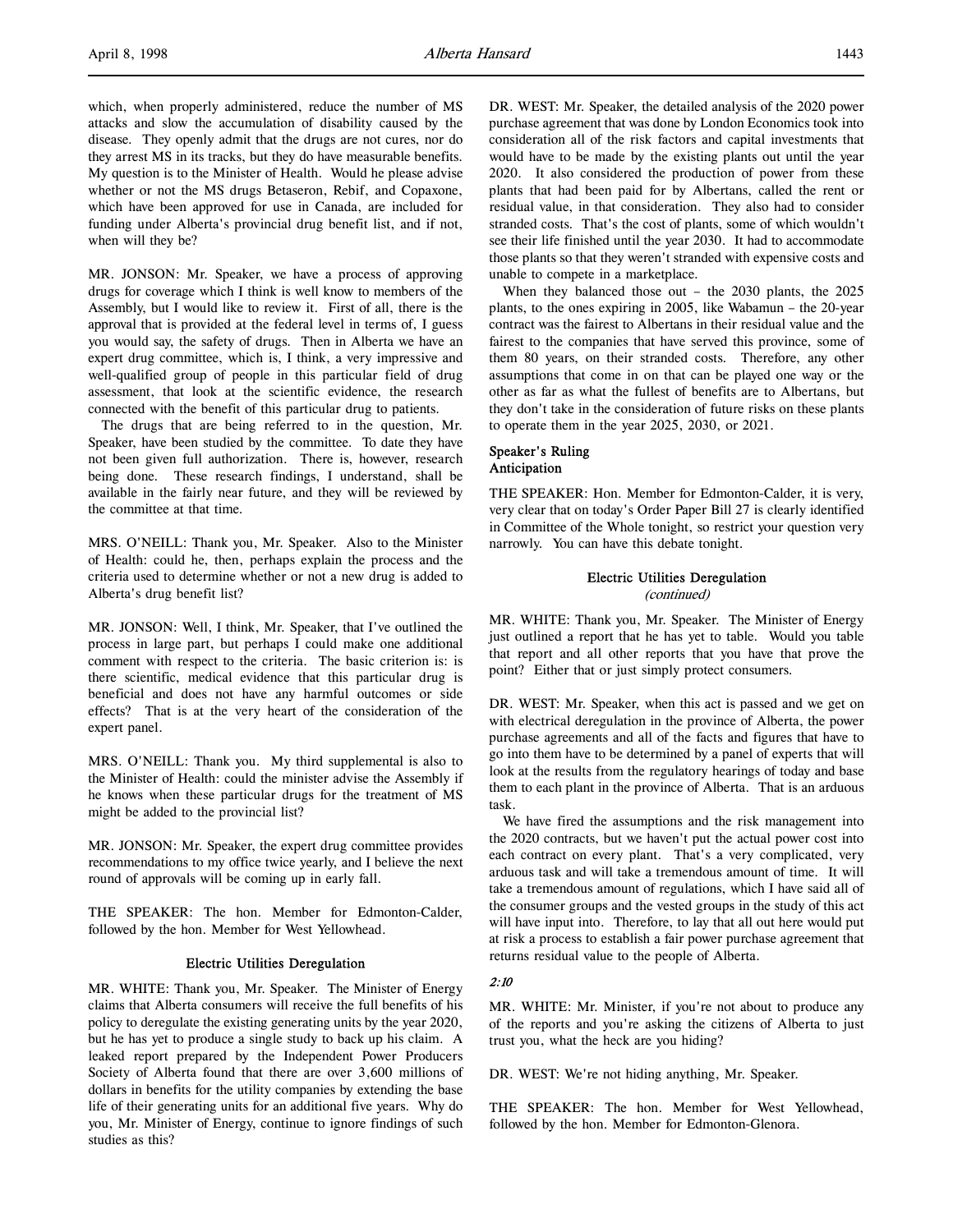### Highway Cleanup Program

MR. STRANG: Thank you, Mr. Speaker. My question today is for the Minister of Transportation and Utilities. I've noticed that with the arrival of spring and the snow melting, the ditches along the highway need to be cleaned of garbage. In the highway cleanup campaign, when will this be taking place?

MR. PASZKOWSKI: Thank you to the hon. Member for West Yellowhead. Indeed, through the process of winter our roads do get covered with a significant amount of garbage. We've got a record of cleanliness, we've got a good, high standard that we have established with our roads, and we want to be able to maintain that. This year will be the 22nd year that we've maintained that type of a program.

On May 2 we'll be enlisting various organizations, including probably members from Spruce Grove-Sturgeon-St. Albert who do participate and do have the opportunity to help fund some of their organizations as well. May 2 will be the scheduled day for this particular event, and we want to caution all people that are on the roads to be careful as they drive through. This is a very important event. Indeed should the weather not be suitable, it would be postponed until the following Saturday, which would be May 9.

# Speaker's Ruling Decorum

THE SPEAKER: Hon. member and hon. minister, the announcement today of May 2 as the annual highway cleanup in the province of Alberta has brought a tremendous, resounding, enthusiastic response from all members of the Assembly here. This buzz of excitement that came from all parts of the Assembly with respect to this question is quite overwhelming, so can we narrowly move on now?

### Highway Cleanup Program (continued)

MR. STRANG: Thank you, Mr. Speaker. My first supplementary question is: how many volunteers are expected to participate in this cleanup?

MR. PASZKOWSKI: Last year there were 12,000 volunteers, young people who represent organizations such as 4-H, such as forest wardens, and people that indeed represent various other organizations. These young people actually cleaned 7,100 kilometres of ditches and roadsides in this province of the 30,000 kilometres of ditches and roadsides that we have in Alberta. We should be justly proud of the contribution that they make to keep Alberta ahead of the rest.

MR. STRANG: Thank you, Mr. Speaker. My second supplementary question is to the same minister. Can he tell us what incentive is in place for these groups to get involved in the cleanup, and also can he tell me what colour the bags are going to be? [interjections]

THE SPEAKER: The hon. Member for Edmonton-Glenora, followed by the hon. Member for Grande Prairie-Wapiti.

### Doctors' Fee Negotiations

MR. SAPERS: Thank you very much, Mr. Speaker. I'd like to focus the Assembly on a matter of urgent importance, and my questions are to the Minister of Health. As a result of government policy Alberta doctors are now direct billing patients, they're refusing to add to their waiting lists, and they're restricting their availability to patients. Yesterday the Premier said that he was inviting doctors back to the negotiating table, but at this very minute Alberta Health is not making its key negotiators available to meet so talks can resume. To add fuel to this fire, the Premier is now suggesting that doctors are breaking their physician's oath by withholding their services. Why can the Minister of Health not understand that doctors are taking the action that they are in protest of government policy and that they would be in fact violating their physician's oath if they were silent and did nothing?

MR. JONSON: Mr. Speaker, the basis for the hon. member's question is utterly incorrect, untrue, and everything else. Our negotiators have been endeavouring to be in contact and to arrange a meeting with the representatives of the Alberta Medical Association over the past number of days and will continue to do so.

MR. SAPERS: If that's true, Mr. Speaker, then will the Minister of Health tell us why talks aren't going on right now? Whose fault is it? Are you saying that doctors have refused to negotiate?

MR. JONSON: Well, to date, Mr. Speaker, following up from my first answer, we have not had any response to the latest efforts to make telephone contact. We are standing ready to meet, and we need to be able to meet. It is not our side that is not willing to meet on this particular matter of great importance. That's something I do agree with him about.

MR. SAPERS: Would the Minister of Health explain why it is that the offer that Alberta Health has made to doctors doesn't account for the aging of the population of Alberta, doesn't account for inflation, doesn't account for technology costs, doesn't account for the downloading through home care services and the extra burden on family physicians, and doesn't account for the reasonable request that doctors have put forward that their fees be adjusted at the beginning of the negotiations instead of having to be paid for through secret agreements and supplementary estimates after the fact?

MR. JONSON: Mr. Speaker, the long list of items that the hon. member has alluded to has not had any particular figures attached to them, and I do not think that is the way to approach negotiations. But I would like to tell the members of the Assembly, since these specifics have been raised, that we have I think a very serious, reasonable offer on the table with the Alberta Medical Association.

We have agreed to the current utilization of physicians' services rates as a starting point. That means in 1998-99 the starting point is \$797.6 million, almost \$78 million above the amount agreed to in the current contract with physicians in 1997-98. That means that we have recognized all additional current utilization costs up to the start of the new agreement. We have placed on the table an offer of 3 percent in a fee increase for the first year, 2 percent in the second, 1 percent in the third. This is a total of 6 percent, which is above at least the initial position of the AMA in which they wanted their 5 percent back, and that is in this agreement.

We have made provision in our latest offer for recognizing population growth, and that will cost an additional \$13.6 million,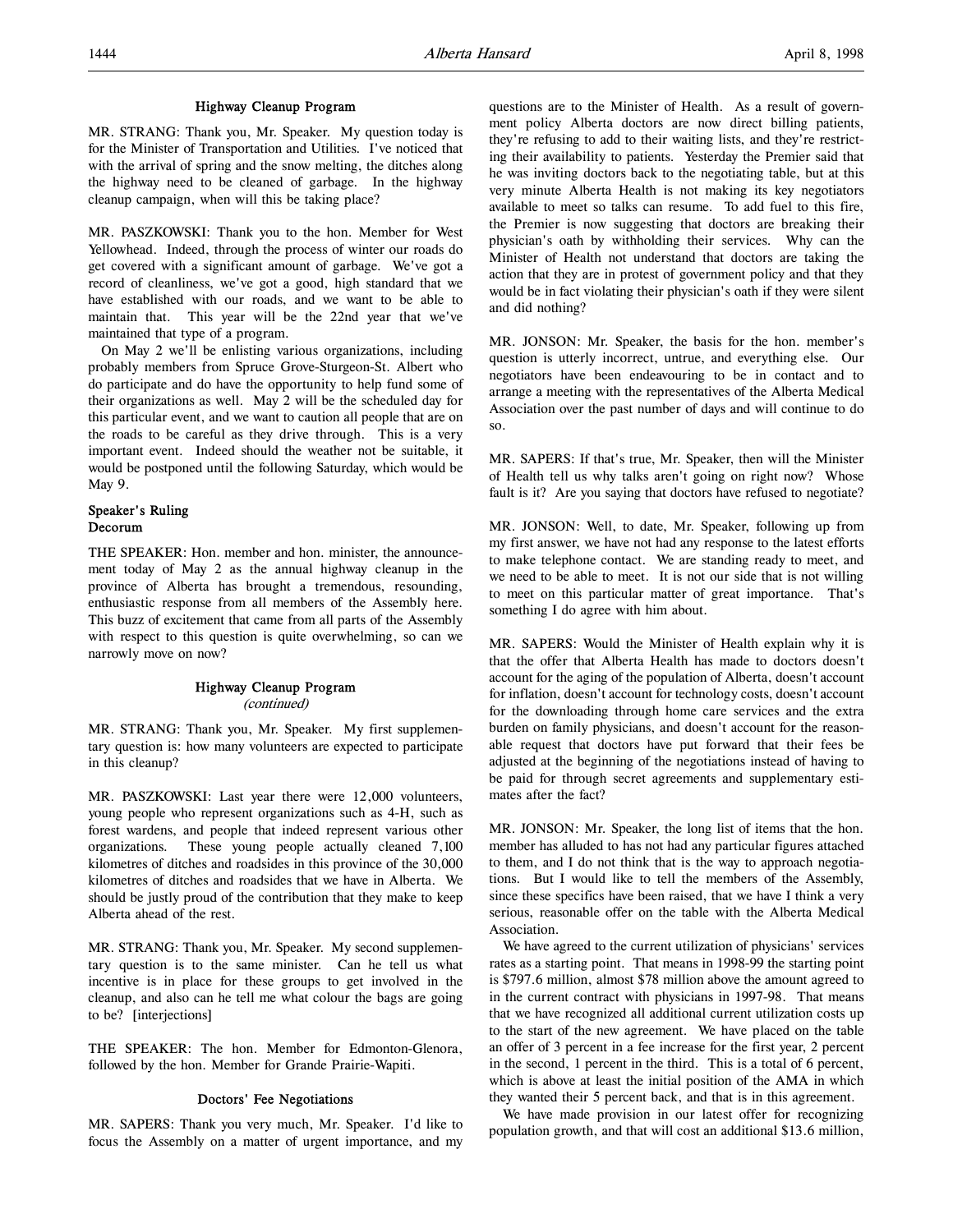\$13.4 million, and \$13.9 million in each of the three years respectively of the projected agreement. We have committed to a total of \$5 million a year to a rural physician on-call payment system. We have offered and put on the table funds to provide for the cost of insurance premiums, a very significant item for many doctors in the province, above the basic deductible amount. Also, a very important feature of our proposal is that, yes, we do want to have an overall umbrella or hard cap on the total expenditure on physicians' services. We cannot let utilization go completely unchecked. This is a very concrete offer, addresses what I think are the key areas in negotiations, and we are prepared to meet again.

### 2:20 Electric Utilities Deregulation (continued)

MR. JACQUES: Mr. Speaker, let me say at the outset that I am cognizant of the wisdom and the guidance that you did provide to all members yesterday at the conclusion of question period. On behalf of my constituents I recently met with representatives of Alberta Power regarding certain policy issues involving deregulation of the power industry. All my questions are to the Minister of Energy. Why is the minister rejecting a policy that would provide for a review of residual benefits, thereby ensuring that those benefits are being passed on to my constituents?

DR. WEST: Mr. Speaker, a review in 2018, as has been suggested by one of the utility companies, would indeed send a negative response into the marketplace. New suppliers wouldn't know what they might be up against after the year 2020, and in the face of this uncertainty they would hesitate to invest. The other reason is that the assumptions made by Alberta Power that there would be \$8 billion left in the year 2020 that should go back to the consumers was based on certain assumptions.

In fact, APL in its forecast assumed that most of the existing generating units would have their life extended by 15 years. This one assumption accounts for \$7.4 billion of the \$8 billion that they talked about. But here are the facts. Alberta Power Limited in 1996 electric tariff proceedings argued very strongly that it was unlikely that the lives of the existing generating units would be extended. Alberta Power requested that the EUB increase Alberta Power's depreciation rates by approximately 4 percent to cover the expected costs of demolishing APL's units and restoring the site at the end of the base life, the legislated hedges. The base life for each generating unit is shown in part 1 of the schedule in the act.

The EUB accepted APL's argument in 1996 that there would be no life extension and that depreciation expenses paid for by the customers should be increased by 4 percent. Right now you are paying for 4 percent depreciation, yet they are making an assumption for the base of argument today that there is life extension in the plans. In fact, APL has clearly changed its assumptions respecting the likelihood of extending the lives of existing generating units in its efforts to exaggerate the amount of residual value left at the year 2020.

Mr. Speaker, there is one rule when you're in a regulated system that has to do with the benefit of those generating power, not the consumer. In a deregulated system the benefits do flow through to the consumer by market force.

MR. JACQUES: Mr. Speaker, in a response to my constituents, will the minister outline the policy reasons as to why deregulation cannot be deferred until later this year or into 1999?

DR. WEST: Mr. Speaker, there is a tremendous amount of independent power producers, green power and others, who have been waiting since 1994 to make their business decisions in entering into the competitive market. If you delay this bill at this present time, you send a negative signal to the capital in the marketplace that's sitting there waiting to produce new power. If the rules aren't set and firmly set by Bill 27, then of course we're back to a position where we will have to look at continuing under the legislative hedges. With the power consumption in the province of Alberta it may necessitate going back to the process we had before in the last megaprojects that we had sponsored and going back into continued legislated hedges that would go out further than the year 2030. So I think that it's time we send the right signal to those that are waiting in the province of Alberta to go ahead with new power production.

The other thing is, after the statement I just made of what goes on at the EUB hearings, without this piece of legislation, the consumer is caught in the vortex of regulated power, without choice and actually without lowering the cost for his production.

THE SPEAKER: I think, hon. members, that we spent nearly five minutes in that exchange.

### Seismic Drilling Holes

MS CARLSON: Mr. Speaker, we know from recent studies that many surface waters are contaminated, and seismic well drilling can make an easy route for these contaminants to reach our aquifers. Environmental Protection does not require seismic holes that are drilled to be plugged to their full depth, resulting in one and a half million holes per year just sitting there under the surface of the land. If you think of Swiss cheese just below the surface of our farms and forests, you get the picture. Why does the Minister of Environmental Protection require test holes for water wells to be plugged to the full depth but have lower standards for seismic holes, even though those holes are often made in ditches that collect water?

MR. LUND: Mr. Speaker, there has been some concern raised in certain quarters that in fact there may be some contamination occurring from shot holes. The report from the Canada/Alberta sustainable agriculture water study clearly did not show that there was necessarily contamination caused by the seismic holes. However, through my department we are currently doing some studies to determine whether in fact there is contamination.

I must add that I have lived in the rural area all my life. In fact, I first remember seismic drilling back in 1948. We have on our farm about six wells, Mr. Speaker, and there has been drilling going on every year, including late 1997, and we do not have any indication of any contamination on our farm.

MS CARLSON: Fifty years of seismic holes. That means 75 million holes that aren't plugged below the surface of our land, Mr. Speaker. That's a lot of holes.

Why does the minister want to reinvent the wheel here by conducting more studies when we know that several U.S. states have concerns and have adopted more stringent standards? You are creating a problem by not addressing this.

MR. LUND: Unfortunately, I think the hon. member's argument has got a lot of holes. It's fine to get up and make those kinds of accusations, but when you have no proof and an awful lot of it is theory, then it does create some problem. Mr. Speaker, to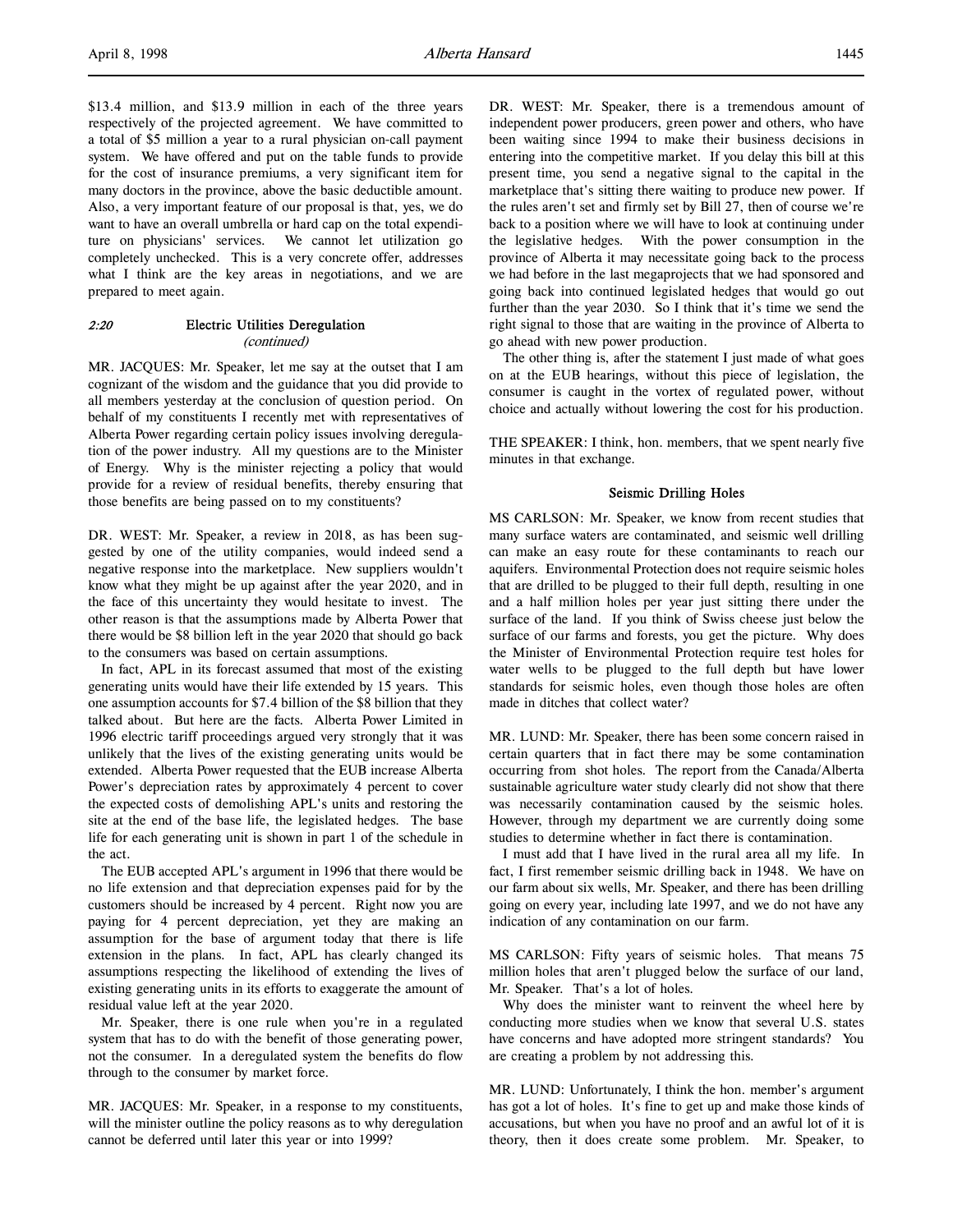criticize the fact that we are going to do a study to determine whether there is a problem I find really confusing. They want us to jump to a conclusion, but we don't have the evidence. So what's the problem with gathering the evidence?

MS CARLSON: Mr. Speaker, the farmers that I have talked to want to know that the minister will at least commit to completely plugging these holes until the results of his study are in, rather than the current practice of only plugging the first three feet. You have to do the responsible thing here. It's your own people who used to vote for you who are asking for this.

MR. LUND: Well, Mr. Speaker, I've had the opportunity to review the information that the hon. member filed today, and there are a whole number of assumptions, not totally faulty assumptions, made in that paper she filed. I've got to go back and indicate that a very extensive report done by Canada and Alberta on water quality as it relates to sustainable agriculture – there were some flags raised about contamination, but when there was examination done on the shallow aquifers that were contaminated, it was found that a number of those were traced back to water wells that in fact people were using. With many of those the well was not completed properly. It was leaking around the casing. Others were hand dug and using cribbing that was the problem. In others it was discovered that in fact farmers were filling their sprayer tanks directly from a pressure system and not using any type of stop, so that in fact there was a siphoning back into the water, so there was a trace of chemicals. But if you really study the report, it certainly did not indicate that there was a major problem from the seismic holes.

### 2:30 Doctors' Fee Negotiations (continued)

MR. STEVENS: Mr. Speaker, some of my constituents are becoming concerned with threats being made by the Alberta Medical Association that some doctors may take job action such as lining patients up in parking lots of emergency wards, refusing to see patients on certain days, or direct billing patients for services received, causing an undue financial hardship for such individuals. Could the Minister of Health advise what steps he will be taking to ensure that Albertans are not placed at risk?

MR. JONSON: Well, I think, Mr. Speaker, certainly we recognize that the physicians of the province provide a very key and important service in the health care system. The main measure, the one that I think is available to both sides, is to get back to the negotiating table and develop an agreement. I have responded to our concern about that not being able to take place, it seems, earlier today.

Mr. Speaker, with respect to the various types of job action that are being threatened or perhaps even starting to occur, yes, they quite frankly will cause difficulties for the health care system and particularly for individual patients, according to some of the things that are being mentioned. This is very regrettable, particularly given that we have an overall agreement to extend the provisions of our current contract for another two months. Doctors are being reimbursed. Even though we have been endeavouring to reach an agreement for some months, there is still time. There is really no basis, in my view, for job action.

MR. STEVENS: Thank you, Mr. Speaker. On a radio show yesterday the head of the AMA called into question this government's ability and willingness to continue negotiations. I'd appreciate it if the minister could clearly indicate to this Assembly what the current status of those negotiations is and what will happen next?

MR. JONSON: Well, Mr. Speaker, we are endeavouring, with the initiative on our side, to meet again regarding bargaining on the contract. I hope that a meeting will be possible in the near future so that we can ascertain what the AMA's position is. We have not had a formal offer placed before us except for the initial offer, which I could go over in detail for the Assembly but will not take up this time at this moment. We need to ascertain what their current position is and discuss things further.

MR. STEVENS: I have no further question.

### Speaker's Ruling Decorum

THE SPEAKER: I'm going to give all hon. members 30 seconds. Those hon. members who do not want to stay in the Assembly and do not want to listen to what their colleagues are saying in terms of recognitions, kindly leave now so that we do not have the embarrassing situation that occurred yesterday when a number of members very clearly embarrassed themselves in constantly talking when certain hon. members were given the floor. So I'm going to sit down for 30 seconds. Clear out, anybody that doesn't want to stay.

Hon. members, I take it, then, that those who are going to be here are going to provide the courtesy to other colleagues in the House who will be providing an opportunity to make a statement under Recognitions.

### Recognitions

THE SPEAKER: We will proceed in this order: first of all, the hon. Member for Calgary-West, followed by the hon. Member for Spruce Grove-Sturgeon-St. Albert, then the hon. Member for St. Albert, then the hon. Member for Edmonton-Gold Bar, then the hon. Member for Calgary-Currie, and then the hon. Member for Edmonton-Highlands.

The floor is now in the hands of the hon. Member for Calgary-West.

### Andrew Beauchamp

MS KRYCZKA: Thank you, Mr. Speaker. Today I would like to recognize Andrew Beauchamp, a constituent of Calgary-West and a grade 11 student presently attending Ernest Manning high school. Last Wednesday, April 1, I received a letter from Andrew proudly informing me that he had just been selected Alberta's Sea Cadet of the Year for 1998. The honour occurred following a selection interview process in Red Deer, Alberta, and now the Navy League of Canada, Alberta division, will forward his nomination for National Sea Cadet of 1998. Andrew tells me that he has achieved this status in five short years, joining the Royal Canadian Sea Cadet Corps Undaunted, HMCS Tecumseh, in September 1992.

Unique, challenging experiences await Andrew as a result of being selected Alberta's Sea Cadet of the Year. He'll be traveling to Halifax in April to represent Alberta's sea cadets at a national forum. He has also been asked to sit on a board to plan for Alberta's sea cadet forum next year.

Congratulations, Andrew Beauchamp. I look forward to your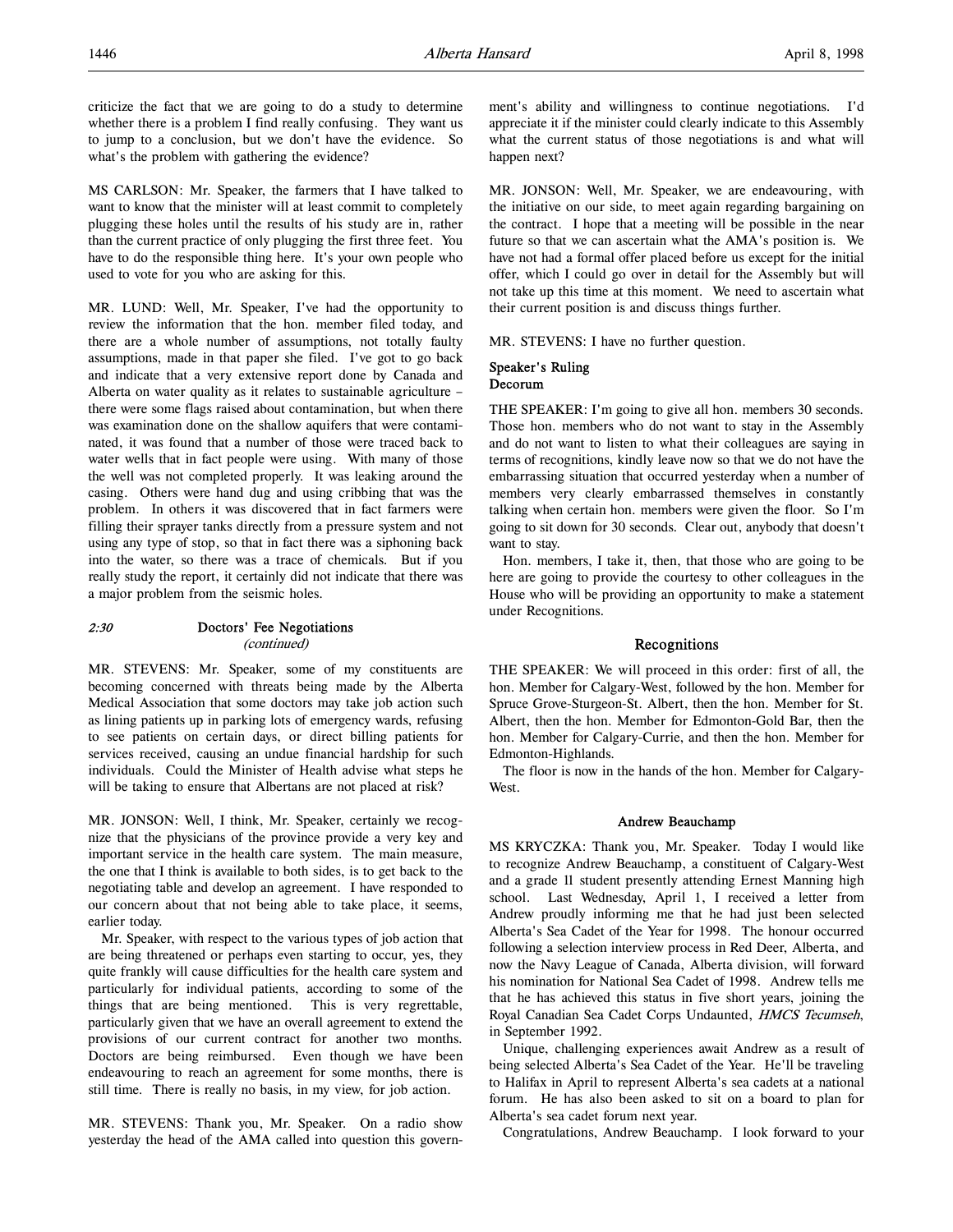keeping me posted as your nomination proceeds through the national selection.

THE SPEAKER: The hon. Member for Spruce Grove-Sturgeon-St. Albert.

### St. Joseph's Parish Centennial

MRS. SOETAERT: Thank you, Mr. Speaker. On Saturday, May 2, 1998, the Catholic community of Spruce Grove will celebrate the 100th anniversary of St. Joseph's parish. This is an important milestone in their faith journey, and it will be memorable for past and present parishioners.

This community has built a strong Christian presence in Spruce Grove. Over the last 100 years they have served their community well through various outreach programs. The Catholic Women's League and the Knights of Columbus are examples of the many groups that serve not only their faith community but the community at large.

St. Joseph's parish is an active, vibrant faith community. The people of this parish are hard working, welcoming, prayerful, and spiritual.

Congratulations to Father Gordon Roebuck and the organization committee for their hard work in organizing this memorable event. May God continue to bless St. Joseph's parish on their journey of faith.

THE SPEAKER: The hon. Member for St. Albert.

#### Lurana Shelter

MRS. O'NEILL: Thank you, Mr. Speaker. I rise today to recognize the presence of Lurana Shelter in the community of Edmonton. Lurana Shelter is an inner-city shelter that houses and assists women and children who flee family violence. It's a shelter that provides food, clothing, referrals, visits from the Victorian Order of Nurses, social workers, child support, counseling, programming for children, and follow-up visits.

Lurana Shelter began as a 24-bed overflow facility in 1988. When there was no space in other shelters, women and children were referred to Lurana Family Shelter. There were 24 beds available. On May 27, 1992, the Franciscan Sisters Benevolent Society was awarded the contract to build a new 32-bed inner-city shelter. The new shelter opened in November 1993, and the name was changed to Lurana Shelter. This shelter accepts women with or without children and has housed them for up to 11 days.

THE SPEAKER: The hon. Member for Edmonton-Gold Bar.

# Southeast Edmonton Seniors Association

MR. MacDONALD: Thank you, Mr. Speaker. I would like to congratulate the Southeast Edmonton Seniors Association, affectionately known as SEESA, on their many years of productive services to seniors in Edmonton-Gold Bar and throughout the city.

Incorporated as a society in June 1980, SEESA has worked diligently to respond to the many needs of seniors and also to design and implement programs for seniors in the community. The many programs offered by SEESA include: fitness programs; recreational activities such as crafts, socials, dances; and health outreach services.

The Southeast Edmonton Seniors Association's multi-use facility is a refurbished elementary school in Holyrood and has become a gathering point for many seniors and a fine example for seniors by fostering a healthy lifestyle.

This organization is all about people helping people. Our community, city, and province are all better places to live because of the efforts made by these fine citizens who make the SEESA centre a vibrant, thriving home away from home.

Thank you.

THE SPEAKER: The hon. Member for Calgary-Currie.

#### Carma Developers

MRS. BURGENER: Thank you, Mr. Speaker. Last evening Carma Developers celebrated their 40th year of successful building in Calgary, specifically developing our Calgary communities. Recognizing past employees and board members, President and CEO Alan Norris reaffirmed Carma's support for our Alberta advantage in announcing a \$100,000 contribution for the establishment of the Carma centre of excellence in home building and development. This Centre of Excellence will extend a model currently in place, the industry training and institute for skilled labour trades. Home building and development of industries present many interesting challenges and rewarding career opportunities, and the Centre of Excellence will provide training, development, and confer certificates to recognize individual achievement. Their partners include the professional Home Builders Association in participation with the Southern Alberta Institute of Technology and the Alberta new home warranty program.

Mr. Speaker, in congratulating them on 40 years of excellence, we recognize their commitment to the future of our young people in this province.

THE SPEAKER: The hon. Member for Edmonton-Highlands.

### 2:40 Our Voice Newspaper

MS BARRETT: Thank you, Mr. Speaker. Late last week the fourth anniversary edition of *Our Voice* newspaper hit the streets. This is a remarkable accomplishment for this innovative and original economic development project. This is a newspaper with a difference. That is because its explicit goal is to help lowincome and economically marginalized individuals earn some income and put some food in their bellies.

Originally called Spare Change, the Edmonton edition started in 1994 modeled after the Vancouver original Spare Change. Since that time it's changed its name and expanded to Calgary. It's worked with well over 1,000 vendors in that time, helping them get a leg up. A nonprofit venture, it runs on a shoestring budget with minimal overhead to keep the cost down for vendors, who pay 60 cents per paper and sell it on the street for donations. I usually buy it at 5 bucks a copy. Our Voice has a track record of kick starting vendors into bigger and better things. Some of whom I've spoken to talk about how it gave them a reason to get out of the house, to do something positive and rewarding.

I congratulate Our Voice for its four years of hardy, determined existence.

THE SPEAKER: Thank you very much, hon. members. Might we revert briefly to Introduction of Guests?

HON. MEMBERS: Agreed.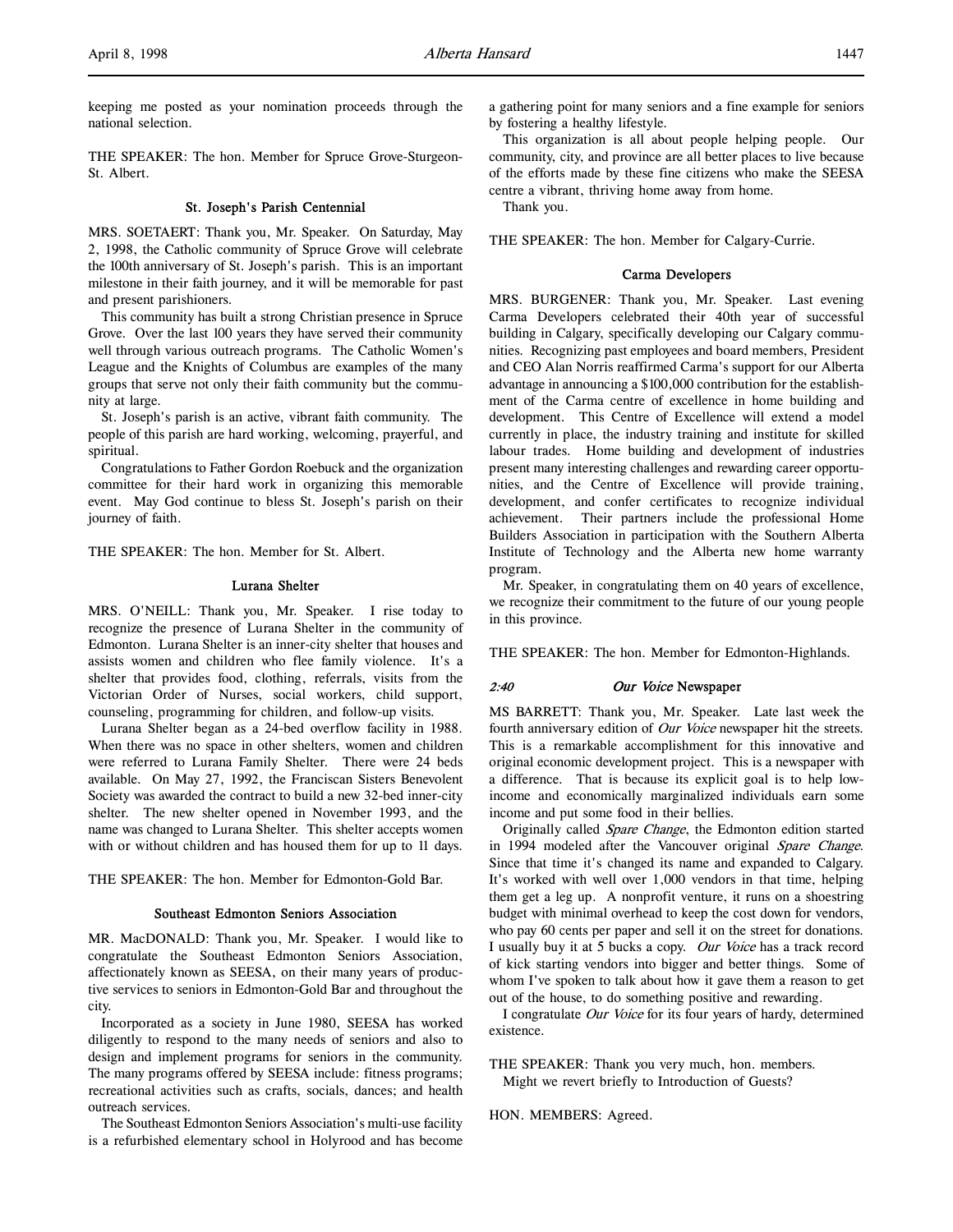# head: **Introduction of Guests**

(reversion)

THE SPEAKER: The hon. Member for Edmonton-Glengarry.

MR. BONNER: Thank you, Mr. Speaker. I'd like to introduce to you and through you to all Members of the Legislative Assembly Manuel Januario. Manuel is the president of the Provincial Injured Workers Coalition of Alberta. He is seated in the public gallery, and with your permission I'd ask that he now rise and receive the traditional warm welcome of the House.

head: **Orders of the Day** 

head: Written Questions

MRS. BLACK: Mr. Speaker, I move that written questions appearing on today's Order Paper stand and retain their places with the exception of written questions 71, 72, 73, 74, 75, 76, 77, 78, 79, 80, 81, 82, and 83.

[Motion carried]

### Export Guarantee Program Write-offs

Q71. Ms Paul moved that the following question be accepted: What is the breakdown of the \$2,044,543 in write-offs under the export guarantee program by individual borrower as contained in the 1996-97 public accounts, volume 2, page 217?

MR. DAY: Mr. Speaker, the government is pleased to accept Written Question 71.

[Motion carried]

### Fish and Wildlife Program Spending

Q72. Mr. Zwozdesky moved on behalf of Ms Carlson that the following question be accepted:

What was the total budget in the 1995-96 and in the 1996- 97 financial years for each of the following programs: the fisheries habitat development program, the fisheries management enhancement program, the fish stocking program, the wildlife habitat development program, the wildlife management enhancement program, and the Report a Poacher program?

THE SPEAKER: The hon. Minister of Environmental Protection.

MR. LUND: Thank you, Mr. Speaker. This question seems to be written in a form that we are able to answer, so we will accept it.

THE SPEAKER: The hon. Member for Edmonton-Mill Creek to close the debate.

MR. ZWOZDESKY: Yes. Thank you, Mr. Speaker, and thank you, hon. minister. We look forward to those responses.

[Motion carried]

# Provincial Parks

Q73. Mr. Zwozdesky moved on behalf of Ms Carlson that the following question be accepted:

What was the total cost to the government of operating, respectively, Moonshine Lake, Miquelon Lake, and Wyndham-Carseland provincial parks between April 1, 1987, and March 31, 1988, and between April 1, 1997, to date; what was the total revenue brought in through campground and other fees in each year; and how much of that revenue was retained by any operators with contracts to maintain the campgrounds or other services?

THE SPEAKER: The hon. Minister of Environmental Protection.

MR. LUND: Thank you, Mr. Speaker. Unfortunately, this one is not written in a form that we're able to accept, so we find it necessary to make some amendments. The difficulty we have going back to 1987 is that we don't have those kinds of records, and of course with reorganization a number of things have changed, so it would be very difficult. There are some other wording situations that cause a problem.

I would move that we amend Question 73 by striking out "was the total cost" and substituting "were the costs"; (b) by striking out "between April 1, 1987, and March 31, 1988, and between April 1, 1997, to date" and substituting "in each fiscal year between 1992-93 and '97-98 inclusive"; and then by striking out "campground and other fees in each year" and substituting "camping and related fees in each park in each fiscal year"; and then by striking out "maintain" and substituting "operate"; and then by striking out "or other services." So the question would now read:

What were the costs to the government of operating, respectively, Moonshine Lake, Miquelon Lake, and Wyndham-Carseland provincial parks in each fiscal year between 1992-93 and 1997-98 inclusive, what was the total revenue brought in through camping and related fees in each park in each fiscal year, and how much of that revenue was retained by any operators with contracts to operate the campgrounds?

THE SPEAKER: The hon. Member for Edmonton-Mill Creek on the amendment.

MR. ZWOZDESKY: Yes. I just wanted to say that the amendment as presented and the rationale and reasons behind why it's being presented in that fashion are acceptable, and we would look forward to the forthcoming answers. So we're in favour of that amendment.

[Motion on amendment carried]

THE SPEAKER: The hon. Member for Edmonton-Mill Creek to close the debate.

MR. ZWOZDESKY: Thank you, Mr. Speaker. We just will reiterate our thanks to the minister for undertaking to provide that information.

[Motion as amended carried]

### Accrued Interest Breakdown

Q74. Mr. Zwozdesky moved that the following question be accepted:

What is the breakdown of the \$38 million classified as accrued interest receivable by individual entity as contained in the 1996-97 public accounts, volume 2, schedule 5, page 15?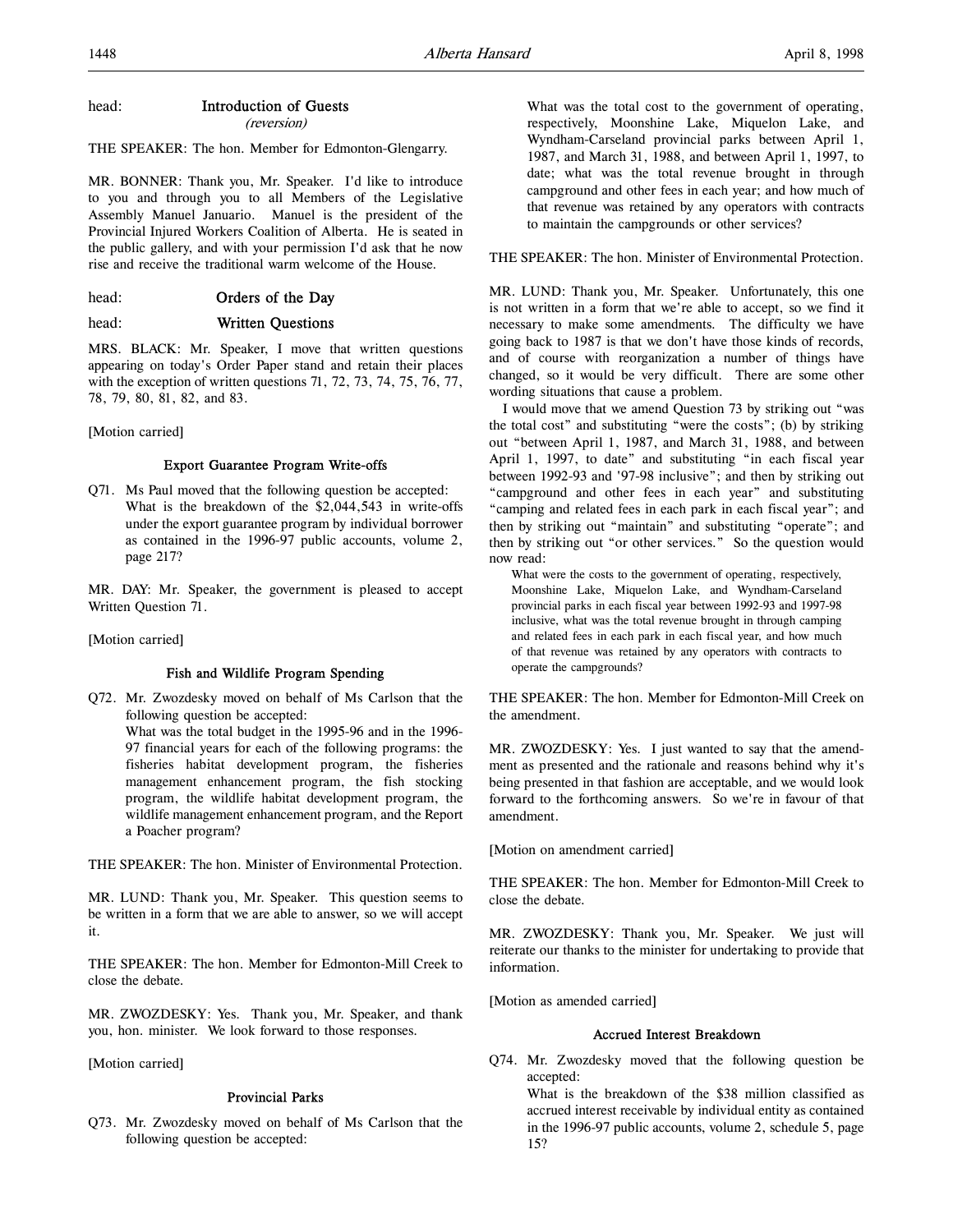MR. DAY: Mr. Speaker, I'm pleased to accept Written Question 74 if we can amend it, using the citations which I have in the past related to some of the difficulties with all of the information being disclosed because of private-sector confidentiality, contracts, possible legal problems that we might have. Also, we don't want to negatively impact business of any company involved if we are involved in recoveries there. We don't want that necessarily to impact on the particular business of the company and maybe inhibit its potential for success.

So if it would please the members of the Assembly, I'd like to amend the request by striking out the words "by individual entity" and adding the words "by individual ministry." So the written question then would read:

What is the breakdown of the \$38 million classified as accrued interest receivable by individual ministry as contained in the 1996-97 public accounts, volume 2, schedule 5, page 15?

I would hope that would be acceptable.

#### 2:50

THE SPEAKER: The hon. Member for Edmonton-Mill Creek on the amendment.

MR. ZWOZDESKY: Thank you, Mr. Speaker. Yes, on the amendment. I appreciate the Treasurer's explanation of why he couldn't accept the question in the form that it was given, but it does strike me with a tone of disappointment nonetheless, because I think that again this is information that taxpayers do have a right to receive. Obviously that's why I brought it forward.

There's still much discussion, Mr. Speaker, with respect to how much of the amounts in question here really pertain to loan agreements between the government and private-sector entities where interest is being accrued, and more specific to that, which I don't think the amendment may provide for, is the explanation of what arrangements the government does have in place for this interest that we're talking about and, additionally to that of course, the collection of it. It's a point of accountability, I suppose, or effectiveness in measuring how well the Treasury Department is doing in managing these assets. So that's why the question was posed in the way it was posed.

[Motion on amendment carried]

THE SPEAKER: The hon. Member for Edmonton-Mill Creek to close debate.

MR. ZWOZDESKY: Yes. Thank you, Mr. Speaker. We will nonetheless be accepting the written question as amended and look forward to the Treasurer's provision of the information requested.

[Motion as amended carried]

#### Accrued Liability Breakdown

Q75. Mr. Zwozdesky moved that the following question be accepted:

> What is the breakdown of the \$48 million estimated liability for guarantees and indemnities and the \$100 million classified as "other" by individual borrower under other accrued liabilities as contained in the 1996-97 public accounts, volume 2, schedule 12, page 20?

MR. DAY: Mr. Speaker, again I have some difficulty with the entire question as is, but I'm certainly willing to accept it as

amended with the following amendment, using the same citations as before. I know the member opposite appreciates the difficulty, and I appreciate the difficulty he has with our difficulty. So we're appreciating each other's difficulty here. We can provide this information by category rather than by individual business or borrower by amending the written question by striking out "by individual borrower." The written question would then read:

What is the breakdown of the \$48 million estimated liability for guarantees and indemnities and the \$100 million classified as "other" under other accrued liabilities as contained in the 1996-97 public accounts, volume 2, schedule 12, page 20?

I could make that information available if that was acceptable, Mr. Speaker.

MR. ZWOZDESKY: I appreciate the hon. Treasurer's explanation. I just want to tell him that we're looking for some specifics here, and the amendment as presented may not be able to provide those. However, until we actually receive the information, we won't know for sure. So with that brief comment I would say that if that's the best the Treasurer can do by way of what he's bound and/or obligated to, then we will accept his explanation.

[Motion on amendment carried]

THE SPEAKER: The hon. Member for Edmonton-Mill Creek to close debate.

MR. ZWOZDESKY: Thank you, Mr. Speaker. As I said earlier, we were looking for a little more of the detail and a little more of the breakdown on an individual borrower basis. Nonetheless, we will accept the information that may be forthcoming from the Treasurer and thank him for it.

[Motion as amended carried]

### Individual Borrower Breakdown

Q76. Mr. Zwozdesky moved that the following question be accepted:

What is the breakdown of the \$8 million allowance for doubtful loans and advances by individual borrower under other loans, advances, and investments as contained in the 1996-97 public accounts, volume 2, schedule 7, page 16?

THE SPEAKER: The hon. Member for Edmonton-Mill Creek.

MR. ZWOZDESKY: Thank you, Mr. Speaker. Question 76, which appears under my name on the Order Paper, I'm pleased to move because it requests again some additional information for taxpayers.

MR. DAY: Mr. Speaker, again, not wanting to repeat myself but using the same provisions, I would be happy to accept that question if we can amend it by providing under that one category. As the member mentioned before on the last item which he talked about, I think he will be somewhat pleased – I don't know if he'll be totally elated – with this further information.

I would propose that we amend Written Question 76 by striking out the words "by individual borrower." The written question as amended then says:

What is the breakdown of the \$8 million allowance for doubtful loans and advances under other loans, advances, and investments as contained in the 1996-97 public accounts, volume 2, schedule 7, page 16?

I would move that amendment, Mr. Speaker.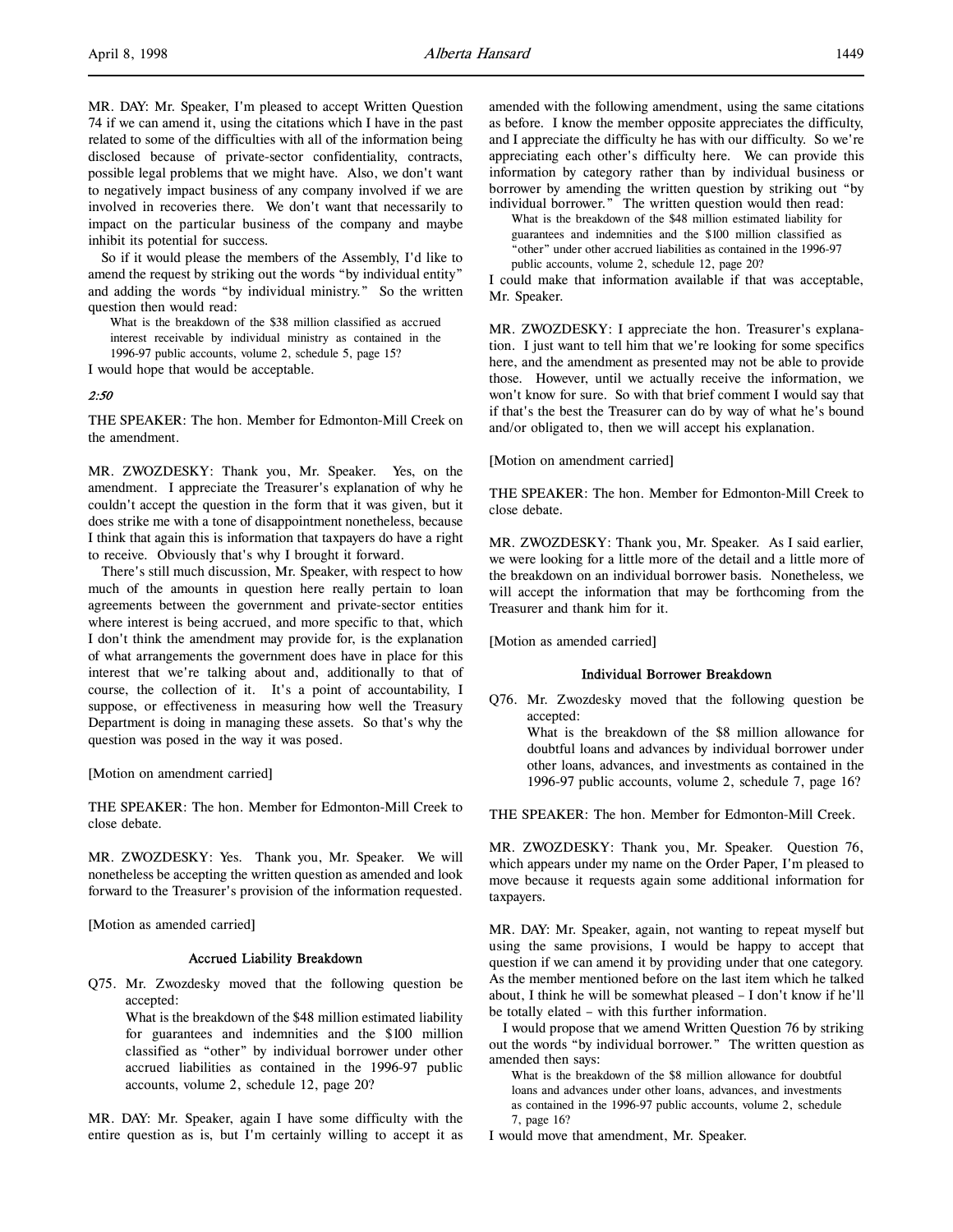THE SPEAKER: The hon. Member for Edmonton-Mill Creek.

MR. ZWOZDESKY: Thank you, Mr. Speaker. The issue here with respect to the amendment: again, it may or may not give the kind of detail that I think taxpayers are entitled to. What we're simply saying in the original motion versus what the amendment says – we're talking about \$8 million here that for all intents and purposes could be classified as other or miscellaneous or et cetera. Those kinds of terms tend to fuzzy up and cloud up the explanation.

Nonetheless, I do look forward to what it is that the Treasurer has in mind by way of a breakdown. At this stage the amendment doesn't specifically qualify or categorize or explain what kind of a breakdown we can expect. But I will take the Treasurer at his word and look forward to that breakdown nonetheless.

[Motion on amendment carried]

THE SPEAKER: The hon. Member for Edmonton-Mill Creek to close the debate.

MR. ZWOZDESKY: Thank you, Mr. Speaker. This particular issue is again being brought forward at the behest of a number of interested Albertans who are attempting to seek more information from the government. So whatever it is that the Treasurer is able to provide I'm sure they'll be grateful to receive.

Thank you.

[Motion as amended carried]

### Valuation Adjustment Breakdown

Q77. Mr. Zwozdesky moved that the following question be accepted:

What is the breakdown of the \$55 million provision for guarantees and indemnities and the \$28 million provision for doubtful accounts and loans by individual entity or borrower under valuation adjustments as contained in the 1996-97 public accounts, volume 2, schedule 3, page 14?

MR. DAY: Again, Mr. Speaker, same provision applying, I'd like to accept this if we can amend it. I assure the member that I understand that when they say they accept the amendment and the motion, he's not forever guaranteeing, because he's not in that business, that he's going to be happy with the information but that he's willing to take a look at the expanded information and see if that meets the purposes. I understand his position.

On that understanding, I would propose that we amend this particular written question by striking out "by individual entity or borrower" so that Written Question 77 as amended reads:

What is the breakdown of the \$55 million provision for guarantees and indemnities and the \$28 million provision for doubtful accounts and loans under valuation adjustments as contained in the 1996-97 public accounts, volume 2, schedule 3, page 14?

THE SPEAKER: The hon. Member for Edmonton-Mill Creek on the amendment.

### 3:00

MR. ZWOZDESKY: Yes. Thank you, Mr. Speaker. Speaking to the amendment on this particular question, I guess I would reiterate the fact that I think Albertans wanted a little more information with respect to this category of loans and guarantees, doubtful accounts, whatever you want to call them. The main

reason for that, which the amendment may or may not address, is that I think taxpayers don't want any more surprises. I don't think it surprises anyone to know that Albertans were somewhat alarmed to find out what happened in the case of the Millar Western deal, where we lost \$244 million, or in the case of the pending Al-Pac deal, where we could possibly lose \$130 million, \$135 million. This was simply intended as a question to shed more light on those issues and perhaps some that might be forthcoming.

Nonetheless, I am happy to hear that the Treasurer respects the role that I have as the official watchdog on the finances of the province on behalf of Her Majesty and others. In that context I look forward to the expanded information which he's able to provide with respect to this question.

[Motion on amendment carried]

THE SPEAKER: The hon. Member for Edmonton-Mill Creek to conclude the debate.

MR. ZWOZDESKY: Thank you, Mr. Speaker. I would only say that the Treasurer has accepted the gist of the question and refined it to suit his specific abilities or his specific ablings, if there is such a word – sounds good to me – with respect to the portfolio that he occupies. In the spirit of that I would ask him to provide as much of the detail as he can. We accept the motion as amended.

[Motion as amended carried]

### Individual Borrower Breakdown

Q78. Mr. Zwozdesky moved that the following question be accepted:

What is the breakdown by individual borrower of the \$10 million classified as "other" under the \$101 million provision for losses, doubtful accounts, loans, guarantees, and indemnities as contained in the 1996-97 public accounts, volume 1, schedule 3, page 36?

MR. DAY: Mr. Speaker, this I have to unfortunately reject, and I hope the member opposite doesn't take it personally. I'm usually totally forthcoming with his requests, as he knows. I did communicate by letter to the member on this particular item back on August 1 of '97, explaining the reasons in detail at that time, and I'll make the same references to *Beauchesne*  $446(2)(e)$ , *Erskine May*  $16(2)(C)(1)(j)(vii)$  and (iii), all applying. I might refer him again to the FOIP Act, section 15, which actually provides for the mandatory exemption from disclosure of commercial, financial, or business information of a third party unless "the third party consents to the disclosure." In this case the third party has not consented to the disclosure, and I am guided by the FOIP Act, section 15. On that basis I will reject that. I did respond to the member in writing on that particular one.

If there's some specific item he'd like to see, I would continue to invite him to ask me if I might invite him to come into the document room and actually take a look at it to assure himself that there's nothing going on in the way of anything that's untoward and that in fact it's simply a matter that we are stuck with the FOIP provisions that these are mandatory exemptions.

MR. LUND: That's under freedom of information.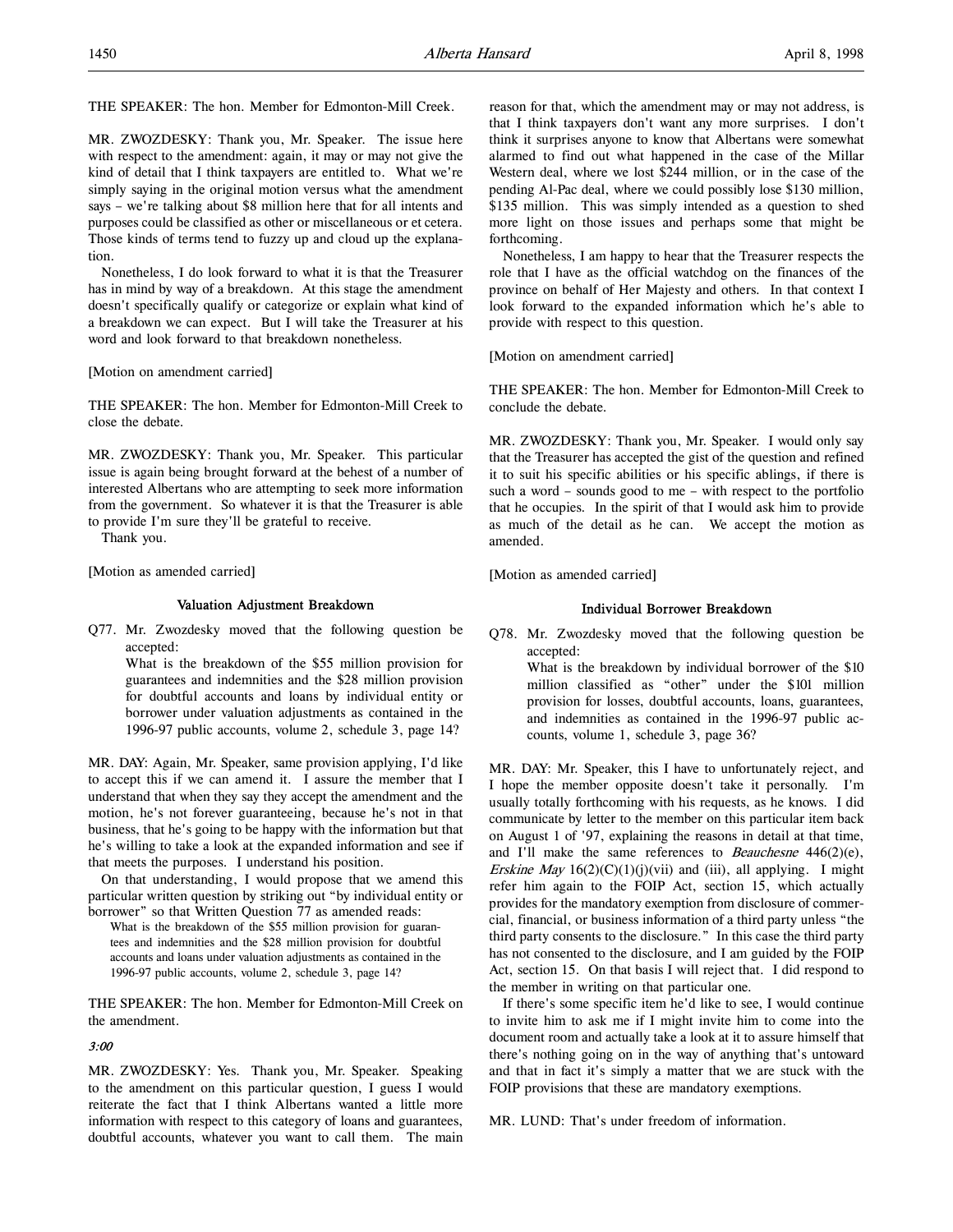I think he'd be satisfied with that, but on that basis I have to reject this question, Mr. Speaker.

THE SPEAKER: The hon. Member for Edmonton-Mill Creek to conclude debate.

MR. ZWOZDESKY: Thank you, Mr. Speaker. I rise to express some concern with respect to the Treasurer's rejection of this particular written question, because it does speak to that entire issue of openness, accountability, transparency and honesty, the OATH, as I have often said in this House, which I am attempting to reaffirm with the Treasurer. I recognize that he did respond in some earlier correspondence, for which I'm thankful. I appreciate the explanation that he's given with respect to the confidentiality aspect contained and referred to in that particular correspondence. So I appreciate his openness in that respect.

However, I still think taxpayers have a fundamental right to know the details of these provisions that remain against ad hoc loans, including some of the loans that were given to Centennial Food Corp., Pratt and Whitney Canada, Canadian Airlines, the Centre for Frontier Engineering Research, Pocaterra Development Corporation, and perhaps others. It's a fundamental request, Mr. Speaker, that keeps coming up time and time again.

I would just close by saying that these loans and guarantees are representative of a very significant amount of money, which taxpayers should duly be able and allowed to receive information on. There are significant financial assets and contingent liabilities of the province tied up in respect to these loans and guarantees, and at some point, I suppose and I hope, the taxpayers of Alberta will be provided with that information. Unfortunately, with the early rejection of this motion today by the Treasurer, again, in spite of the comments he's made, we'll have to keep on waiting. Waiting, Mr. Speaker, tends to conjure up all kinds of wrongful images. There's a perception building that information is not as forthcoming as the government has always said and promised it would be, and this continues to be an example.

Although I'm going to be forced to accept it, I don't find totally understandable nor easy to convey to the public of Alberta the confidentiality as expressed by one or more of the corporations who receive these funds, putting forward arguments that the Treasurer then can use here. I know what competition in the business sector is all about as well, Mr. Speaker, and much as I respect that confidentiality, surely there was an expectation and an understanding somewhere when these moneys were received or when these guarantees were received by the private corporations from public dollars, from public taxpayers, that somebody somewhere would be accountable for them, if not explainable.

So it's unfortunate that this particular written question has to be rejected, and I will undoubtedly have to come back at another time and try and rephrase it.

[Motion lost]

#### Individual Borrower Breakdown

Q79. Mr. Zwozdesky moved that the following question be accepted:

What is the breakdown by individual borrower of the \$7 million classified as "other" under the \$89 million allowance for doubtful loans, advances, implemented guarantees, and indemnities as contained in the 1996-97 public accounts, volume 1, schedule 8, page 39?

THE SPEAKER: The hon. Member for Edmonton-Mill Creek.

MR. ZWOZDESKY: Thank you again, Mr. Speaker. Continuing on with the issue of transparency and openness, I'm pleased to move Written Question 79, which appears on the Order Paper under my name.

MR. DAY: Well, Mr. Speaker, the member knows I am addicted to openness and accountability, so with some sense of withdrawal, I have to say that we cannot accept this particular question and, in fact, will reject it.

If I can just comment briefly, Mr. Speaker, to the member. He's used words like "accountability." These particular elements are all accounted for. They're in our public accounts. The Auditor General is fully aware of them. They are accounted for. But there are some confidential business details which the FOIP Act restricts us from releasing.

The member mentioned that taxpayers want to know. Actually, I don't get calls or letters from taxpayers saying: tell me the individual business dealings of a particular company. I do hear and I have heard from taxpayers who've said: we don't think the government should be involved in these loans and loan guarantees. That's why we're out of that business. That's why we don't do these loans and loan guarantees anymore. That's why we still account for them. They are audited by the Auditor General, but we will respect the law, which says – these are mandatory provisions here – not to disclose confidential, private information unless the third party agrees. We're stuck with that.

So we're accountable. These are all fully accounted, and the Auditor General is aware of them. We cannot, however, break the law by releasing this private-sector information. We don't get into these deals anymore. We won't be getting into these. As a matter of fact, we're getting out of them. We've reduced from \$3 billion in liability down to \$1 billion in liability, but we also will not break the law and release the information. I am simply not hearing from taxpayers: release this private-sector information. They are, however, saying to the government: get out of that business, and take care of what's left there. And that's what we're doing.

On that basis I have to reject this one, Mr. Speaker.

THE SPEAKER: The hon. Member for Edmonton-Glenora.

### 3:10

MR. SAPERS: Thanks, Mr. Speaker. Written Question 79 is about the taxpayers' interests, the best interests of the people of the province. The Treasurer has inherited a tradition of openness from a previous Treasurer, but his hesitancy to provide information and his reliance on rather one-sided interpretations of what may or not be excluded under freedom of information and privacy legislation makes us question whether or not he wants to take that tradition of openness further or whether he would like to see it truncated and end under his watch.

Seven million dollars may not be considered to be a lot of money, but in my life and in my world and in my constituency \$7 million is a tremendous amount of money. For the government to simply dismiss it under a category known as "other," which could mean absolutely anything the government wants it to mean at any given point in time, is not acceptable. It's also not acceptable that the Treasurer would in a blanket way use provisions of the freedom of information and protection of privacy legislation to say that it's the law that prohibits the Treasurer from doing what he otherwise might be inclined to do.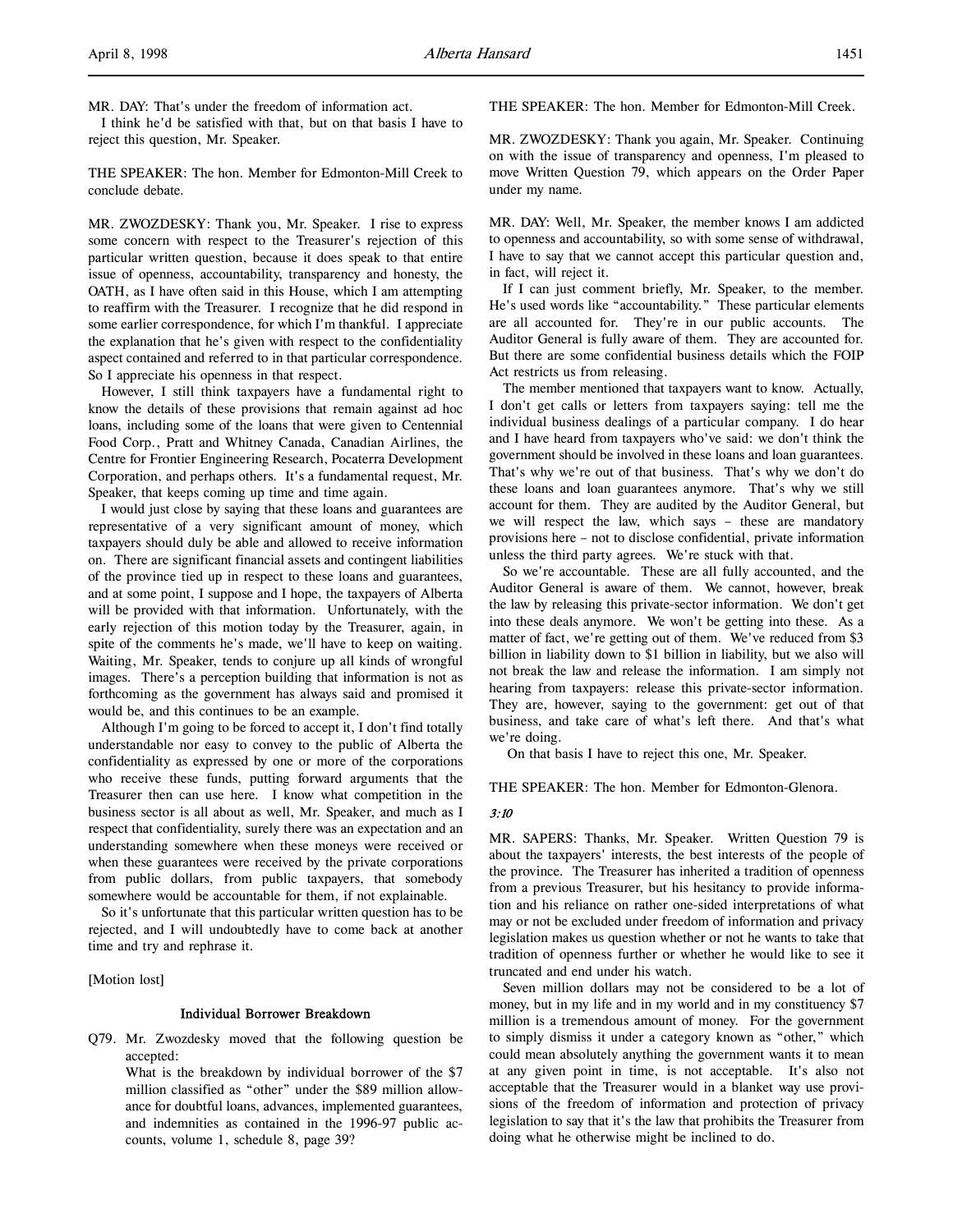If the Treasurer is so inclined, I would ask the Treasurer to do this. Take a look at that \$7 million. Examine whatever the nature of the contractual relationship was between the government in any way and the individual borrower or consortium of borrowers that received the benefit of that \$7 million. Look for every and each opportunity to release the most information that the Treasurer possibly can within the context of the law, and then encourage the commissioner to indicate specifically which sections of the law would be violated if more information was to be released. If the Treasurer went through that process, then every man and woman in this Assembly and in fact every taxpayer in the province of Alberta would be able to accept the Treasurer at his word without question. But unless the Treasurer is willing to go that far in the interests of his own addiction, which is to be open and accountable and transparent, as he has said, then it makes us question the power of that addiction or perhaps the effectiveness of whatever treatment he may have been seeking.

So I would ask the Treasurer to once again take a careful look at Written Question 79, to examine it against his stated commitment to openness, examine it against the law as it is written in this province, and then give us the detailed breakdown. This is not just a matter, Mr. Speaker, of saying "show us the money," because the money is gone. That's the one thing we can be sure of. But it's to show us where it's gone, to whom, under what circumstances, and to explain in detail, chapter and verse, why it is that he can't tell us more and, through us, tell the taxpayers of this province more about what this government considers to be "other" in public accounts.

THE SPEAKER: The hon. Member for Spruce Grove-Sturgeon-St. Albert.

MRS. SOETAERT: Thank you very much, Mr. Speaker. I was listening very attentively. I missed one thing of what the Treasurer said, and that was which section under the FOIP Act he had referred to.

MR. DAY: Section 15.

MRS. SOETAERT: Section 15. I know my hon. colleague from Calgary-Buffalo would like to address that section of it.

You know, the Treasurer says that people don't call him asking where that money went. I think that should be an indicator to him that no wonder the perception about politicians hiding money and not telling where all our tax dollars go is out there. No wonder politicians have such a bad image, because when we don't give all the information, then people doubt and people wonder where that money went.

Now, \$7 million in my life is a lot of money, and I would expect that it's probably a lot of money for the hon. Treasurer. I would expect that if he's just going to file it under "other," maybe he could indicate some projects that it was spent on or indicate that it was three companies or four companies or one individual. Maybe he could just give us a better sense of where the money went so people don't sit back and say: they're hiding something over there. We like to help the government be accountable and open. We do everything in our power to try to help them that way, and this is one case where this question is helping them. Regretfully, they're ignoring it and rejecting it.

Mr. Speaker, I would urge the Treasurer to look deep in his pockets and find out where that \$7 million went. I'm sure it didn't go into his pockets; that was figuratively speaking. But I think he has the ability to certainly give more information than just filing \$7 million under "other." With that, I would encourage the hon. Treasurer to give the information for this written question.

Thank you.

MR. DICKSON: Mr. Speaker, I wanted to add a couple of comments with respect to Written Question 79. This may not be in Hansard, but when my colleague from Sturgeon-Spruce Grove-St. Albert had asked what section, the Provincial Treasurer indicated that it was section 15 of the freedom of information act, and section 24. Now, I'm glad he indicated that, because if we look at section 24, this is a curious provision because it's a discretionary exception. What that means is the head of a public body, in this case the Provincial Treasurer, can choose to share the information or not. It's not a question that he can't say: my hands are tied; I have no discretion. The discretion is clear. In the first part it says:

The head of a public body may refuse to disclose information to an applicant if the disclosure could reasonably be expected to harm the economic interest of a public body.

I'm not sure we've heard that case made by the Provincial Treasurer. I have a strong sense that the Provincial Treasurer does as administrators and governments often do: take the broadest possible view of an exception instead of the narrowest possible view.

With section 24, if we look at the way Mr. Robert Clark, the FOIP Commissioner, has interpreted this, consistent with the way it's been interpreted in Ontario and British Columbia, it's been interpreted very narrowly. So that's not a solid foundation for him to refuse to disclose.

The other section he's used is section 15. Now, section 15 is a mandatory exception. If this were an application, if somebody had paid \$25 or \$50 and made an application for the information, the Treasurer could only refuse if he could prove certain things. One of the things he'd have to be able to prove is that the third party doesn't consent to the disclosure, and I'm not sure – if he said this, I stand corrected. But did he contact those individual borrowers and say, "In the Legislature there's a question; somebody wants to have this information. Will you consent to the disclosure?" Now, if in fact he did that and he was told no, then obviously I withdraw this particular line of argument. If he didn't make that inquiry, then I'd say it's not appropriate for him to rely on section 15 now.

Another thing he'd have to be able to show is that the disclosure of this information could reasonably be expected to "harm significantly the competitive position or interfere . . . with the negotiating position of the third party." Well, Mr. Speaker, I think from your considerable experience in government you'll know this is a small province. Most people in a given industry have a very good sense of what their competitors are doing. It would be astonishing to me that the extent to which somebody would be listed as an "other" in terms of "doubtful loans, advances, implemented guarantees, and indemnities" – that it would be a competitive advantage or disadvantage to disclose the information.

The other thing that would have to be shown is that it resulted in "similar information no longer being supplied to the public body." This would be a preposterous argument. You've got people who came to the provincial government with their hands out, people who wanted Albertans either to give tax dollars or to accept a backstopping position and an exposure in terms of public dollars. To say that this government or any government would be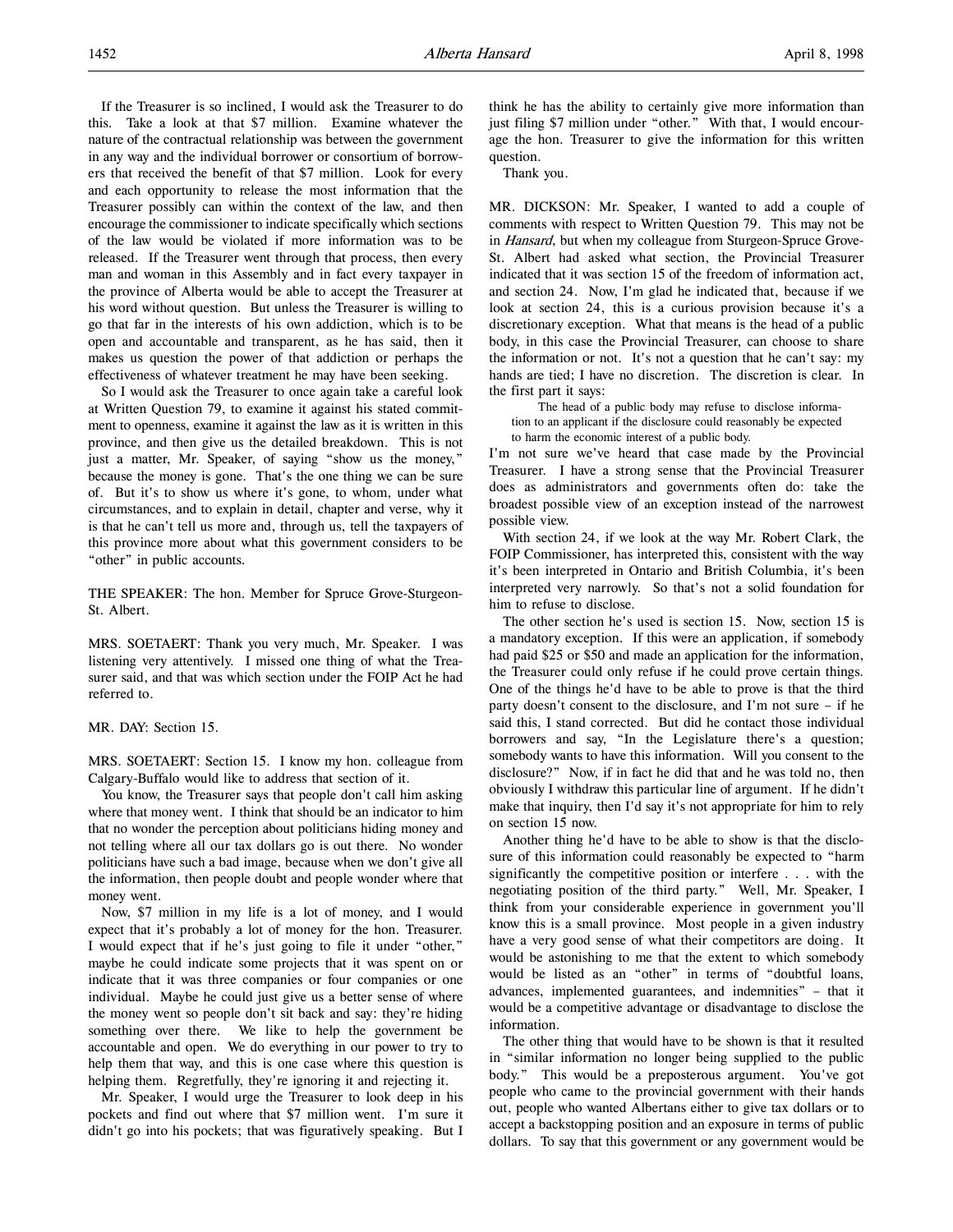prepared to provide funds without saying to somebody requesting it that if you want public dollars, you have to accept a measure of accountability that goes along with it . . .

## 3:20

Another thing the Treasurer would have to show is that it's going to "result in undue financial loss or gain to any person." I didn't hear the Provincial Treasurer offer any information, any evidence that that would be the case.

Fourthly, he'd have to show that it revealed information in the form of an arbitrator's report, a mediator's report, a report from a labour relations officer. Well, I don't know the names of these people that my colleague, our Treasury critic, is trying to secure, but it wouldn't seem to me that any of those would apply.

So it seems to me that if the Provincial Treasurer or indeed any other cabinet minister is going to try and invoke the freedom of information act as a basis for refusing to share information, they're surely going to have to particularize the section and then offer some argument around the elements of the section. That hasn't happened here, so it's simply not a credible argument to make in terms of refusing to give the information.

If the minister chooses to refuse, then let him stand in his place and say: I refuse to give the information. But to attempt to hide behind the freedom of information law is just foolishness, Mr. Speaker, and the Provincial Treasurer should be embarrassed to make that kind of an argument.

Thank you.

THE SPEAKER: The hon. Leader of the Official Opposition.

MR. MITCHELL: Thank you. Mr. Speaker, normally when the issue of the names or the identification of companies who have received loans or guarantees from this government arises, the government dismisses it by saying that it's a private-sector player, that they can be damaged if the details were to be known, that it might hurt them commercially. Well, we're not asking for the details of the loans here, and to say that we can't learn the names of the borrowers who account for this \$7 million is to say that the government was then incorrect in telling the people of Alberta how much Daishowa was loaned, how much Al-Pac was loaned, how much Millar Western was loaned, how much all kinds of projects were loaned: Bovar, MagCan, NovAtel. We know their names. We're not asking for the commercial paper. We're simply asking for their names. So if we can have it in . . .

MRS. BLACK: You already know their names. Why are you asking?

MR. MITCHELL: We don't know the names for the \$7 million, Madam Minister. We don't know that.

We know Millar Western. What did they get? Two hundred and fifty million dollars? So why can't we have the names of some people, of some companies that got \$7 million? Wouldn't that be appropriate? There's a clear contradiction here in the government's policy. There is no consistency, and it just . . .

MR. DICKSON: And no transparency.

MR. MITCHELL: No transparency. For a government that prides itself in being open, it raises the question: what do they have to hide? Why shouldn't Albertans know what companies are getting Albertans' money? Maybe not even the terms – we're not asking for that – just what companies are getting Albertans'

money. Is that too much to ask? It seems straightforward. We should have a free vote on this one, because I think there are some reasonable MLAs over there who would definitely vote for open government.

THE SPEAKER: The hon. Member for Edmonton-Mill Creek to close the debate.

MR. ZWOZDESKY: Thank you, Mr. Speaker. I want to add some comments to those already offered by my hon. colleagues, all of which express disappointment with respect to this particular rejection. The Treasurer has on occasion alluded to certain communications that he has exchanged with me in response to my requests. I appreciate those communications, but they don't always measure up with the degree of information that we were looking for. So sometimes we have to write back and rephrase the question, and sometimes we have to go through this formal process to find out the information requested here.

The information on this particular \$7 million may pertain to any of a number of recipients, all of whom took money or guarantees from the province on the understanding that of course it would be repaid insofar as they were able and insofar as the clauses of the various agreements required them to conform. Unfortunately, from time to time as you look through public accounts, which I have done extensively and exhaustively, you will find examples such as this. You'll be reading along; everything is nicely explained. There's an entity specified, an amount given and a year given, the targeted amount, the projected amount, and so on, and those are fine. But suddenly every now and then you'll come across something called "other." Whenever that kind of a statement is made with respect to issues, sometimes they are overlooked, but when the issue is money as opposed to some other subject matter, then the public, especially at this time in the province's development, starts to raise some doubts, and that's where the questions come from. They come from individuals who simply want basic information they thought they would be getting from the current government.

Nobody is faulting the current government for these particular loans or these particular guarantees, so let's get over that issue, hon. members. We're not looking for anything that tarnishes your image, nor are we looking to try and tarnish the image of a previous government who have all left this House now. We simply are looking for information which you should be very willing and certainly are able to provide. There are no doubt provisions within some of those agreements that might even allow that.

As I look through some of the other guarantees that have been given over the years, a number of those guarantees never had to be exercised because the companies who undertook them honoured their deal. Business was good and profitability was high, and they were able to extinguish the debt or not take up the offer of a guarantee. I'm looking at a list here which compares guarantees and indemnities from 1992-93 through to 1997-98. In actual fact this provides a list of guarantees and indemnities that were offered by the province, and it explains in some detail the amounts given, the year they were given, and the year by which they were exhausted or not exercised. That is good, open, accountable governance.

We read, for example, here that Weldwood of Canada Limited had a guaranteed loan of \$240 million. That was the actual amount in '92-93. And do you know what, Mr. Speaker? By '97-98 that particular loan was fully repaid by the borrower.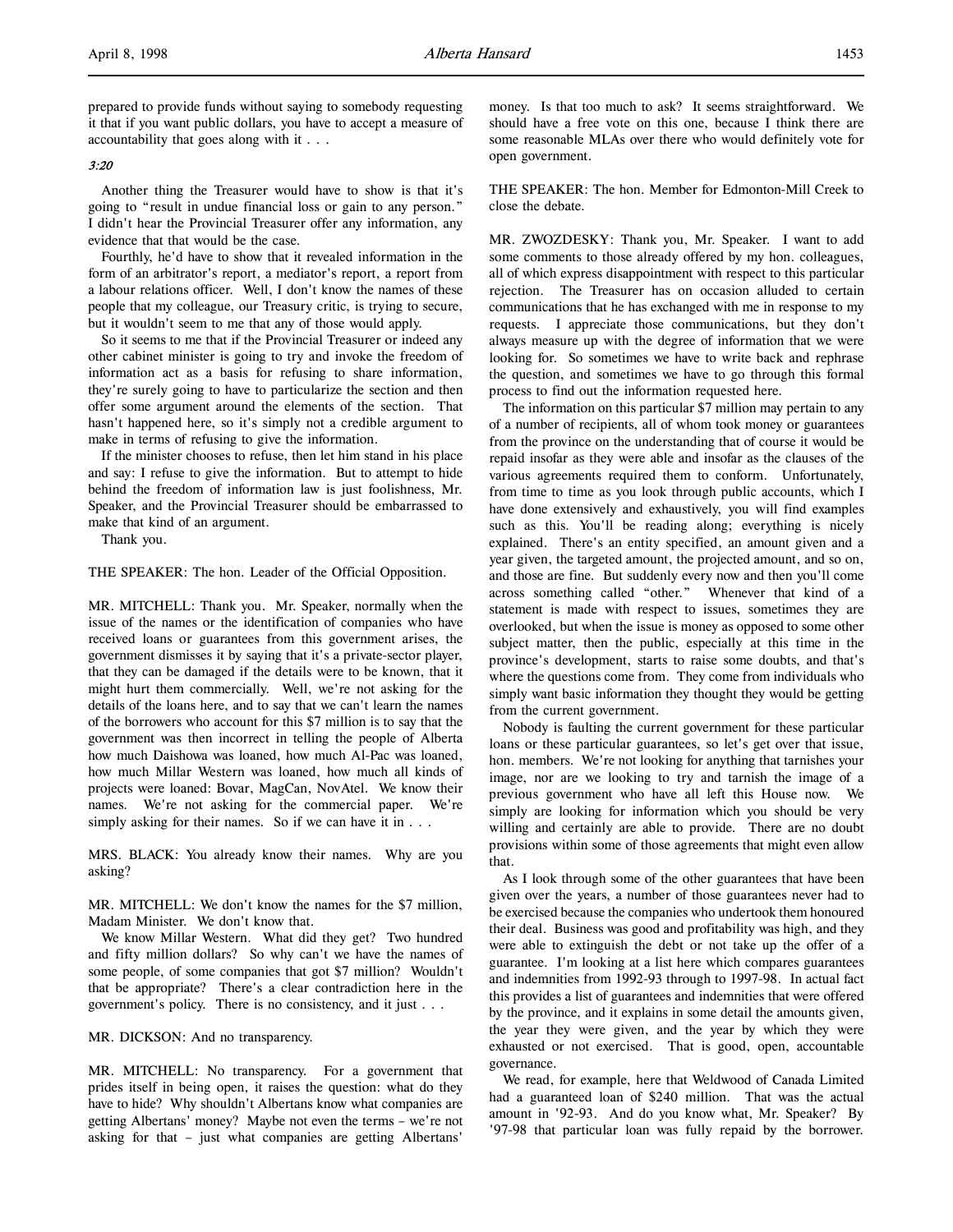Now, that's good news. By the same token we have other very good examples here. Slave Lake pulp partnership repaid its loan of \$96 million. We have others that are in the form of debentures and other guarantees.

Then we have others that are not so good. We have some losses that were incurred. I mean, you're of course familiar with Gainers and Bovar and a few of those others, and I won't go into them. Those at least have been explained to the public. We don't like what happened and the general feeling of the public is that they don't like what happened, but they're having to accept what happened. At least they know; that's the key issue here. Is there something so bad and so sinister in some of the books that it defies explanation or defies revelation? I would think probably not, but we will continue to ask, because until the government does answer some of those basic questions, we will never know and taxpayers will never know.

Who do they go to for those answers? If you can't go to your own government for those answers, Mr. Speaker, where do you have to go? Do you have to go to the United States, like we had to or whoever it was that went to find out the information about the NovAtel deal, for example? That information wasn't forthcoming from the government of Alberta, and it just came back to hurt the province and the taxpayers and the government. It hurts the image of the process, and it hurts the image of us all as elected officials, be we on the government side or on the opposition side. We're going to keep getting the question posed to us: well, what kind of opposition are you that you can't find out that information? Then I have to stand up and try and defend something on behalf of the government, whereas in this instance the government could be quite, quite straightforward and forthcoming and simply provide the information.

So with some disappointment, Mr. Speaker, I will conclude my remarks and again express my disappointment on behalf of thousands of taxpayers who wanted this information. I once again urge the Treasurer to reconsider and perhaps entertain the thought of providing that information to us through some other means.

Thank you, sir.

### 3:30

THE SPEAKER: The hon. Member for Edmonton-Mill Creek has moved acceptance of Written Question 79. All those in favour of the motion, please say aye.

SOME HON. MEMBERS: Aye.

THE SPEAKER: Opposed, please say no.

SOME HON. MEMBERS: No.

THE SPEAKER: The motion is defeated.

[Several members rose calling for a division. The division bell was rung at 3:31 p.m.]

[Ten minutes having elapsed, the Assembly divided]

[The Speaker in the chair]

| For the motion: |          |           |
|-----------------|----------|-----------|
| <b>Bonner</b>   | Mitchell | Soetaert  |
| <b>Dickson</b>  | Paul     | Zwozdesky |
| Gibbons         | Sapers   |           |

| Against the motion: |           |                |
|---------------------|-----------|----------------|
| Black               | Herard    | O'Neill        |
| Broda               | Hierath   | Paszkowski     |
| Calahasen           | Hlady     | Renner         |
| Cardinal            | Jacques   | Shariff        |
| Clegg               | Jonson    | Stelmach       |
| Coutts              | Klapstein | <b>Stevens</b> |
| Day                 | Kryczka   | Strang         |
| Doerksen            | Laing     | Tannas         |
| Ducharme            | Langevin  | Tarchuk        |
| Fischer             | Lougheed  | Taylor         |
| Fritz               | Lund      | Thurber        |
| Gordon              | Marz      | Trynchy        |
| Graham              | McFarland | West           |
| Haley               | Melchin   | Yankowsky      |
| Totals              | For $-8$  | Against - 42   |

[Motion lost]

### Individual Borrower Breakdown

Q80. Mr. Zwozdesky moved that the following question be accepted:

What is the breakdown by individual borrower of the \$60 million classified as guarantees and indemnities under the \$77 million estimated liability for guarantees and indemnities as contained in the 1996-97 public accounts, volume 1, schedule 14, page 44?

MRS. BLACK: Mr. Speaker, on behalf of my colleague the Provincial Treasurer I'd like to move an amendment to the written question. The amendment would be: by striking out "by individual borrower." Therefore, the written question would read as amended:

What is the breakdown of the \$60 million classified as guarantees and indemnities under the \$77 million estimated liability for guarantees and indemnities as contained in the 1996-97 public accounts, volume 1, schedule 14, page 44?

I understand that the opposition member has seen the amendment and is in agreement with it.

THE SPEAKER: The hon. Member for Edmonton-Mill Creek on the amendment.

MR. ZWOZDESKY: Thank you, Mr. Speaker. Yes, Madam Minister, I have seen the amendment, and I am going to suggest that we do in fact accept that amendment.

I would note, however, that once again the amendment takes out one of the critical parts of the original motion, which qualifies the type of breakdown we were looking for, specifically "by individual borrower." Nonetheless, I think the Treasurer indicated earlier this afternoon that he would endeavour to provide as wide and large a breakdown, as detailed a breakdown as he possibly can. So I will look forward to seeing what that is and put him on notice that we may have to come back at a later time and ask for further explanations in that respect. But as it sits, on the surface the amendment is acceptable.

[Motion on amendment carried]

THE SPEAKER: The hon. Member for Edmonton-Mill Creek to close the debate.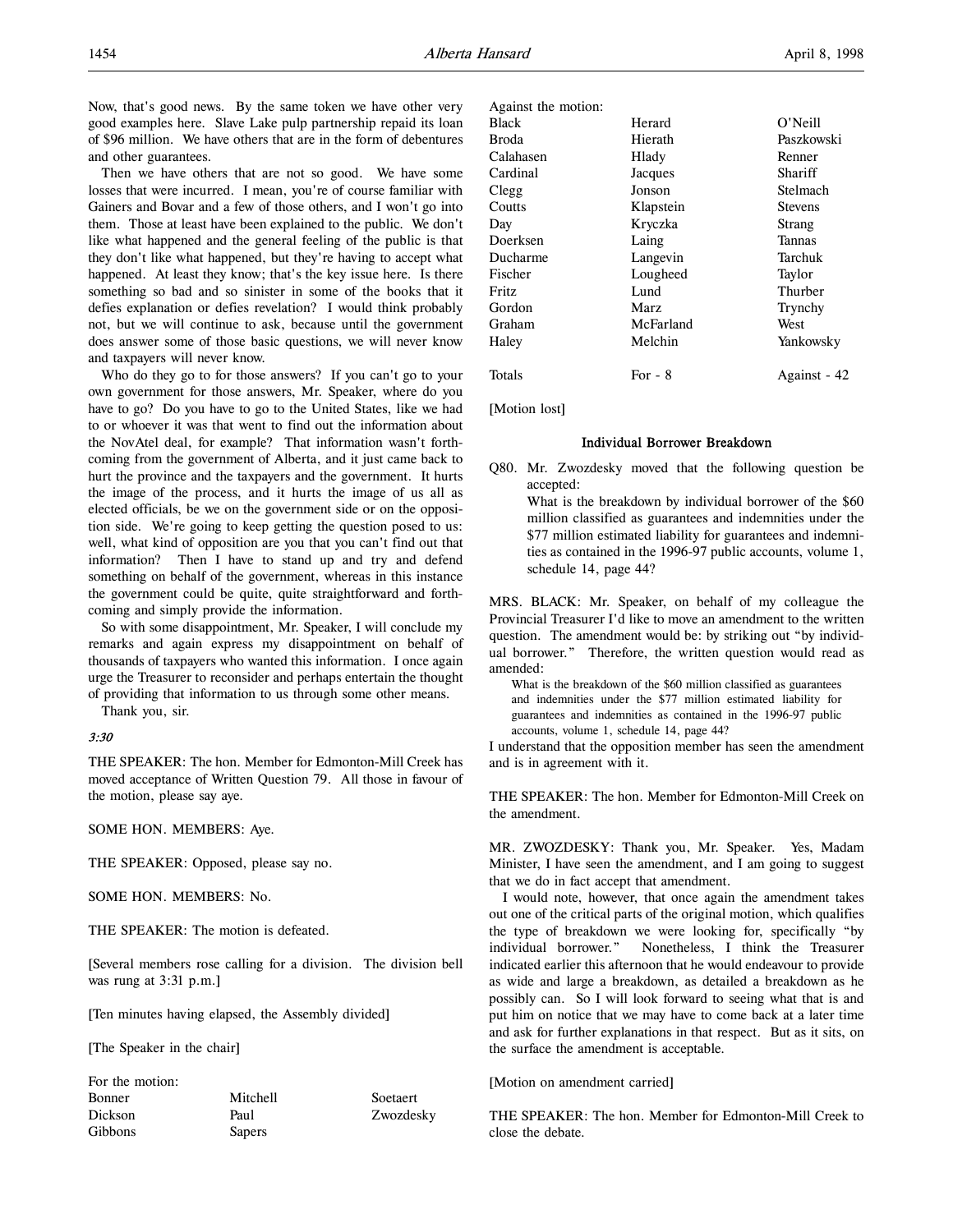MR. ZWOZDESKY: Thank you, Mr. Speaker. I would only close by saying that what propels this question in part to have been phrased the way it was is simply that the losses on loans and loan guarantees over the past decade, which tends to go beyond the life span of the current government, total something in the amount of \$3 billion. That's a very significant amount of money that the province has lost through the loans and guarantees program. That's why I support the current position the government has with respect to getting out of the business of loans and guarantees. In fact, I've said on record many times that one of the major factors that made me enter this field of public service was the fact that I was getting very concerned about how much money we were letting go and not recovering on as timely a basis as we had hoped or to the extent and in the amount we had hoped.

So \$3 billion in losses requires some explanation, and much of that explanation is available, but we're looking for the rest of it. Nonetheless, we'll look forward to what it is that the hon. Treasurer is able to provide, and we'll take it from there.

Thank you.

[Motion as amended carried]

### N.A. Properties (1994) Ltd.

Q81. Mr. Zwozdesky moved that the following question be accepted:

What is the breakdown of the \$8,774,000 in write-offs under N.A. Properties (1994) Ltd. by individual borrower as contained in the 1996-97 public accounts, volume 2, page 217?

MRS. BLACK: Mr. Speaker, on behalf of my colleague the Provincial Treasurer I'd like to move an amendment to Written Question 81. The amendment would be by striking out the words "breakdown of the" and then by again striking out "by individual borrower." Therefore, the written question as amended would read:

What is the \$8,774,000 in write-offs under N.A. Properties (1994) Ltd. as contained in the 1996-97 public accounts, volume 2, page 217?

Again, Mr. Speaker, I understand that the hon. member opposite is in agreement with the amendment.

THE SPEAKER: The hon. Member for Edmonton-Mill Creek on the amendment.

MR. ZWOZDESKY: Yes, Mr. Speaker. Thank you. Yet again we have another request of a nature similar to those requests which preceded this particular one. Again we have the same explanation from government, which we are going to accept because we would like to at least learn something from these dealings, and this will afford us an opportunity to do that. I'm not sure what type of breakdown may come as a result of this amendment the way it sits. Again, without knowing that information, it's difficult to conclusively say that we're in full support of the tactic being employed here, but we are favourably disposed to at least receiving whatever it is that the Treasurer is able to provide through the amendment as enunciated.

Thank you.

[Motion on amendment carried]

THE SPEAKER: The hon. Member for Edmonton-Mill Creek to close the debate.

MR. ZWOZDESKY: Thank you, Mr. Speaker. I think what's important to note here is that it was a couple of years ago when the now Minister of Energy, addressing an assembly of individuals in Ontario, first mentioned that there was a \$2.5 billion loss in the housing mortgage corporation business of the province going back over a few years, and N.A. Properties was certainly an instrumental part of that.

# 3:50

In fact, N.A. Properties (1994) Ltd. formed as a result of the amalgamation of the assets of a variety of companies, which included Softco and S C Properties and Holdco. The company was designated to continue the mandate of the disposition of all real estate properties which the former minister referred to and other assets that had been acquired from a variety of banking sources in the '80s. So I would have hoped that we would have received a more specific breakdown rather than the general one that we can anticipate.

The fact is, Mr. Speaker, that the province does make payments on the losses that were incurred by N.A. Properties on the disposal of those assets under a specified indemnification agreement, I believe. Between April 1, 1994, and March 31, 1997, something in the order of \$21 million in payments had been made under that indemnity provision. So any write-offs that were incurred by N.A. Properties from the disposal of the properties obviously impacted the balance sheet and influenced the payment, such that the taxpayers felt there was at least some explanation there. But as it influenced the payment the taxpayers must make under that indemnity, it also raised additional questions, and that was what propelled the request for additional information to be provided.

So with that note of disappointment on the one hand but a note of optimism as to what we might anticipate, I will support the motion as amended.

[Motion as amended carried]

### Treasury Branches Write-offs

Q82. Mr. Zwozdesky moved that the following question be accepted:

What is the breakdown of the \$256.5 million in write-offs under the Alberta Treasury Branches by individual borrower as contained in the 1996-97 public accounts, volume 2, page 218?

MRS. BLACK: Mr. Speaker, again on behalf of the Provincial Treasurer I'm afraid we're going to have to reject Written Question 82. The reason we have to reject it is because disclosure of this requested information would be contradictory to the freedom of information act.

#### [The Deputy Speaker in the chair]

Section  $4(1)(m)$  applies in this case, in that records "in the custody or control of a treasury branch" other than records that pertain to "a non-arm's length transaction" are exempt from the FOIP Act. Section 15 also applies, in that a public body must not disclose the financial or commercial information of a third-party business unless "the third party consents to the disclosure." For write-offs that are a concern of private interests, section 38 applies.

In addition to that, Beauchesne  $446(2)(e)$  and Erskine May section  $16.2.C.(1)(j)(vii)(3)$  also apply.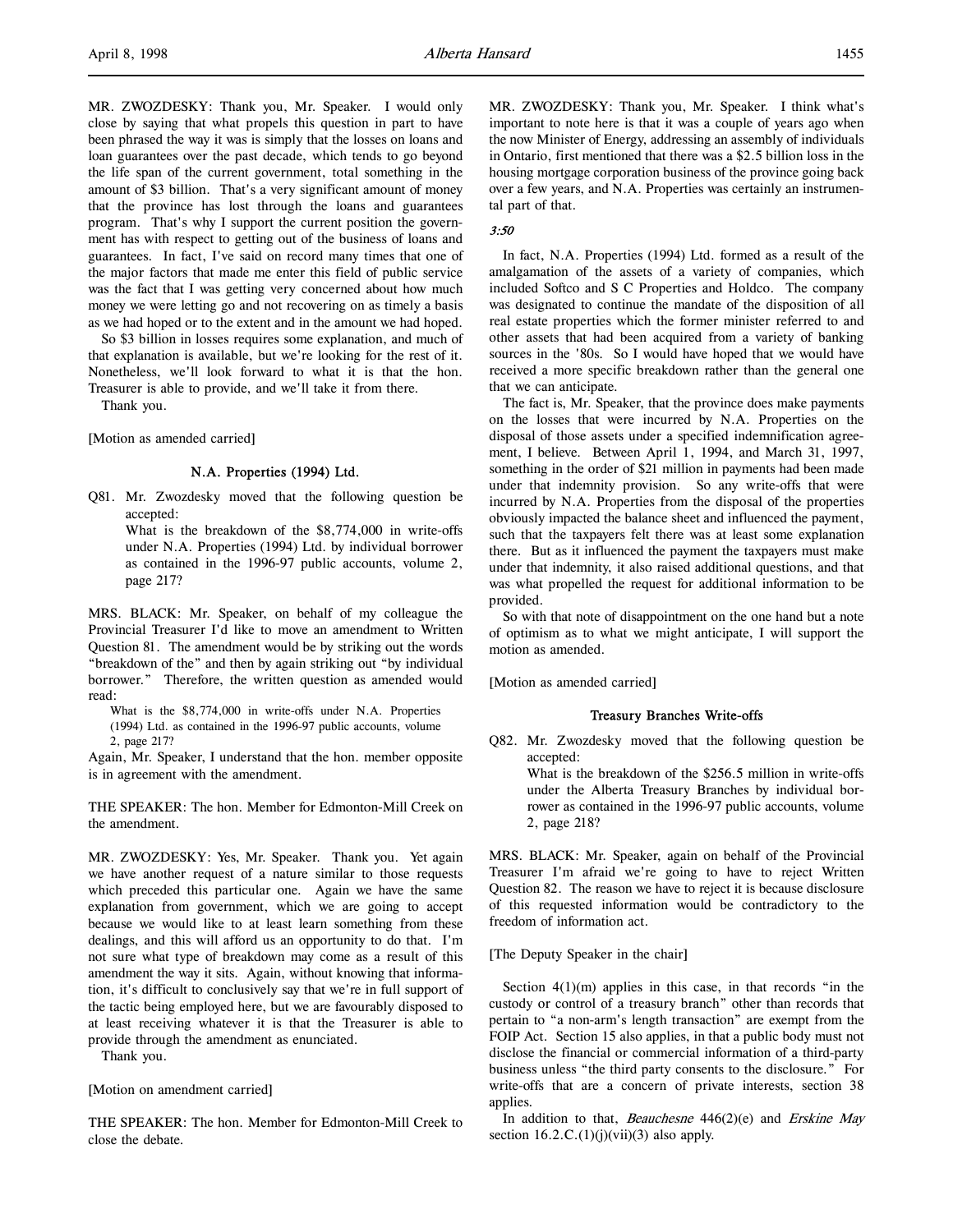THE DEPUTY SPEAKER: The hon. Member for Calgary-Buffalo.

MR. DICKSON: Thank you, Mr. Speaker. The first point is that the reference to section  $4(1)$  of the freedom of information act is a bit mischievous. What the act in that section says is that "this Act applies to all records . . . but does not apply to the following," and that's one of the enumerated exceptions to the act. So far from being authority not to disclose, it simply says that if we were making and talking about a freedom of information access request, it would be perfectly legitimate to make the answer that the Minister of Economic Development has just made. But it's nonsense to put that forward as an argument to refuse a written question. One has nothing to do with the other. This isn't a FOIP application; it's a request under parliamentary process. Section 4 does not say that the information shall not be provided. It's not a mandatory or a discretionary exception. It just isn't part of the act, period.

We fall back, then, on general principles about transparency and accountability. The reference to section 15 doesn't make any sense, because we've just seen that the government isn't applying the elements of section 15 of the act in any event. So it's a bit of a naked and shallow attempt to justify a decision to withhold information, information Alberta taxpayers should be able to have access to.

I wanted to make those comments with respect to the explanation proffered by the minister. Thanks, Mr. Speaker.

THE DEPUTY SPEAKER: The hon. Member for Edmonton-Mill Creek.

MR. ZWOZDESKY: Thank you, Mr. Speaker. I rise to express some disappointment with this rejection of Question 82, that being the information with respect to write-offs that have been incurred at the Alberta Treasury Branches. I understand and I respect what the Minister of Economic Development has said in terms of thirdparty consent being required prior to the release of that information, and I also understand her comments that she quoted out of Beauchesne respecting the provision of information as requested here.

But I would just remind everybody that the Alberta Treasury Branches, who have undergone significant restructuring and are doing quite well now, are still backstopped by the province and by the taxpayers in turn. Therefore, I would have thought that at least those loans, those write-offs in particular, or write-downs that fall under the commercial loan portfolio would have been made available to us and to taxpayers, because we legitimately have a right to know about what transpired in those cases. Since the net income or net loss of the Treasury Branches is reflected in the province's consolidated financial bottom line, we thought we were on solid ground to request that information.

If the Treasury Branches, Mr. Speaker, were not part of the consolidated financial picture of the province, then the arguments put forward for the rejection would hold deeper water than they do at the moment. At the moment it's somewhat shallow because of course the Treasury Branches income/loss statement is part of our overall financial picture of this province. So once again we're simply asking for information that is relative to that bottom line and had hoped for a favourable outcome. Nonetheless, we shall come back to this issue perhaps another time through other means to pursue it, because we firmly believe in that openness, accountability, transparency, and honesty, or OATH, acronym. We will

endeavour to pursue this through other means at another time. Thank you.

[Motion lost]

### N.A. Properties (1994) Ltd.

Q83. Mr. Zwozdesky moved that the following question be accepted:

What is the breakdown of the \$1.505 million provision for impairment in value of mortgage assets by individual mortgage held by N.A. Properties (1994) Ltd. as of March 31, 1997, as contained in the 1996-97 public accounts, volume 3, note 10, page 222?

MRS. BLACK: Once again, Mr. Speaker, I'm afraid I'm going to have to reject Written Question 83 on behalf of the Provincial Treasurer. The reason that we have to reject this is that disclosure of the details of an individual mortgage would reveal information of third parties who have entered into mortgage arrangements with N.A. Properties on the basis of commercial confidentiality. This information could be provided, but it would have to have the consent of the third parties concerned.

Mr. Speaker, the Auditor General in his annual audit of N.A. Properties reviews the provisions established by the management to satisfy himself that the provisions reflect the appropriate level of risk of collecting any given loan, and therefore there is an audit trail there.

Again, I will refer members to *Beauchesne*  $446(2)(e)$ , which deals with the disclosure of financial information, and Erskine *May* in section 16.2.C.(1)(j)(vii)(3) in that if information pertains to companies or other bodies that are not under statutory authority or control of the government, they should not be released, and this disclosure cannot. So we must reject Written Question 83.

### 4:00

THE DEPUTY SPEAKER: The hon. Member for Edmonton-Mill Creek.

MR. ZWOZDESKY: Thank you, Mr. Speaker. Once again I express some disappointment at the rejection of this written question, which again simply seeks some further details, some further explanations with respect to another chunk of money that basically taxpayers have a right to inquire about. A provision for impairment in the value of assets is made by N.A. Properties on an annual basis, and this is a charge against net income of N.A. Properties.

Now, the \$1.5 million provision for impairment that was taken on the sale of \$3.79 million in mortgages sold in 1996-97 is really quite a significant amount of money and quite substantial. So I would have thought that there would have been some additional information that the province would be willing to share with us in that respect.

Mr. Speaker, given that the provision for impairment in the value of the assets affects the bottom line of N.A. Properties, that will influence the amount the taxpayers may be required or will be required to pay under that indemnity. We, in the pursuit of this information, must remember that we are not only pursuing these issues for purposes of resolution but also for purposes of explanation and for the ultimate purposes of educating and informing the public who have elected us for the purpose of communicating with them. I've heard on numerous occasions in this House numerous ministers of the Crown, as well as private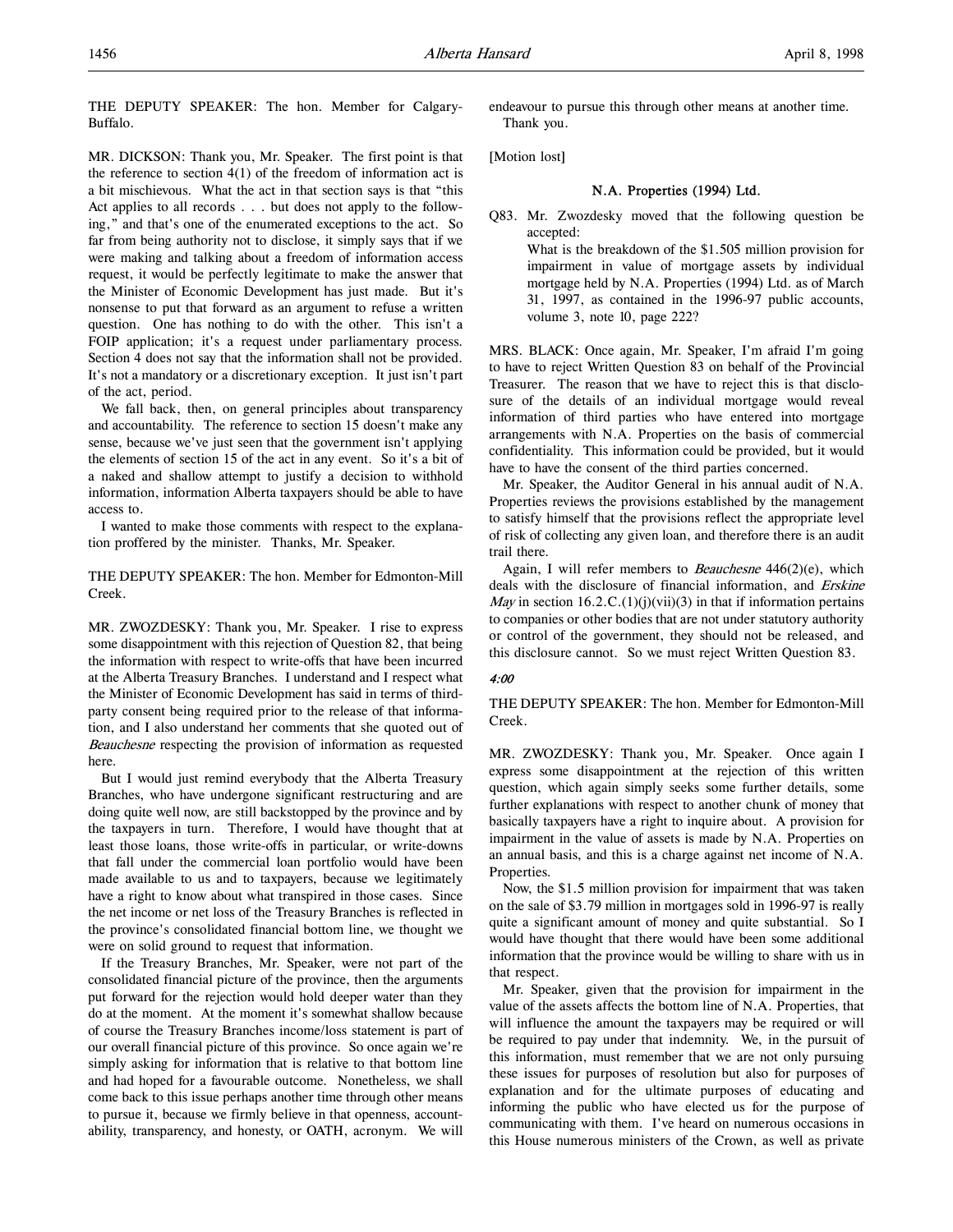more wisely.

members, state how important that communication is. The best communication is with full, total, complete, open information. Then people can make their decisions and their choices much

I again express my disappointment at this information being rejected through the government's rejection of Written Question 83 and would urge the province to discover other means and other ways of providing some of that information that does not violate anyone's cause or anyone's concern or any of the rules or any of the other privileges that we enjoy here.

With that, Mr. Speaker, I will take my place. Thank you.

[Motion lost]

head: Motions for Returns

MRS. BLACK: Mr. Speaker, I move that motions for returns appearing on today's Order Paper stand and retain their places.

[Motion carried]

# head: Public Bills and Orders Other than head: Government Bills and Orders head: Third Reading

### Bill 204 Workers' Compensation Amendment Act, 1998

THE DEPUTY SPEAKER: The hon. Member for Calgary-Egmont.

MR. HERARD: Thank you very much, Mr. Speaker. It's a pleasure to rise and speak to Bill 204 in third reading. When we last discussed this bill in committee, I indicated that I had numerous meetings with interested parties and many long phone conversations that had led to a much better stakeholder understanding of Bill 204. I also indicated that I did have good success in numerous face-to-face meetings with various sectors, success in reducing the misunderstanding that existed. I also indicated that I had received very few responses that indicated continued concern with this area of the bill from interested parties who had taken the trouble to do due diligence on Bill 204. But to be clear, I did not presume that silence was acceptance of this bill. In fact, I have since received numerous calls and letters to indicate that not all the concerns with this bill have been addressed.

I want to also clarify a remark that I made with respect to the number of responses that appeared to be a knee-jerk reaction. Perhaps the remark should have been that about 75 percent of the responses that I received were essentially identical and characteristic of a letter-writing campaign with no apparent due diligence on the bill. I certainly did not intend to offend the people who did do due diligence on Bill 204.

During committee another important aspect of this debate dealt with the number of WCB injured workers who are on welfare. You will remember that Judge Meredith indicated that the true aim of a compensation law is to provide for the injured workman and his dependents to prevent their becoming a charge upon their relatives or friends or on the community at large. You will recall that I advised that the total number of individual injured workers on welfare during this period from 1993 to 1997 was 2,217 workers. I can advise today that these cases did not include AISH clients, so the number of injured workers on welfare and on WCB benefits is higher than first thought. The AISH numbers are as follows: 1993-94, for a partial year, 182 cases; '94-95, 202; '9596, 213; '96-97, 230; '97-98, 231, and that's for a partial year. So that's certainly disturbing, because those numbers are going up.

The high number of injured workers on welfare continues to be very disturbing to me because these cases do not include injured workers who've been cut off WCB benefits, so we still don't know how many injured workers we're really talking about here. How many more injured workers on CPP disability are using up their EI prior to welfare? What additional costs are being incurred by our health care system? How many families are put at risk for lack of income resulting from work-related injuries? With respect to the additional health care costs, I've not yet had a response from the Department of Health, because this is a complex issue and it will take some time to get a handle on it.

I have had the opportunity to have further discussions with the WCB and can report that they are taking issues raised by all members of this Assembly in the debate on Bill 204 very seriously. I'm tabling a letter from the president and chief executive officer in this regard.

I want to thank all members from both sides of the House for their meaningful participation in the debate on this bill and look forward to their further comments.

THE DEPUTY SPEAKER: The hon. Member for Edmonton-Glengarry.

MR. BONNER: Thank you, Mr. Speaker. It is a privilege this afternoon to rise to speak to Bill 204 in third reading, the Workers' Compensation Amendment Act, 1998. I do think it is a very necessary bill, as I've said all along. I think it is necessary, it is good, but it could have been better. I think that when we have significant differences in medical opinion, that should warrant equal – and I say equal – right of either the WCB or the worker to have the benefit of a medical panel. This bill is a very, very good starting place, but I think that our work did not come as far as it could have. It does do some significant things in that it does move this into law, if this is passed, and it will in effect certainly put more pressure on WCB to deal with these particular cases that the hon. Member for Calgary-Egmont has already referred to.

#### 4:10

Part of the Meredith principle, Mr. Speaker, was to avoid the secondary tragedies that we do have when there are injuries in the workplace and particularly serious injuries or death in the workplace.

He has referred to how people are being forced on to welfare, how injured workers are having to go to Canada pension, how injured workers are forced to use many of the resources that they have built up over time. I would certainly hope that we will have a chance in future years to look at this particular bill, that we will be able to strengthen it, that we also will be able to fill any shortages that are now occurring in WCB policy, and that the true victims of this entire process, the injured worker, their concerns, will be heard and dealt with and that they will not have to have additional burdens placed on them and their families as they try to resolve these situations.

So with those few comments, Mr. Speaker, I would like to conclude my statements to Bill 204.

THE DEPUTY SPEAKER: The hon. Member for Leduc.

MR. KLAPSTEIN: Thank you, Mr. Speaker. I count it a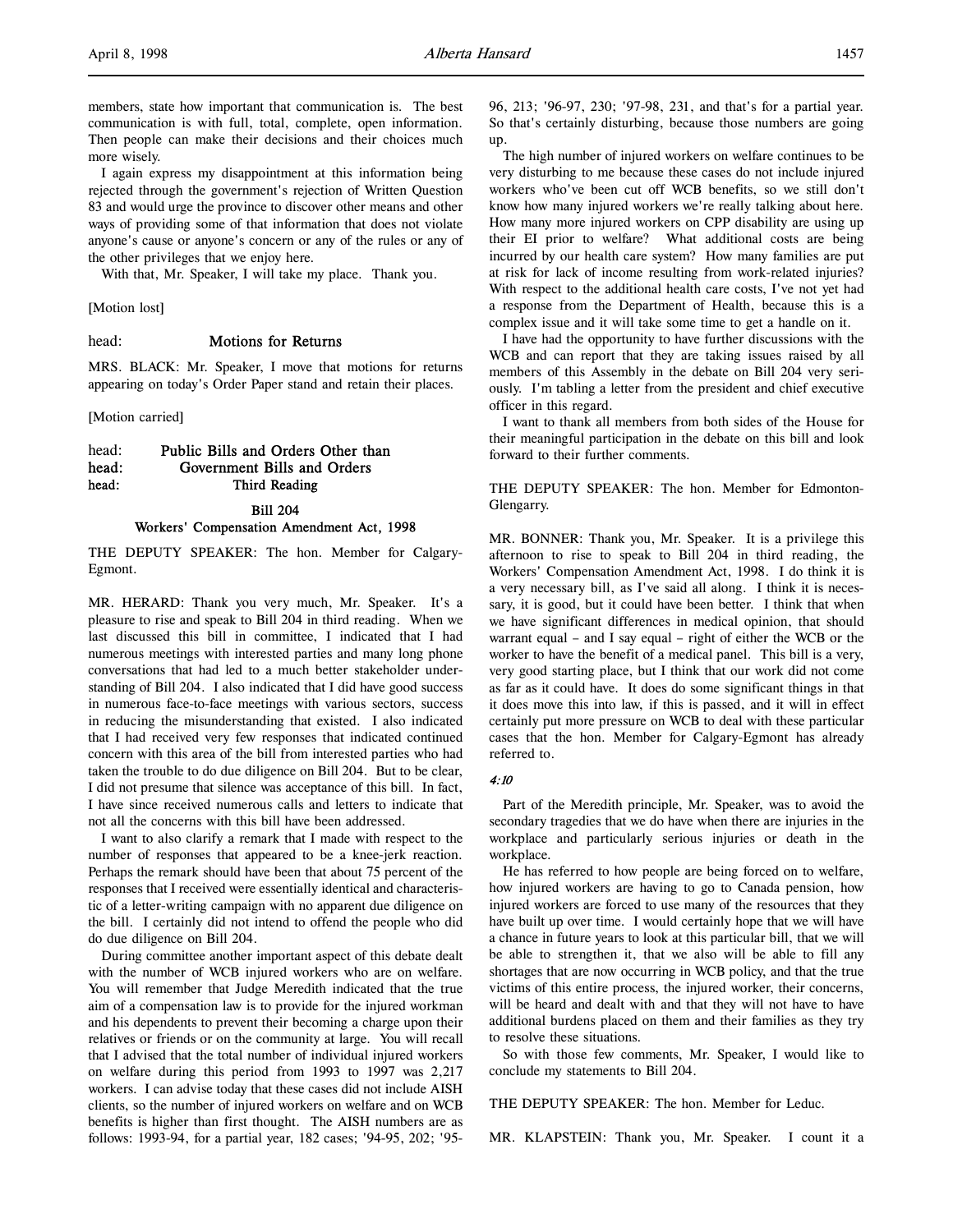privilege to speak in third reading of Bill 204. I must commend the hon. member for raising the awareness of such an important issue as workers' compensation. It is an issue that affects so many Albertans, and I applaud the member for all the hard work that went into this bill and his conviction to take it upon himself to bring the discussion to the forefront of this Assembly. Bill 204 has sparked debate not only in this House but around the province and has proven to be a healthy process in examining the workers' compensation system in Alberta. Bill 204 addressed two major areas of concern that were raised with the hon. Member for Calgary-Egmont and which many MLAs can share.

Mr. Speaker, there was some confusion and misinformation with regards to Bill 204, and I wish to outline the provisions in the bill to again reiterate its intentions. The second provision in Bill 204 is quite clear. It allows the injured worker the option in the event of differences in medical opinion to request a medical panel.

The first provision of Bill 204, which raised the most concern with stakeholders, addressed the bar-to-sue provision under section 18 of the Workers' Compensation Act. Under the current act workers covered by workers' compensation that are injured in transportation-type accidents are barred from pursuing civil action. Effectively, as it stands, a worker injured through the negligence of a third party employed by another employer covered under the act may not pursue civil action. Under section 17 of the act the Workers' Compensation Board already can pursue action on behalf of injured workers covered under the act against negligent third parties not covered by workers' compensation. The provision outlined in section 18 of Bill 204 would allow the Workers' Compensation Board to take action on behalf of injured workers against third parties that are also covered under the Workers' Compensation Act and transportation-type accidents occurring off the work site.

As the sponsor of the bill has maintained throughout the debate, the purpose of the amendment of section 18 is to update the Workers' Compensation Act, which existed prior to the advent of compulsory motor vehicle insurance. I cannot express the gravity of the situation enough. As it stands, workers covered under the act who are injured off the work site in transportation-type accidents do not have the right, as other Albertans, to have their fair day in court. This is an area of concern that all relevant stakeholders need to understand and seriously consider.

While many of the members of this Assembly can attest to the solid provisions laid out in Bill 204, as a private member one has only so many resources at his or her disposal to conduct the proper consultation that needs to go into legislation of this magnitude. I believe the area of concern of stakeholders and the Workers' Compensation Board was not necessarily just the contents of Bill 204 but the process in which discussion took place.

Many of the letters received surrounding the issues raised in Bill 204, specifically with respect to third-party liability, indicated that discussion of Bill 204 should encompass the consultation process outlined by the board of the Workers' Compensation Board so an informed decision could be made by all stakeholders. As I understand it, an agreement has been reached between the hon. Member for Calgary-Egmont and the Workers' Compensation Board with respect to Bill 204.

I would like to applaud the Workers' Compensation Board for their plan of action with respect to Bill 204. Indeed, as Sir William Meredith envisioned, the purpose of the workers' compensation system is to ensure workers and their families are

well taken care of in the event of injury. I firmly believe the Member for Calgary-Egmont has done much work in this vein.

Mr. Speaker, in light of the current developments I propose hoisting Bill 204. I propose the following amendment to the motion for third reading of Bill 204, the Workers' Compensation Amendment Act, 1998: that the motion for third reading of Bill 204 be amended by deleting all the words after the word "that" and substituting the following.

Bill 204, Workers' Compensation Amendment Act, 1998, be not now read a third time but that it be read a third time this day six months hence.

Thank you. Mr. Speaker, I also have 90 copies of the amendment here for distribution.

THE DEPUTY SPEAKER: The hon. Member for Calgary-Egmont.

MR. HERARD: Thank you, Mr. Speaker. I rise in support of the hoist amendment. As all hon. members have seen, I've distributed a letter from the WCB. I think everyone has had an opportunity to read it, so I'll go through the reasons why I support the amendment.

The consultation process has failed to stem the tide of concern with respect to this bill. The initial WCB information, of course, didn't help clarify the issue, but be that as it may, it is much better to take the appropriate time to ensure that stakeholders can participate and have some level of comfort in a proposed legislation. Clearly, interested parties are asking for more time to do due diligence and to participate in the consultation process, and I will not presume to prevent or deny them that right.

The letter that you have before you is, in my view, a win/win scenario, and I must give credit to the WCB and the Minister of Labour for their part in achieving this agreement. I want to thank my assistant, Kate Jenvey, who happens to be in the gallery this afternoon – thanks for coming – for all the hard work she did with the bags and bags of letters and calls that we received on this and also my researcher, Chris Ghazouly, for the great work that he did.

I won't read the whole letter because I've tabled it, and all hon. members have a copy of this letter. The first paragraph deals with the current situation with medical panels. The important part is that "medical panels, as proposed in [Bill 204], will be piloted as a working model." So I think that's a win/win situation from the perspective that if we compare that to what we have today, this is certainly an improvement, and they have made that commitment.

The second paragraph deals with third-party liability in motor vehicle accidents. That certainly was the area of the bill that had the most number of people concerned. As the hon. Member for Leduc mentioned, as a private member you have very limited resources to do these consultations, and certainly more is needed. Therefore, I will continue to work with the WCB on the thirdparty liability in motor vehicle accident issues to augment stakeholder input and provide the board with the opportunity to make recommendations to the minister with respect to this after we've had a good consultation.

#### 4:20

The third paragraph deals with the concerns that have been expressed in this Legislature by members from both sides. The WCB and the Minister of Labour have heard the concerns expressed in this Legislature and are taking all of them very seriously. As a result, the challenges of improving customer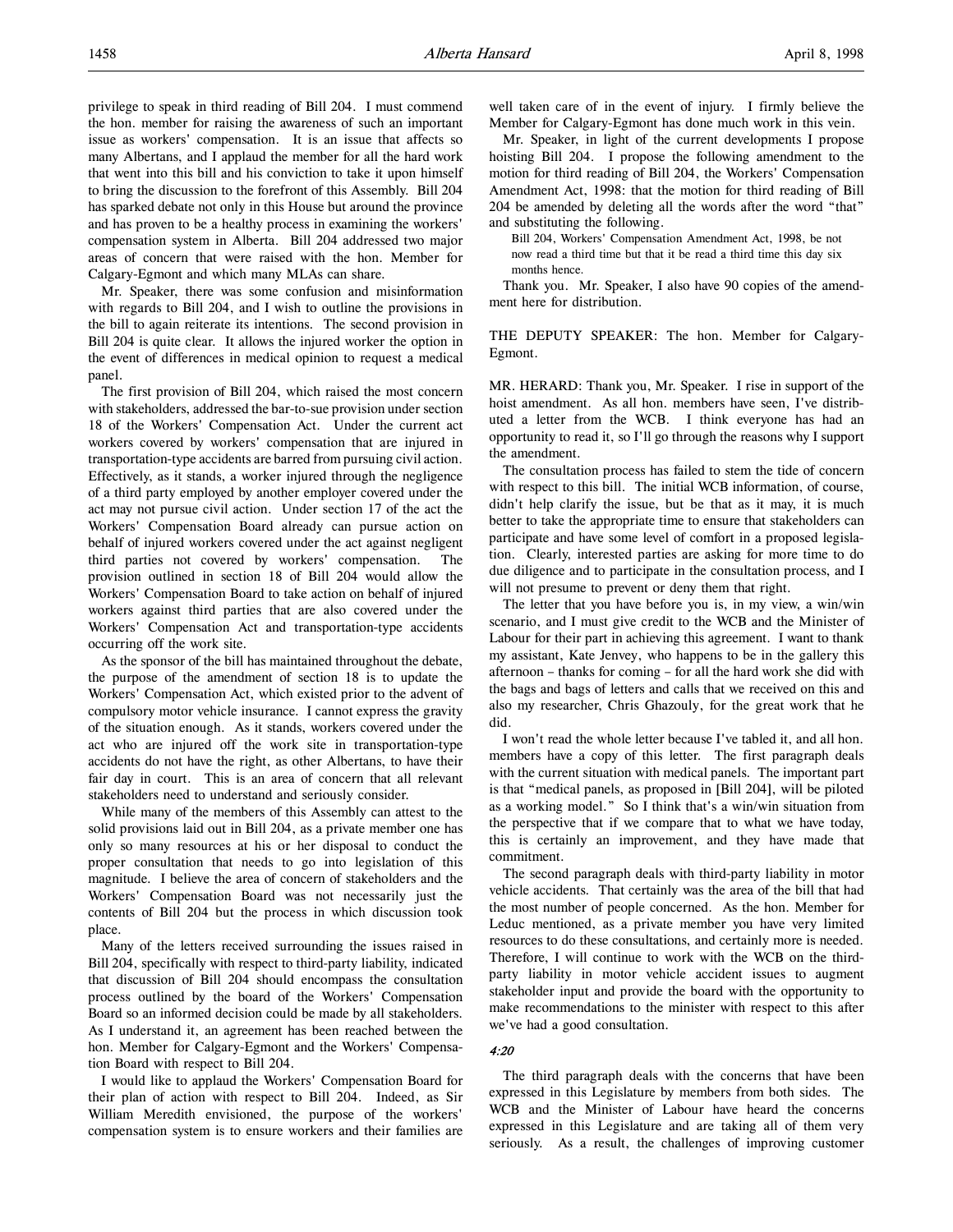satisfaction will now involve a review of the processes and procedures at WCB, and I think that's again a win/win situation. In fact, the letter confirms that this will also involve a review of the processes.

I want to thank all members for their vital input, their valued input, the WCB for taking the concerns expressed in this Chamber seriously, and the minister for his assistance in arriving at this win/win agreement.

You know, I think we have to also recognize that we do have a new chairman with respect to the WCB, and we do have a new president and CEO. I believe that their reputations precede them with respect to integrity, and I take them at their word.

So I urge all members to support the hoist amendment, because it achieves benefits today and leaves the door open for improvements in the future. Thank you.

THE DEPUTY SPEAKER: The hon. Member for Edmonton-Glengarry.

MR. BONNER: Thank you very much, Mr. Speaker. I do find the amendment acceptable at this particular time. The hon. Member for Calgary–Egmont certainly referred to the integrity of the new chairman and CEO, and I would have to as well put my support behind these people being involved in the process that he has mentioned. It's a \$2.5 million process that WCB is carrying out right now in a review of their policies. This hoist will certainly assist them in making the necessary changes to address some of the problems that do exist at this time, and they are the problems that I think led to this bill being proposed. It also echoes concerns that I've heard from stakeholders and various labour groups. So it is with no hesitation that I support this hoist for this time period.

Thank you, Mr. Speaker.

THE DEPUTY SPEAKER: The hon. Member for Edmonton-Castle Downs.

MS PAUL: Thank you, Mr. Speaker. I just have a few comments to make. I suspect that I will be supporting the hoist, but I have a concern. Maybe because I'm a relatively new member in this Legislature, I spoke with a lot of enthusiasm when this bill was introduced and had on good authority that the bill had been researched; the homework had been done. It was brought to this Legislature. We spent up until third reading to be informed that: excuse me; we're not that well informed.

Quite frankly, Mr. Speaker, I find that a little alarming. We did spend, as I said, a lot of time in discussion. There was a lot of, so to speak, excitement with respect to the intent of the bill. It has merit. I spoke to the merits of introducing this type of legislation at this time, because all MLAs are being inundated in their offices with problems that are taking place with respect to workmen's compensation. I find it's a little disconcerting to get to the third reading and find that the bill is going to be hoisted. I hope that we do see it recover its speedy and expeditious placement on the Order Paper in six months. I'm wondering if we're going to be around here in six months, but that's neither here nor there.

Mr. Speaker, I think that the homework or the extra research and extra care that was put into the bill – and I know the hon. Member for Calgary-Egmont has done an excellent job, but now he's indicating that due to lack of resources, due to lack of this or that or the other thing, he needs another six months. I don't know; obviously maybe I'm the only one having difficulty with this. I'm the only one speaking against it. I suspect that some of my colleagues on this side of the House are expressing the same concern: that we've spent all this time and all this energy. The bill has merit, and I'm sorry to say that it's going to be hoisted.

With that, Mr. Speaker, I'll take my seat.

[Motion on amendment carried]

# head: Public Bills and Orders Other than<br>head: Government Bills and Orders Government Bills and Orders head: Second Reading

Bill 211

## Legislative Assembly Amendment Act, 1998

[Debate adjourned April 7: Mr. Dickson speaking]

THE DEPUTY SPEAKER: The hon. Member for Calgary-Buffalo.

MR. DICKSON: Thank you very much, Mr. Speaker. I'm happy to conclude my commentary with respect to this bill, introduced by my colleague for Edmonton-Glenora. What I was attempting to do last day was to reflect on some of the commentary we'd heard from those members who were speaking in opposition to the bill. We heard some quotes from Winston Churchill, which didn't, as best as I could determine, support the proposition that Legislatures should only sit once in a year. But from some of the comments it struck me that we have a number of people in the Assembly who might take the same approach as Fisher Ames, an American statesman who somewhere in the late 1700s said:

The people as a body cannot deliberate. Nevertheless, they will feel an irresistible impulse to act, and their resolutions will be dictated to them by their demagogues, and the violent men, who are the most forward to gratify those passions, will be their favourites. What is called the government of the people is in fact too often the arbitrary power of such men. Here, then, we have a faithful portrait of democracy.

Well, I think one might say that the arbitrary power of violent men, who are the most forward to gratify those passions – that's what tends to happen in a lopsided Legislature, and it's why it's important that there be some checks on that power of a Legislature.

The Member for Calgary-Glenmore – and I'm not picking on him – had offered the most expansive views in opposition to the bill we have in front of us. I think it's most important that the Member for Calgary-Glenmore know that we were paying rapt attention to his observations and giving careful thought to his analysis. A couple of observations. At one point he said, "This government does bring forward strong legislation, and creating strong legislation takes time." Mr. Speaker, I've been thinking of when we looked at a municipal government act that came in one spring session, was debated and passed too hurriedly, and the following year we looked at an amendment package virtually as big as the initial act. I think of bill after bill that we see come forward and then the next year we have to do the remedial work, the patch-up work.

I'm thinking to myself that it clearly is not a question that we see strong legislation coming forward. We see too often flawed, weak, poorly considered, ill-considered legislation coming forward, legislation that then warrants a whole lot more attention. Well, think of it this way, Member for Calgary-Glenmore. If we were to sit a little more often, we would be better positioned to be able to continue the debate. We'd be better positioned to be able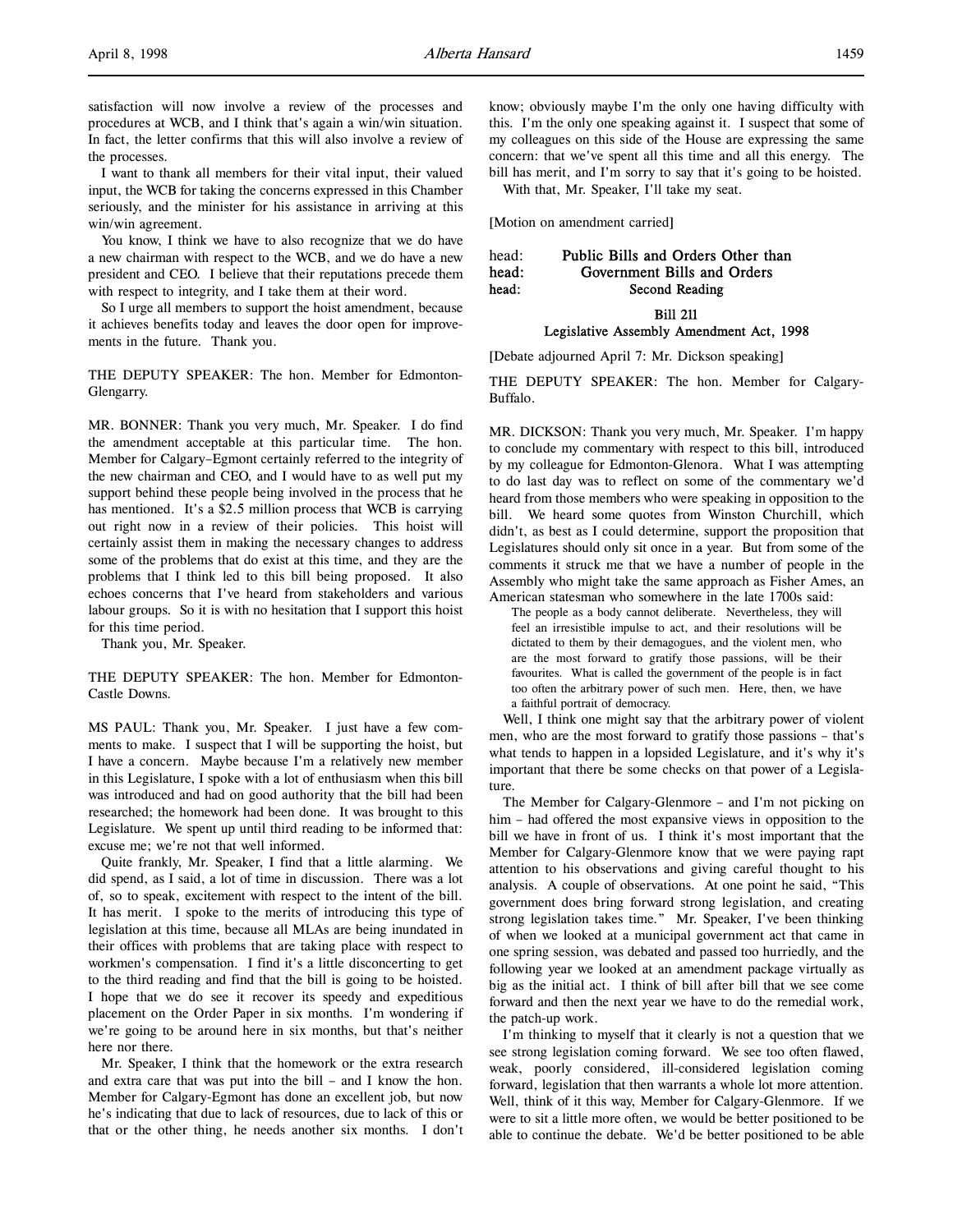to reflect on and respond to feedback in the community when people are concerned with a particular bill.

So to Calgary-Glenmore's argument about wanting to ensure we have strong legislation, I'd suggest, with respect, that the place that legislation ought to be made is in this place, and maybe that's where we agree to disagree. Some members think that legislation is made independently of this place and that all this place is is simply a rubber-stamping process. Well, I didn't get elected to be doing any rubber-stamping. I don't think any member was elected to be here to rubber-stamp what the executive does. This is the place where legislation ought to be made, and it can't be made only sitting for a couple of months out of the year.

### 4:30

This is, I think, part of a bigger pattern that we see in Alberta. The government has used closure more frequently than ever before. I think members are familiar with the fact that the Peter Lougheed government during that entire period used closure a single time. We have used closure I think in excess of 30 times. The Minister of Energy can correct me if I'm wrong, but I'm sure it's in excess of or very close to 30 times that the parliamentary guillotine has been invoked to shorten debate. Many times it's brought in after three, four hours of debate.

DR. TAYLOR: You haven't lost your head yet, Gary.

DR. WEST: But they had 90 percent of the seats.

MR. DICKSON: Well, you know what I'm encouraged by, Mr. Speaker . . .

### Speaker's Ruling Decorum

THE DEPUTY SPEAKER: Hon. Minister of Energy, if you wish to enter the debate, I'll put your name down on the list. But right now we have the hon. Member for Calgary-Buffalo.

Hon. Member for Calgary-Buffalo, if you'd address yourself to the bill as opposed to citing or inciting different members, that would be appreciated as well.

MR. DICKSON: Thank you. I was provoked by the Member for Cypress-Medicine Hat.

## Debate Continued

MR. DICKSON: Mr. Speaker, what I wanted to say is this. There's a pattern we see with this government in this Legislature. We see the most frequent use of closure ever in the history of the province. We see that the commitment to democracy is incredibly shallow. I use the example of regional health authority elections, a promise that had been made by this government to Albertans on March 11, 1997, that commencing in the 1998 municipal elections, we'd be able to elect two-thirds of RHA members. What happened is that the Premier came along and after his extensive consultation with the regional health authority chairs, that he appointed, he then concluded that it's a bit dangerous to bring this degree of democracy to regional health authorities.

It seems to me that that same spirit, that same hostility, the same contempt for the good judgment of Alberta electors is really evident in the opposition to Bill 211. So I want to encourage all members to make it clear that they do think that Albertans have good sense, to make it clear that this Legislature does have a vital role to play in holding big, powerful governments accountable.

The best way they can demonstrate that sort of belief and understanding is by voting positively for Bill 211. Thanks very much, Mr. Speaker.

THE DEPUTY SPEAKER: The hon. Member for St. Albert.

MRS. O'NEILL: Thank you, Mr. Speaker. I would like to make just a few observations on Bill 211, the Legislative Assembly Amendment Act, 1998. This bill may seem to have honourable intentions, but I see it as political posturing. In their 25-year role as opposition they have never before brought forth a motion or a bill calling for two sittings a year, which is particularly interesting . . .

MR. SAPERS: Point of order, Mr. Speaker.

THE DEPUTY SPEAKER: The hon. Member for Edmonton-Glenora is rising on a point of order. You have a citation?

# Point of Order Provocative Language

MR. SAPERS: Standing Orders 23(h), (i), and (j): using language that would be provoking debate. Mr. Speaker, there were two absolutely incorrect, misleading, and fallacious statements in the opening comments from the Member for St. Albert. Number one, this Official Opposition has not been the Official Opposition for the last 25 years, and that member knows better. Number two, when the current Speaker was the Government House Leader and when the current Leader of the Official Opposition was the Official Opposition House Leader, there was an historic agreement signed between House leaders which said that there shall be two sessions of the Legislature in each year. At that time the Premier said and the Government House Leader said that we would work towards legislating what was in that agreement. This member may be a rookie in this Assembly, but that does not give her the right to mislead the Chamber.

THE DEPUTY SPEAKER: On the point of order, hon. member.

MRS. O'NEILL: Mr. Speaker, I did not say in the last 25 years. I said, "In their 25-year role as opposition they have never before . . ."

THE DEPUTY SPEAKER: Well, I think that we have, clearly, a difference of opinion. The hon. Member for Edmonton-Glenora has managed to clarify part of what he objected to, so there's no further order than that.

I would ask the hon. Member for St. Albert to continue.

### Debate Continued

MRS. O'NEILL: Thank you very much. This is certainly not the first time an Alberta government did not have a fall sitting. For example, Mr. Speaker, there was no fall sitting in either 1985, 1986, 1988, 1989, or 1991. As has been said already, there was a time in this Assembly's history when there were no fall sittings for over 10 years straight. So I suggest that this bill was not brought before us because of the opposition's belief in democracy but to promote their view that democracy is directly proportional to how many questions some of them can ask, how many offhand and out-of-order comments some of them can shout out, and how many off-topic positions they can flaunt across the floor of the House.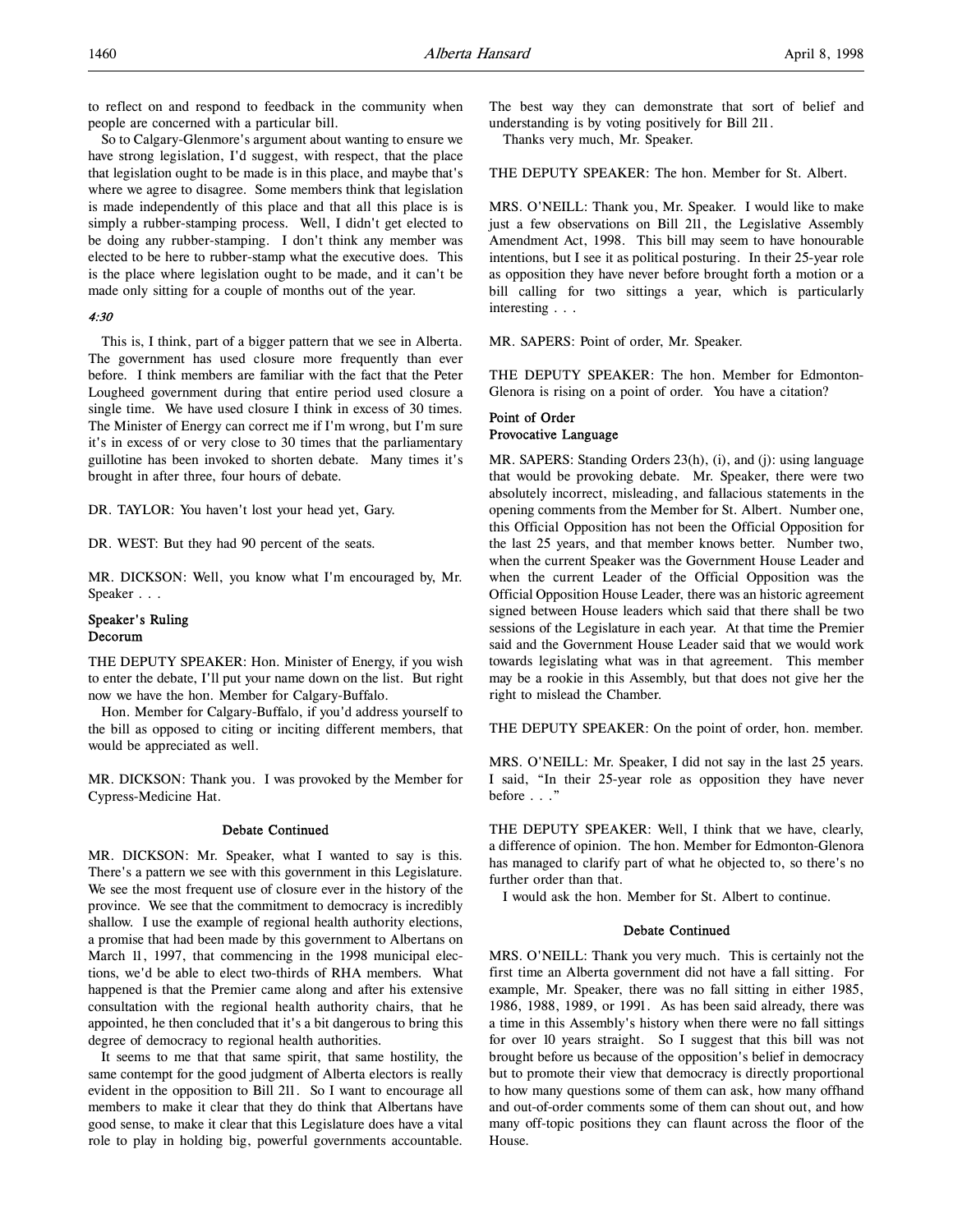Mr. Speaker, on October 14, 1997, the opposition put out a press release which highlighted their top 10 reasons for having a fall session. I would like to go through a few of those reasons in detail and tell what the government has done in relation to each one.

The first reason they stated for having a fall session was: "To Reinvest in Public Education." [some applause] For the benefit of the opposition, I would like to highlight some of the investments in education which have been brought forward by this government.

### Speaker's Ruling Decorum

THE DEPUTY SPEAKER: Hon. members, there's nothing wrong with showing your approval for a particular statement, but when you prolong it for that kind of period of time, you appear to be interrupting someone from speaking, and I'm sure that was not your intention.

Hon. member.

### Debate Continued

MRS. O'NEILL: Thank you, Mr. Speaker. There has been approval for \$22 million to help children in kindergarten through grade 2 to read well, \$10 million annually to provide additional teacher aides to support classroom teachers from grades 1 through 6, and \$5 million annually to provide ESL support for Canadianborn students. There's also approval for an additional \$93 million over the next three years to the basic instruction grant, \$171 million over three years for enrollment growth, \$86 million over three years for children with special needs from kindergarten to grade 12, and \$8 million will be put towards addressing issues of equitable funding among school jurisdictions. Technology upgrading will receive an additional \$20 million. The department has also committed \$13 million for student transportation and, finally, a onetime special investment of \$100 million in 1997-98 for school construction and renovation.

This may sound like the estimates process, Mr. Speaker, but if their need to hold a fall session was to increase education dollars, I respectfully submit that we have done just that. We have done this as part of our goal to better educate all Alberta students and have focused our spending to meet specific, targeted programs.

### 4:40

A second reason the opposition raised for a fall session was: "Because Children at Risk Need our Help." Mr. Speaker, I would like to use Budget '98 as a backdrop to respond to this reason. Some of the budget increases for Family and Social Services include, first, a \$1 million increase for women's shelters, an increase of 14 percent; secondly, an additional \$5 million to implement a new funding formula for family and community support services; thirdly, an increase of nearly \$20 million, or 9.1 percent, to address an increased caseload in the child welfare program; fourthly, an increase of nearly \$6.5 million to the handicapped children's services program; and fifthly, \$17 million has been allocated in 1998-99 for early intervention programs.

Mr. Speaker, one particular problem this government has addressed in regard to children in need was accomplished through Bill 1. That bill will help children involved in prostitution get off the streets and into a rehabilitation program. If that is not protecting the children of Alberta, I don't know what is.

The opposition also states that a second sitting is needed "To Help Prevent Incidents of Domestic Violence." This government is addressing that need through Bill 19, which is currently before the House. Mr. Speaker, this government is certainly not sitting on its laurels; we are addressing concerns of all Albertans and addressing those needs in a timely and comprehensive way.

A fourth issue the opposition would like addressed in a second sitting is: "To Defend Public Health Care." Mr. Speaker, what would they like to defend it from? This government has said over and over that we support and believe in the Canada Health Act, and all of our health legislation and policy is in line with that federal act. This government is committed to the public health system. Anything else would, quite frankly, be illegal.

Two more issues the opposition highlights: first, "Because Albertans Deserve Action, Accountability, and Answers from their Government," and the second one, "Because the Doors of Democracy Must be Kept Open." I believe that these two issues are the heart of this bill. The opposition clearly does not believe this government can be accountable for its actions if the House is not sitting, and that is clearly an example of the opposition's myopic view of the role of government. The government is open government, and as a side note, Mr. Speaker, the Legislature's sittings do not dictate democracy. Democracy is dictated by those who have elected us. It is our electorate to whom we must answer, and I for one do this every time I'm in my constituency or elsewhere in Alberta.

Mr. Speaker, to say that this government is not democratic because it will not legislate two sittings of the House flies in the face of all that we stand for. Flexibility is a hallmark of understanding, and this government is flexible when it comes to sittings in the Legislature. We have given our commitment to have two sittings a year or even more if need be, but dictating the times for a sitting to take place is both regressive and constricting to good government. Mr. Speaker, holding the government accountable for its actions and its policy is the right as well as the role of the opposition. But the government also has the right and the role to offer its citizens sound, productive, and strong legislation, legislation to make Alberta as strong a province as possible, and we are doing that. Legislating two sittings a year is not the way to effect democracy. Political matters do not follow a calendar, so why should we make them do so?

For those reasons, Mr. Speaker, I will be voting against Bill 211.

THE DEPUTY SPEAKER: The hon. Member for Edmonton-Castle Downs.

MS PAUL: Thank you, Mr. Speaker. Well, it's quite unusual that I would be following a member of the opposite side that made some very, very strong comments with respect to Bill 211. It has been brought forward by the hon. Member for Edmonton-Glenora.

Mr. Speaker, the tangent, actually, that the member before me went on was talking about the whole agenda of the Liberal Party and citing dollars and cents and carrying on about the rationale as to why we have to have two sittings in this House. It's very obvious that the purpose of the bill is to ensure democracy is upheld in the province of Alberta. I mean, the whole agenda of the Liberal Party with respect to our view versus their view on dollars and cents in education and child care issues wasn't brought to this House to be debated. It's a very simple and straightforward bill which would make it a law that we have at least two sittings in this province.

Mr. Speaker, I take exception to some of the comments made by the previous speaker with respect to our hidden agendas and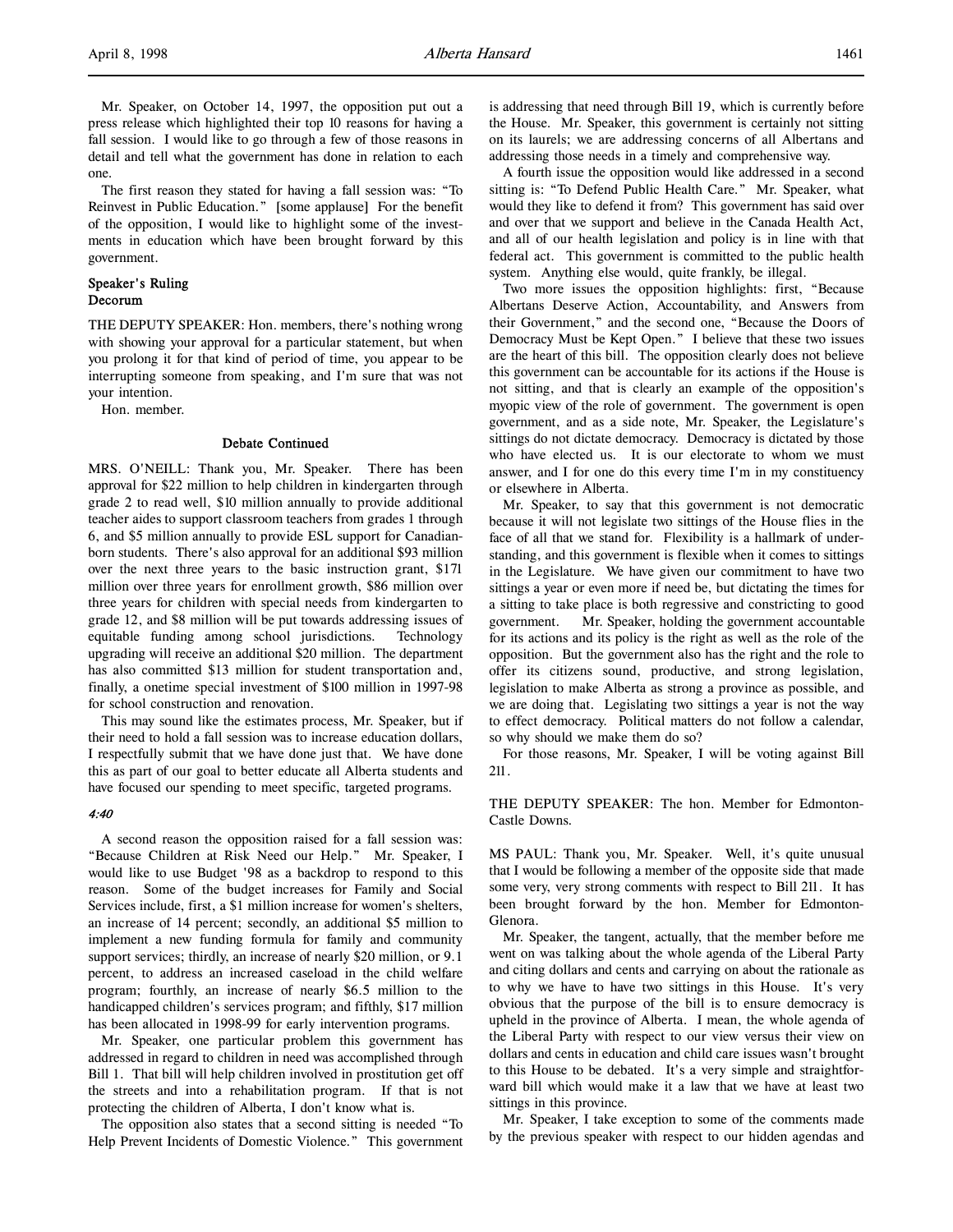taking part all of a sudden. Mr. Speaker, I find it incredible that all Members of this Legislative Assembly would not support the simplicity and the intent of Bill 211. I mean, we are MLAs. We are elected officials in the province of Alberta, and there are only 83 of us. Good heavens, to have accountability twice a year is incredible. We have to be accountable. That's what I was elected to do when I was elected in the constituency of Edmonton-Castle Downs.

# Speaker's Ruling Decorum

THE DEPUTY SPEAKER: Hon. members on both sides, we have the hon. Member for Edmonton-Castle Downs making her speech relative to the bill before us. Members on her side are trying to engage in lively discussion with members on the other side. To say the least, that's bad parliamentary manners. Could we not listen to the hon. Member for Edmonton-Castle Downs, and if we're not prepared to do that, then please, with the permission of your respective whips, disappear and go out to one of the lounges until you feel compelled that you could listen.

The hon. Member for Edmonton-Castle Downs.

MS PAUL: Thank you, Mr. Speaker. There seemed to have been quite a ruckus here. I can't imagine why.

### 4:50 Debate Continued

MS PAUL: Mr. Speaker, I think I've cited a few reasons why we need to have it put in law, that Bill 211 be passed. It only stands to reason that as elected officials we are accountable. Democracy should not be dead in Alberta. We need accountability. We need accountability in terms of how we run our campaigns. We need accountability in terms of how we function in our role as MLAs. We need accountability for everything that we do with respect to governing laws in the province of Alberta. It's quite astounding that anybody that is a responsible Member of this Legislative Assembly would not take this at face value and support this bill. The intent is very straightforward. There's no hidden agenda. We need to have two sessions.

I have mentioned the fact that as the elected MLA in Edmonton-Castle Downs, that's the expectation. Sure, we have time that we spend in our constituency office. When we're not in session, we're in our constituency. When we hear from our constituents, we bring it to the House. When there is a major issue, we ask a question. When it becomes even insurmountable or more than that, we bring a bill forward. That is the role of the MLA in this province. You bring it forward as a private member's bill. You bring it forward as a motion. You bring it forward, and it's debated in caucus. I mean, that is the role of all elected officials.

I find it absolutely astounding that we had to listen to all the rationale and all the things that this government has been doing with respect to spending money in areas that are in dire need in this province. We listened about the amount of money that's being put into education and health care. Yes, Mr. Speaker, there have been red alerts in the province. Teachers are threatening strike. Doctors are walking out. The province is in chaos, and

here we don't even want to have two sessions. I find it absolutely astounding that there would not be more support for the intent of this bill.

Mr. Speaker, there is the necessity also to debate budget issues. I mean, we're running all over this building trying to find the room in which we're supposed to be debating the budget for the province of Alberta. We are the citizens that keep the budget process in place. We have to ask questions with respect to estimates and supplementary estimates. We have to be in one room at 7 o'clock in the morning while we're doing another meeting at 8 o'clock in the morning. We're running all over the building, and this is not acceptable. We were all elected to be responsible, and you must be responsible. You should want to be in this House. We should enjoy the responsibility collectively, your role and our role. It is something that has to be played out in this Legislative Assembly. It should not be done once a year; democracy is in place at least two sittings a year.

With those comments, Mr. Speaker, I'll take my seat at this time.

THE DEPUTY SPEAKER: The hon. Member for Spruce Grove-Sturgeon-St. Albert.

MRS. SOETAERT: Well, thank you, Mr. Speaker. My colleague from Edmonton-Castle Downs did just a wonderful job, but I want to add a few more things. You know, last fall I saw Conservative members fumbling around the province trying to defend why they weren't having a fall session, and you know what? Their excuses were appalling. In fact, they were nonexistent. I remember a meeting that the Member for St. Albert and I were at, and it was a meeting for day care people. They were really upset with the changes that had just taken place, just a directive order from the minister. At that meeting I said: you know, if we had had a fall session, we could have brought this up in there, and maybe the minister would have made a good decision. You know what? I honestly felt sorry for the Member for St. Albert because she had to defend that without having a chance in the Legislature for us to question it and hopefully make it a much better ruling. I don't know whether she was comfortable or not; I can't speak for that part. But it seemed to be a difficult meeting for some people.

So, Mr. Speaker, we have to respect democracy. The only way we can do that is by keeping a government – you know, I hate using the word "arrogant," because it may be unparliamentary. But sometimes you have to use that word when referring to an arrogant government that's lasted about 30 years. And you know what? You've lasted 30 years. Well, good for you. But you know what? You've become a little arrogant, a little lazy, a little laid back, and you should be more accountable. That's why we're suggesting two fall sittings.

#### MR. SAPERS: One fall sitting.

MRS. SOETAERT: One fall sitting. Heavens. One fall sitting. A spring session and a fall session. Sorry; let me clarify that. Well, we could go for two; that would be fine too.

Mr. Speaker, sometimes in here people say: Spruce Grove-Sturgeon-St. Albert, you know, this is going on and on. But we should appreciate the fact that we get to debate things in this building. I was once talking – well, several times I've spoken with the Minister of Energy, and he said: you know, in the old days we used to just fight it out on the streets. Now we are elected to speak it out in the Legislature. Now, you know what?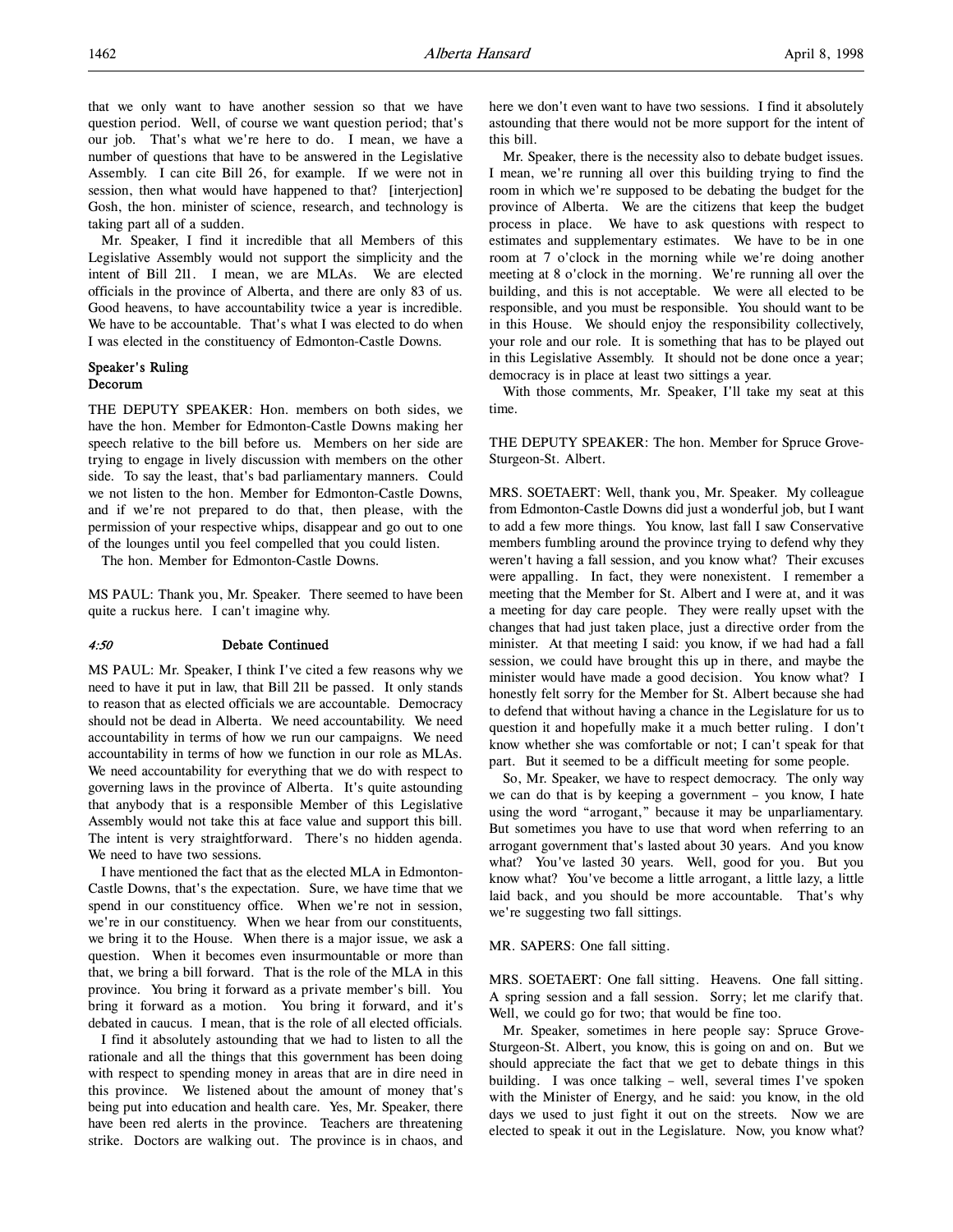You shouldn't hold in frustrations and pent-up anger. People should be able to speak out on behalf of their constituents in this Legislature more than 31 or 41 days a year.

AN HON. MEMBER: Is that all?

MRS. SOETAERT: That's all we had last year. How many did we have last year?

AN HON. MEMBER: Thirty-eight.

[The Speaker in the chair]

MRS. SOETAERT: Thirty-eight days last year. Imagine.

You know, I know we all work outside of session. We work very hard, and people out there don't appreciate that. But I think they do expect us to at least sit for, I'd say, definitely half of the year, and we certainly don't. That doesn't make for good government.

We're talking about being accountable about education funding. My heavens, if we weren't in here, what would they get? Absolutely nothing and more dollars for private. That's what would happen behind closed doors: onto our buses to private schools.

So you know, Mr. Speaker, I have to say: I strongly support this bill. I urge all members to support this bill. It's a simple question of holding a government accountable. If you're not afraid of being held accountable, then support the bill.

Thank you.

MR. ZWOZDESKY: Mr. Speaker, just very briefly. I've been listening to the discussion on Bill 211 surrounding the need or the lack of need for a double sitting in a given calendar year with respect to the Legislative Assembly. I just want to make one specific point in addition to the points that have been made, and that is that sometimes the government has to acknowledge that not all good ideas are they their own author of. There are good ideas that come to this Legislature and/or there are issues that come to this Legislature also from the rest of us, who were elected on the same basis, and that is to serve.

By having a second session in the fall, it gives an opportunity for those good ideas to come forward or for those good questions to come forward. The Assembly when it sits doesn't need to be viewed as a negative experience by all all the time. Sometimes there are very, very positive things that happen here. I think the hon. Speaker of the current date has very much that kind of change in mind in the longer run. To your credit, Mr. Speaker, I think you're accomplishing some of that, and I sincerely congratulate you for that.

To suggest that there is perhaps no need for a fall sitting is a very premature conclusion to come to. I agree that we have to take a look at what has to be done legislatively or we have to take a look at what it is that the government has on its plate to accomplish. But by the same token I think the government in fairness has to respect the process and the other MLAs, who represent their constituents in the same way, and say: what do you have to contribute, hon. opposition?

Mr. Speaker, I've said before and I have to remind you again: I didn't run to form opposition; it just worked out that way. But I would like to think that there have been abundant examples over the history of our parliamentary tradition, over the hundreds of years that it has existed, where opposition members have brought

some good ideas into the House and/or have actually helped the government accomplish something that was necessary for the benefit of others. That is what is afforded, at least by way of opportunity, if you have a fall session scheduled.

### 5:00

Now, in the event that a fall session is not needed or the business of the day or the week gets tidied up in a much earlier fashion, then fine. We adjourn, and we go our separate ways and come back when the next session is called. But I think there should be a provision for that opportunity. It should not be exclusively up to the government of the day, because the government of the day in most instances would probably not favour being in here. There are times when I wonder why we're in here as well. However, the bottom line is that that's the job. That's the job. I said that I didn't run to form opposition; it just worked out that way. I didn't ask for this job of being the specific watchdog on all of the government's actions, but somebody has to do it. Otherwise, the system doesn't work.

So all we're saying is: let's put this into legislation. If the government won't put it into legislation, then perhaps it should be at the discretion of some special select committee, which is represented by all parties who come to the decision based on the information provided with respect to the amount of work that needs to be done and the good ideas or the good questions or the issues that need to be resolved. That would be extremely fair and democratic and representative.

Mr. Speaker, if we're ever going to change the image, the perception that the public has and restore it to what it once used to be – and I don't know how far back we have to go. Looking at it in terms of the future, we could do that now. We could start with support for this legislation, for example, and move on from there to do something extremely positive that the public out there would look at and say: "Now, isn't that wonderful? We have elected representatives who are putting the process and the outcomes ahead of themselves." That would bode very, very well for restoring some of what I referred to earlier, which the hon. chair and the person sitting in it I know are trying to accomplish as well.

So with those brief comments I will take my seat and allow other members to wax eloquent.

THE SPEAKER: The hon. Leader of the Official Opposition.

MR. MITCHELL: Mr. Speaker, thank you. I support the bill. I am not compelled even remotely by the arguments that were made earlier from that side of the House.

I do want to emphasize the point made by our House leader earlier that, in fact, the Liberals have been directly involved in this issue and in pursuing the issue of standard fall sessions in the agreement in 1993 between today's Speaker and me on behalf of the entire Legislative Assembly. In fact, that agreement was endorsed unanimously by this Legislative Assembly. It came from an experience of a number of years in which there was evident weakness in the process because fall sessions weren't held. The Member for St. Albert alluded to the number of years in the late 1980s preceding our 1993 agreement in which no fall session was held. I think it is not coincidental that those were the years – I think she mentioned three, four, or five that did not have fall sessions – when this government ran up \$25 billion in debt. So, Mr. Speaker, that agreement, unanimous as it was, came from a context that clearly recognized the weakness in not having fall sessions.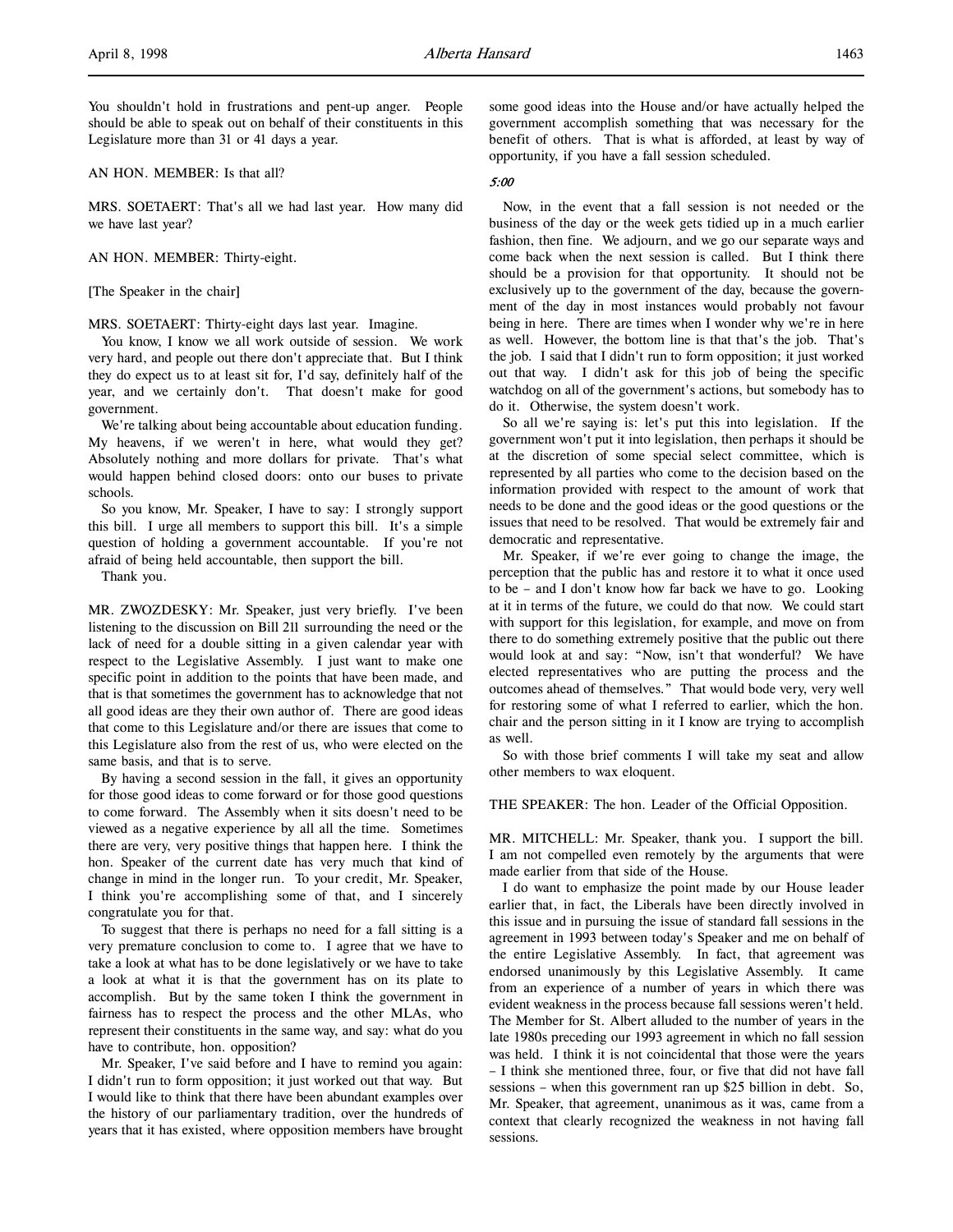Finally, it isn't a question of what the government does in or out of the House. It is a question that all organizations and their management need in turn to be managed. That's what happens in this Legislative Assembly. That's what question period performs. Management is held accountable. It's very . . .

THE SPEAKER: I hesitate to interrupt the hon. Leader of the Official Opposition, but under Standing Order 8(5)(a) I would invite the hon. Member for Edmonton-Glenora to close debate on Bill 211.

MR. SAPERS: Thanks, Mr. Speaker. I'll make my closing comments very, very brief. I found it interesting in the debate that the only members who spoke out against the notion of legislating two sessions of the Assembly each and every year were card-carrying supporters of the government, and only members who make up the Official Opposition supported this private member's free vote initiative. This makes me question the very basis of this government's commitment to openness and what may go on behind closed doors in their secret caucus meetings. Any member of this Assembly, I would suggest, that votes against Bill 211 is in fact voting for closed door decision-making, exclusive decision-making, and secrecy in government.

Mr. Speaker, the government clearly doesn't get it. They don't understand that the role of the Legislative Assembly is not about the government's agenda. The Legislative Assembly is a public forum in which the government can be held accountable, and that's why this Assembly must be called to order as often as possible, to give the citizens an opportunity to hold their government accountable as their government proceeds to run roughshod over the public interest.

Mr. Speaker, before I conclude, while I'm on the floor, I would like to move a motion. That motion would be that we waive Standing Orders in the event of a division being called to reduce the time between bells to one minute. I understand that such a motion to waive Standing Orders would require unanimous consent.

THE SPEAKER: Hon. members, in his wrap-up remarks the hon. Member for Edmonton-Glenora has moved a motion asking that the division time between bells be one minute. That would require waiving Standing Orders, and that would require unanimous consent. So I put the question to you. The members in favour of reducing the time between bells in the event of a division on this particular bill to one minute, please say aye.

HON. MEMBERS: Aye.

THE SPEAKER: Opposed, please say no. The motion is carried.

MR. SAPERS: Thanks, Mr. Speaker, and thanks to members for that. We're trying to be efficient, this being a private member's day, one of the few that we get because of the restricted number of sittings of this Legislative Assembly.

Mr. Speaker, I will let these remarks stand on the record. I would ask for all members to consider the importance of this private member's initiative, and I would ask that this bill receive their support and consent.

Thank you.

THE SPEAKER: All those members in favour of second reading of Bill 211, the Legislative Assembly Amendment Act, 1998, please say aye.

SOME HON. MEMBERS: Aye.

THE SPEAKER: Those opposed, please say no.

SOME HON. MEMBERS: No.

THE SPEAKER: The motion is defeated.

[Several members rose calling for a division. The division bell was rung at 5:09 p.m.]

[One minute having elapsed, the Assembly divided]

[The Speaker in the chair]

| For the motion:     |           |                |
|---------------------|-----------|----------------|
| <b>Barrett</b>      | Gibbons   | Sapers         |
| Blakeman            | Mitchell  | Soetaert       |
| Bonner              | Paul      | Zwozdesky      |
| Dickson             |           |                |
| Against the motion: |           |                |
| Broda               | Klapstein | Paszkowski     |
| Burgener            | Kryczka   | Renner         |
| Calahasen           | Laing     | Shariff        |
| Cardinal            | Langevin  | Stelmach       |
| Clegg               | Lougheed  | <b>Stevens</b> |
| Coutts              | Lund      | Strang         |
| Doerksen            | Marz      | Tannas         |
| Ducharme            | McClellan | Tarchuk        |
| Fritz               | McFarland | Thurber        |
| Graham              | Melchin   | Trynchy        |
| Haley               | O'Neill   | West           |
| Jonson              |           |                |
| Totals:             | For $-10$ | Against - 34   |

[Motion lost]

### Bill 212 Amusements Amendment Act, 1998

MRS. FRITZ: Mr. Speaker, I'm pleased today to move second reading of the Amusements Amendment Act, Bill 212.

This is a bill whose premise I hope we can all agree upon. It's based upon the fact that the proliferation of pornography in our society is harmful to minors and that we should when possible restrict minors from accessing it. I've brought a form of Bill 212 forward in the past, and my colleague from Edmonton-Mill Creek has presented this idea in the Legislature as well.

The bill we are debating today is very different from any previous bills and represents more comprehensive and practical means of addressing the issue of minors accessing pornographic videotapes. I also want to tell you, Mr. Speaker, that this bill was drafted with the very serious input of the Minister of Community Development, whose department will be responsible for its implementation. I sincerely thank the minister for her concern and the attention she has given this issue. I believe her input has resulted in a very workable and effective amendment to the Amusements Act. For that I say thank you.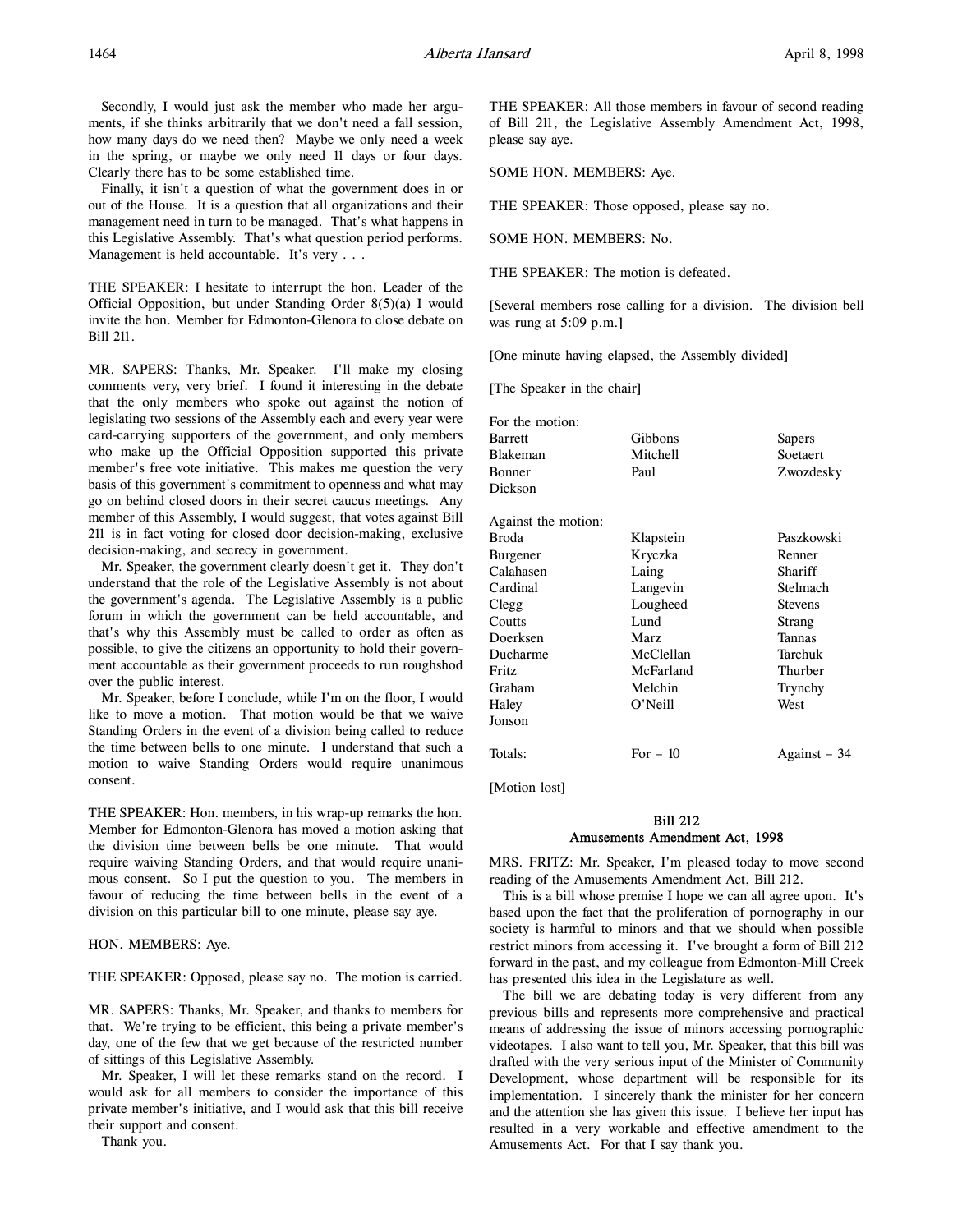Mr. Speaker, I know the issues related to pornography and its proliferation in our society raise a serious debate. I know there are two extreme points of view on how pornography should be dealt with. Some will demand complete censorship; others will argue that there should be no restrictions at all placed on this type of material. These debates enter into the realm of political philosophy and the fundamental issue of morality. Bill 212 does not take a moral stand on pornography. It is not the government's role to legislate morality. This is something which needs to be dealt with on a larger scale in society as a whole in terms of community standards.

Pornography in many forms is prevalent in our society, Mr. Speaker, and I think we are all aware of this. We know there are numerous access points. Magazines and videotapes can be found in most corner stores. Some very specialized movie theatres and video or magazine stores find this market so viable that they sell or rent only pornographic material. It is an extensive international industry, and the industry has become so large because there is a market for this type of material.

Adults are accessing pornography, and it is their right to do so; however, minors are accessing it as well. Boys between the ages of 12 and 17 are the largest consumers of pornography. It's difficult to believe, but if we think of the nature of pornography, it is not something that is generally talked about or even addressed publicly. It is a secretive, very personal type of material which deals with relations which are private. I think it is also generally considered to be on the periphery of society, a deviant pursuit, cloaking it in even more secrecy. So although minors are not bragging about what they view, they are accessing pornography, and they are watching pornography. For many, their first experience regarding sexual relations are the vulgar, demeaning, and often violent ones they see through hard-core pornography. This is at a time when minors are developing their sexual identities and personal values. Mr. Speaker, it's a difficult time for teenagers. We cannot underestimate the influence that exposure to various media has on their emotional development. Exposure to sexually explicit material may influence minors to associate sex with the violence and demeaning behaviour that is so graphically portrayed through hard-core pornography.

Bill 212 is supported strongly by municipalities throughout this province. Many have passed resolutions urging this Legislature to develop legislation restricting minors from accessing pornographic videotapes. They have been looking for legislation at the provincial level to support their efforts in reducing the prevalence of pornography. The bill is also supported by the Citizens of Alberta for Positive Community Standards, who have expressed their concerns for the harmful effects of the exposure to pornography as well.

Mr. Speaker, I've outlined quickly for you the premise and parameters of Bill 212. It is still incumbent upon the parents to be aware of what their children are involved in, to teach them confidence and strong values so they will be less influenced by external factors. Bill 212 will assist, to the extent government is able, in reducing exposure of minors to the harmful effects of pornography. I would ask that each of you support this amendment to the Amusements Act.

Thank you, Mr. Speaker.

THE SPEAKER: The hon. Member for Edmonton-Centre.

MS BLAKEMAN: Thank you, Mr. Speaker. I rise this afternoon to speak in second reading to Bill 212, the Amusements Amendment Act, 1998. This is a very straightforward bill. Essentially it's covering not selling or distributing adult videos to minors, segregating the videos in a shop that is distributing them so that minors don't have easy access to them, and ensuring that there are classification labels on videos. The bill is so similar to one put forward by my colleague from Edmonton-Mill Creek in the 23rd Legislature. That was Bill 222. So I'm glad that my colleague's good idea was taken up by the hon. member opposite.

There are a few quick points I'd like to make that I'd ask the member to consider. The definition of a minor is specifically spelled out in this act. It had been put to me that there was a reference to defining a minor in the Amusements Act. Now, I've read through it, and I don't find the specific documentation there. I might suggest that instead it refer to the Age of Majority Act, I think it's called. That way, if at any time the Legislature did change the age of majority, rather than changing a number of small pieces of legislation like this, change the one act and everything else refers back to that.

#### 5:20

It also refers to fines as seen elsewhere in the Amusements Act, which at this point are set at \$200. I think in this day and age you wouldn't find too many businesspeople that would find a fine of \$200 much of a deterrent. I notice that my colleague was proposing a thousand dollars and in some cases higher as a fine, which strikes me as more of a deterrent. So perhaps the hon. member could take that under consideration as well.

One of the things that I noticed particularly in this is speaking about adult videos and our classification of them. It's always struck me as a tremendous irony in this society of ours that we would legislate or try to stop young people and others from seeing anything to do with sex or sexuality or the human body in a semiclothed or unclothed form, but we have no problem and we don't do similar kinds of classifications and warnings on anything to do with violence. So while you may not see a naked body on the video, you can see a fully clothed body eviscerated, hung, drawn, and quartered, if you like. That's always struck me as wrong. If we're going to be dealing with the influence on young people, then please, could we also take that into consideration? I think we're giving some of our young people a very strange idea of what is valued and not valued in our society and what's accepted.

There's also no provision in this amendment act for any kind of education for children. Given the amount of mass media that's available to everyone in this day and age through the Internet, through videos, through television with hundreds of cable channels, what are we doing to help our children develop critical analysis or critical thinking around all of these images that they're being bombarded with? I would like to see something very proactive done there by the government.

I think those are the main points that I wanted to make. So if perhaps you could point out to me where in the Amusements Act the definition of minor is and consider raising the fines to be more of a deterrent. Also, perhaps, if we could consider either in this context or in a larger one the idea of violence being more acceptable than naked bodies and education for our children on developing critical thinking and critical analysis around what's happening here. Those are the few points I wanted to raise.

I believe that we will be supporting this bill. I think overall it has a good intent in that it's not censorship, but it is making sure that videos, like these adult videos as mentioned, are not easily accessible by youth and children. That strikes me as being perfectly reasonable. With those few comments, I will conclude. Thank you very much.